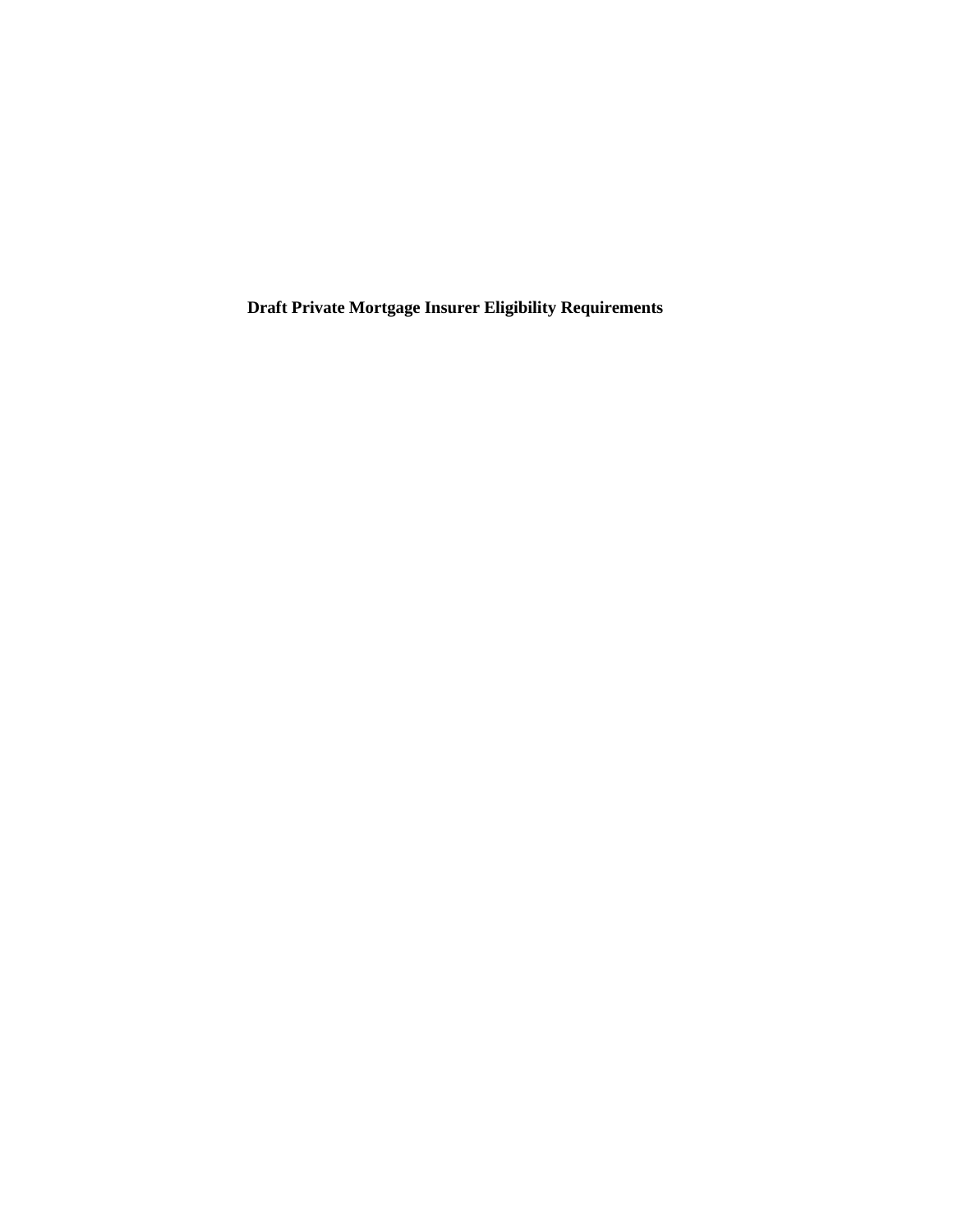# **Contents**

| <b>Chapter</b>                | <b>Section</b>                                                    | Page           |
|-------------------------------|-------------------------------------------------------------------|----------------|
| Foreword                      | Introduction                                                      | 3              |
|                               | <b>Effective Date</b>                                             | 3              |
|                               | Amendments and Waivers                                            | 3              |
|                               | <b>Defined Terms</b>                                              | 3              |
| <b>Introduction</b>           | 100 PMIERs Must be Met at All Times                               | 4              |
|                               | 101 Compliance with Laws                                          | 4              |
|                               | 102 Applicable NAIC Regulations                                   | 5              |
|                               | 103 Ownership/Corporate Governance of Approved Insurers           | 5              |
| <b>Application</b>            | 200 Application Criteria                                          | 7              |
|                               | 201 Application Submission                                        | 7              |
|                               | 202 Application Fee/Other Costs                                   | $\overline{7}$ |
|                               | 203 Newly Approved Insurer Requirements                           | 8              |
| <b>Business Requirements</b>  | 300 Scope of Business                                             | 9              |
|                               | 301 Organization                                                  | 9              |
|                               | 302 Policies, Procedures, Practices                               | 9              |
|                               | 303 Rebates, Commissions, Charges, and Compensating Balances      | 10             |
|                               | 304 Blank                                                         | 10             |
|                               | 305 Separation of Responsibilities                                | 10             |
|                               | 306 Master Policies                                               | 10             |
|                               | 307 Settlements and Changes to GSE Rights                         | 10             |
|                               | <b>308 Diversification Policies</b>                               | 11             |
|                               | 309 Claims Processing                                             | 11             |
|                               | 310 Loss Mitigation                                               | 11             |
|                               | 311 Lender and Servicer Guidelines                                | 12             |
|                               | 312 Policies of Insurance                                         | 12             |
|                               | 313 Insurance Data Reconciliation                                 | 12             |
|                               | 314 Business Continuity Planning                                  | 12             |
|                               | 315 Document Retention                                            | 13             |
| <b>Policy Underwriting</b>    | 400 Overview                                                      | 14             |
|                               | 401 Evaluation of Loan Eligibility and Borrower Credit-worthiness | 14             |
|                               | 402 Property Valuation                                            | 14             |
|                               | 403 Delegated Underwriting                                        | 14             |
|                               | 404 Use of Automated Underwriting Systems                         | 15             |
|                               | 405 Independent Validation for Early Rescission Relief            | 16             |
| <b>Quality Control</b>        | 500 Quality Control Program Requirements and Standards            | 17             |
|                               | 501 Pre-Closing Review Guidelines                                 | 18             |
|                               | 502 Post-Closing Review Requirements                              | 18             |
|                               | 503 Loan Selection Requirements                                   | 18             |
|                               | 504 QC Reporting Requirements                                     | 19             |
|                               | 505 Corrective Actions                                            | 20             |
|                               | 506 Internal Audit and GSE Onsite Review                          | 21             |
| Lender Approval &             | 600 Lender Approval Guidelines                                    | 22             |
| <b>Monitoring</b>             | 601 Lender Monitoring Guidelines                                  | 22             |
|                               | 602 Delegated Underwriting Approval and Monitoring Requirements   | 23             |
| <b>Financial Requirements</b> | 700 General Financial Compliance and State Compliance             | 24             |
|                               | 701 Sources and Diversification of Capital                        | 24             |
|                               | 702 Minimum Total Policyholders' Surplus                          | 25             |
|                               | 703 Third-Party Opinion and Risk Analytics                        | 25             |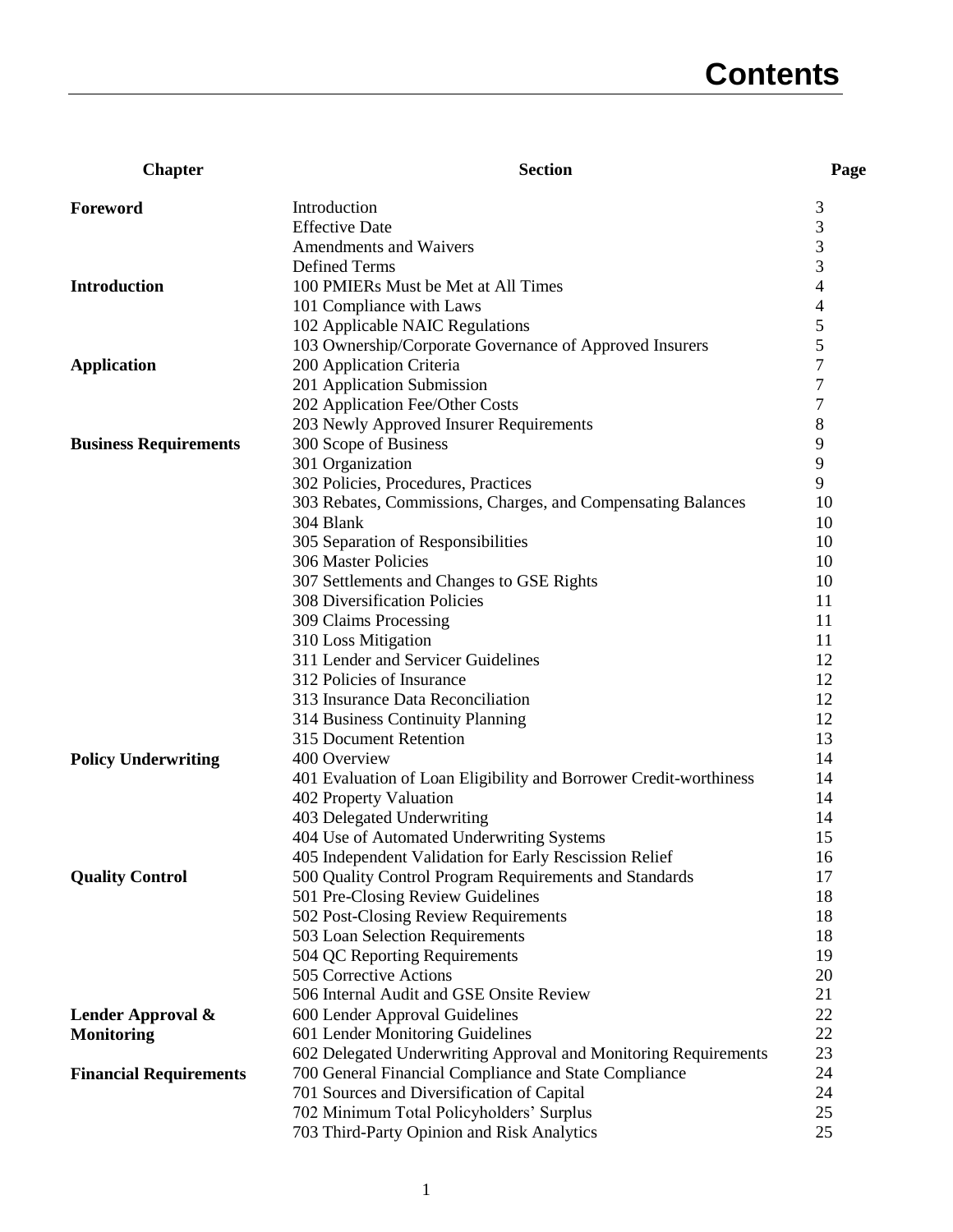|                                   | 704 Available and Minimum Required Assets                        | 25 |
|-----------------------------------|------------------------------------------------------------------|----|
|                                   | 705 Ratings Agency Rating                                        | 26 |
|                                   | 706 Limitations Triggered by a Minimum Required Assets Shortfall | 26 |
|                                   | 707 Investments in and Capital Support for Other Entities        | 27 |
|                                   | 708 Reinsurance and Risk Sharing Transactions                    | 27 |
|                                   | 709 Lender Captive Reinsurance Contracts                         | 29 |
| <b>Notices/Reports/Monitoring</b> | 800 Statement of Purpose                                         | 30 |
|                                   | 801 Notices                                                      | 30 |
|                                   | 802 Required Reporting                                           | 31 |
|                                   | 803 Supplemental Information                                     | 33 |
|                                   | 804 Periodic Audit Reviews                                       | 33 |
| <b>Failure to Meet</b>            | 900 General Policy                                               | 34 |
| <b>Requirements</b>               | 901 Remediation Options                                          | 34 |
|                                   | 902 Notice of Intent to Suspend or Terminate                     | 35 |
|                                   | 903 Consequences of Suspension                                   | 36 |
|                                   | 904 Consequences of Termination                                  | 36 |
| <b>Exhibit A</b>                  |                                                                  | 37 |
| <b>Glossary</b>                   |                                                                  | 44 |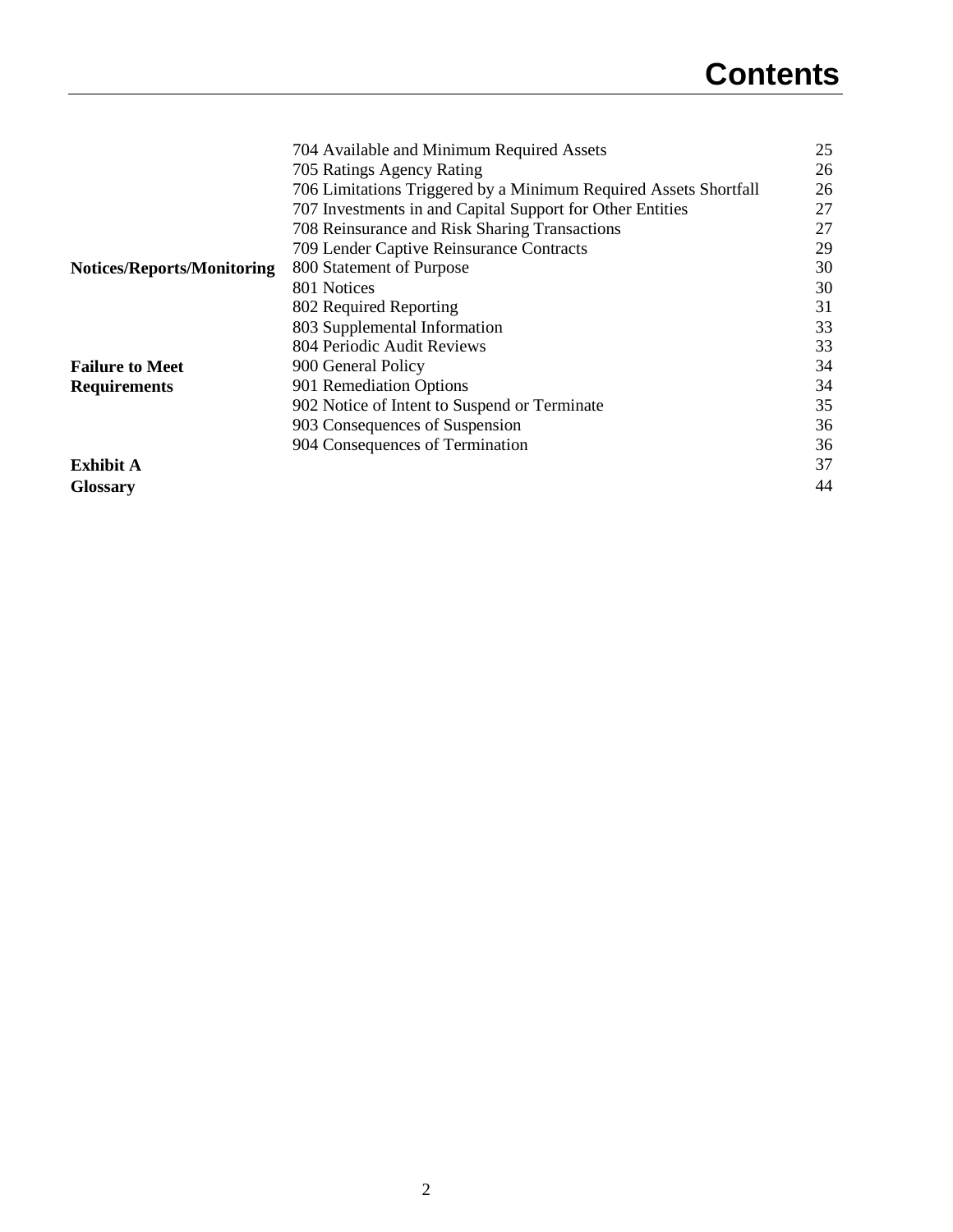| <b>Introduction</b>              | This document contains both requirements as well as guidelines associated with applying<br>for, obtaining, and maintaining GSE approved insurer status. Approved insurers must meet<br>requirements that are preceded by the term "must" or "shall."                                                                                                                                                                                                                                                                                                                                                                                                                                                                                                                         |
|----------------------------------|------------------------------------------------------------------------------------------------------------------------------------------------------------------------------------------------------------------------------------------------------------------------------------------------------------------------------------------------------------------------------------------------------------------------------------------------------------------------------------------------------------------------------------------------------------------------------------------------------------------------------------------------------------------------------------------------------------------------------------------------------------------------------|
|                                  | The purpose of this document is to inform <i>approved insurers</i> of how the GSE will<br>implement the provisions of its charter, which states that the GSE may purchase mortgages<br>guaranteed or insured by a qualified insurer as determined by the GSE.                                                                                                                                                                                                                                                                                                                                                                                                                                                                                                                |
|                                  | This document is intended solely for the use of <i>approved insurers</i> and applicants for<br>approved insurer status. For the avoidance of doubt, the PMIERs are not intended to have<br>the effect of regulation, which is expressly the domain of regulators, but, rather, they set<br>forth requirements an <i>approved insurer</i> must meet and maintain in order to provide<br>mortgage guaranty insurance on loans owned or securitized by the GSE.                                                                                                                                                                                                                                                                                                                 |
| <b>Effective Date</b>            | These revised approval requirements or <i>PMIERs</i> are effective [TBD] for new applicants as<br>well as for those that have been approved in the past under prior mortgage eligibility<br>requirements.                                                                                                                                                                                                                                                                                                                                                                                                                                                                                                                                                                    |
| <b>Amendments</b><br>and Waivers | The GSE may in its sole discretion modify, amend or waive any provision of these PMIERs,<br>or impose additional requirements, applicable to one or more individual approved insurers<br>regardless of their status, or to any entity seeking approved insurer status. Any<br>amendments, waivers or modifications to these PMIERs, or additional requirements, will be<br>communicated in writing to each <i>approved insurer</i> that is subject to the requirement with an<br>effective date specified by the GSE. Any waiver of these PMIERs must be in writing, and<br>signed by the GSE. Any such written waiver, amendment or modification must expressly<br>refer to the provision(s) of the PMIERs being waived and be denoted as a waiver of such<br>provision(s). |
| <b>Defined Terms</b>             | All terms in italics are defined in the glossary located at the back of this document. Terms<br>not defined in the glossary are used in the context of standard industry practice. The GSE<br>shall determine in its sole discretion the final application and interpretation of any terms<br>contained herein.                                                                                                                                                                                                                                                                                                                                                                                                                                                              |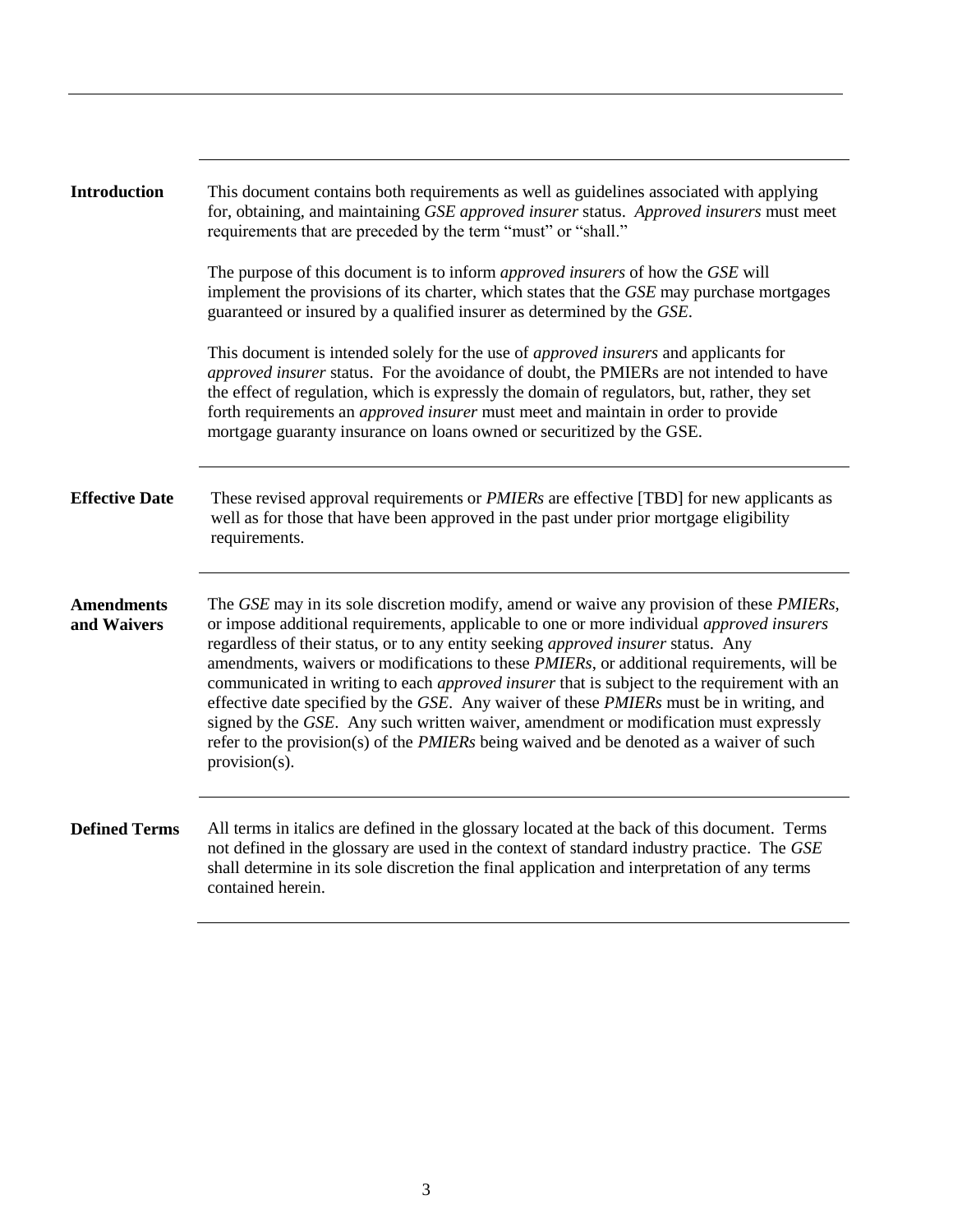## **100** *PMIERs Must be Met at All Times*

All *approved insurers*, including *newly approved insurers*, must meet or exceed these published *PMIERs*, conditions of approval or other applicable amendments or waivers made by the *GSE* to these requirements and fulfill any obligations arising hereunder at all times.

An authorized *officer* of the *approved insurer's senior management* team must provide an annual written certification that the *approved insurer* has met all requirements of these *PMIERs.* Except for other *PMIERs* sections that state a different period for notice of a failure to meet, the *approved insurer* must notify the *GSE immediately* upon discovery of its failure to meet any one or more of these *PMIERs,* conditions of approval or other applicable amendments or waivers made by the *GSE* to these requirements*.* As part of the annual written certification of having met these *PMIERs*, the *approved insurer* must identify any failure to meet any additional requirements placed on the *approved insurer* by the *GSE* and their status*.*

In accordance with the available and minimum required assets requirements described in Section 704 of these *PMIERs*, an authorized *officer* of the *approved insurer's senior management* team must certify quarterly the accuracy of its reporting of *available assets* and other data used to calculate *minimum required assets* as described in these *PMIERs.*

**101 Compliance with Laws**

An *approved insurer* must maintain compliance with all *applicable law*.

The *approved insurer* must notify the *GSE* in writing *immediately* upon its determination of *material* noncompliance with any *applicable law*. For purposes of clarification and without limiting the generality of the foregoing, such noncompliance includes the following:

- 1) a notice, letter, or order from a state or federal authority asserting jurisdiction over an *approved insurer* indicating that: (a)(i) the financial condition of the *approved insurer* is or may be "impaired,"; (ii) the *approved insurer* is or may be "insolvent"; or (iii) the financial condition of the *approved insurer* is or is in danger of becoming "hazardous," as any one or all of those terms are interpreted by the authority asserting jurisdiction, and/or (b) that the *approved insurer* does not meet or is in danger of not meeting any *applicable law* associated with the *approved insurer's* continued ability to write new insurance or to renew insurance previously written. Such notice, letter or order shall be considered an event requiring *immediate* notice to the *GSE* hereunder; even though the *approved insurer* may believe: (i) that it has a well-founded basis for disagreement with the assertion of noncompliance or (ii) that the state or federal authority has not made a final determination as to the noncompliance;
- 2) any notice, letter, or order of any state or federal authority asserting jurisdiction over the *approved insurer* indicating that the *approved insurer* may not be, or is not, in compliance with an applicable state or federal law, regulation or order other than as described in 1) above, even though the *approved insurer* may believe: (a) that it has a well-founded basis for disagreement with the assertion of noncompliance or (b) that the state or federal authority has not made a final determination as to the noncompliance.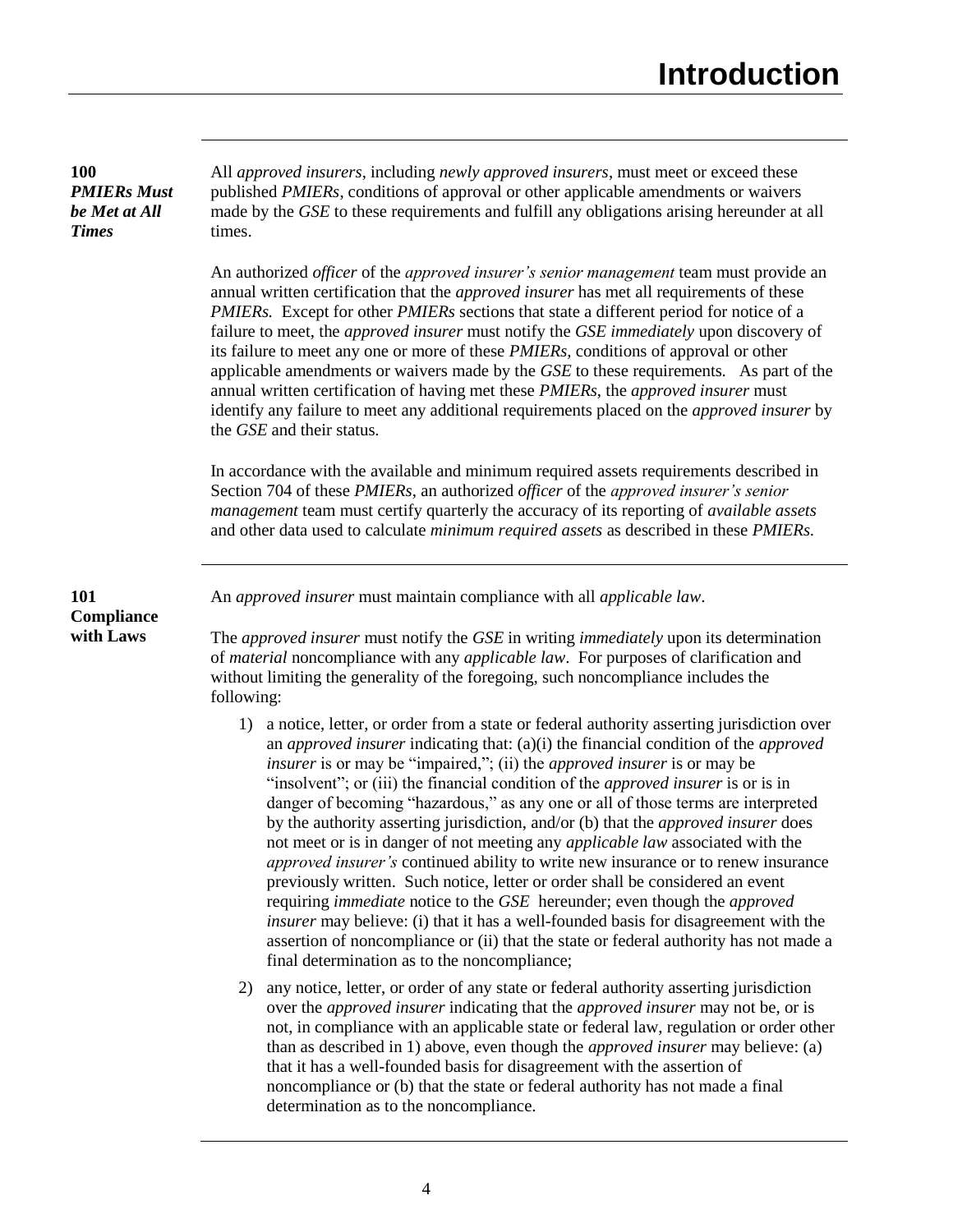**102 Applicable NAIC Regulations**

**103 Ownership/ Corporate Governance of Approved Insurers**

An *approved insurer* is required to maintain compliance with the specific provisions of the *Model Act* referenced in Sections 303, 308 and 802 of these *PMIERs, except to the extent applicable law* conflicts with the *Model Act*, in which case, the *approved insurer* must comply with *applicable law*.

An *approved insurer* that is an *affiliate* of (i) a *mortgage enterprise* and/or (ii) an *affiliate* of a *mortgage enterprise* shall certify in its annual certification that the *approved insurer* has met the following requirements:

- 1) The *approved insur*er is not the insurer of any mortgage originated by such *mortgage enterprise* and*/*or *affiliate* of a *mortgage enterprise* to which the *approved insurer* is *affiliated*; and
- 2) The *approved insurer* is not the insurer of any mortgage originated by any *mortgage enterprise*, for which the servicing or contractual right to service was acquired or performed by such *mortgage enterprise* and/or *affiliate* of *a mortgage enterprise* to which the *approved insurer* is *affiliated*.

The requirements of 1) and 2) above do not apply if subsequent to the insurance of a mortgage by an *approved insurer* that has met the requirements of 1) or 2) above, a *mortgage enterprise* or an *affiliate of a mortgage enterprise* with whom an *approved insurer* is *affiliated* (a) purchases that insured mortgage or (b) acquires the contractual right to service the mortgage, but in either case or in both cases does not (i) re-direct placement of mortgage insurance coverage at renewal to its *affiliated approved insurer* or (ii) service or direct the servicing of the loans insured by its *affiliated approved insurer* in a manner materially different than loans that are not insured by its *affiliated approved insurer*. For example, 1) and 2) are not violated if the *affiliated mortgage enterprise* of an *approved insurer* acquires the contractual right to service a mortgage that is already insured by the *approved insurer,* but the servicing contract mandates that all mortgages, whether insured by an *affiliated approved insurer* or not, be serviced in accordance with the same servicing standards.

An *approved insurer* must also meet the following requirements:

- A) The *approved insurer* must document and maintain evidence supporting its having met the requirements of 1) and 2) above and its procedures for certification thereof and share such evidence with the *GSE* upon the *GSE*'s request. The *approved insurer* also must provide the *GSE* annually with certifications by the a*pproved insurer's* external auditors that the *approved insurer* (i) has policies, procedures and controls in place that are adequate to meet the requirements of 1) and 2); (ii) is in compliance with those policies and procedures and, (iii) has received an *Agreed Upon Procedures* report from its external auditors indicating that testing has been performed on such policies, procedures and controls. Should the external auditor identify significant exceptions in the conduct of procedures performed, the *approved insurer* must provide notice to the *GSE immediately.*
- B) The *approved insurer* must provide the *GSE immediate* notice of any violation of the requirements of 1) and/or 2) without assessing or making a determination as to whether the violation is *material.*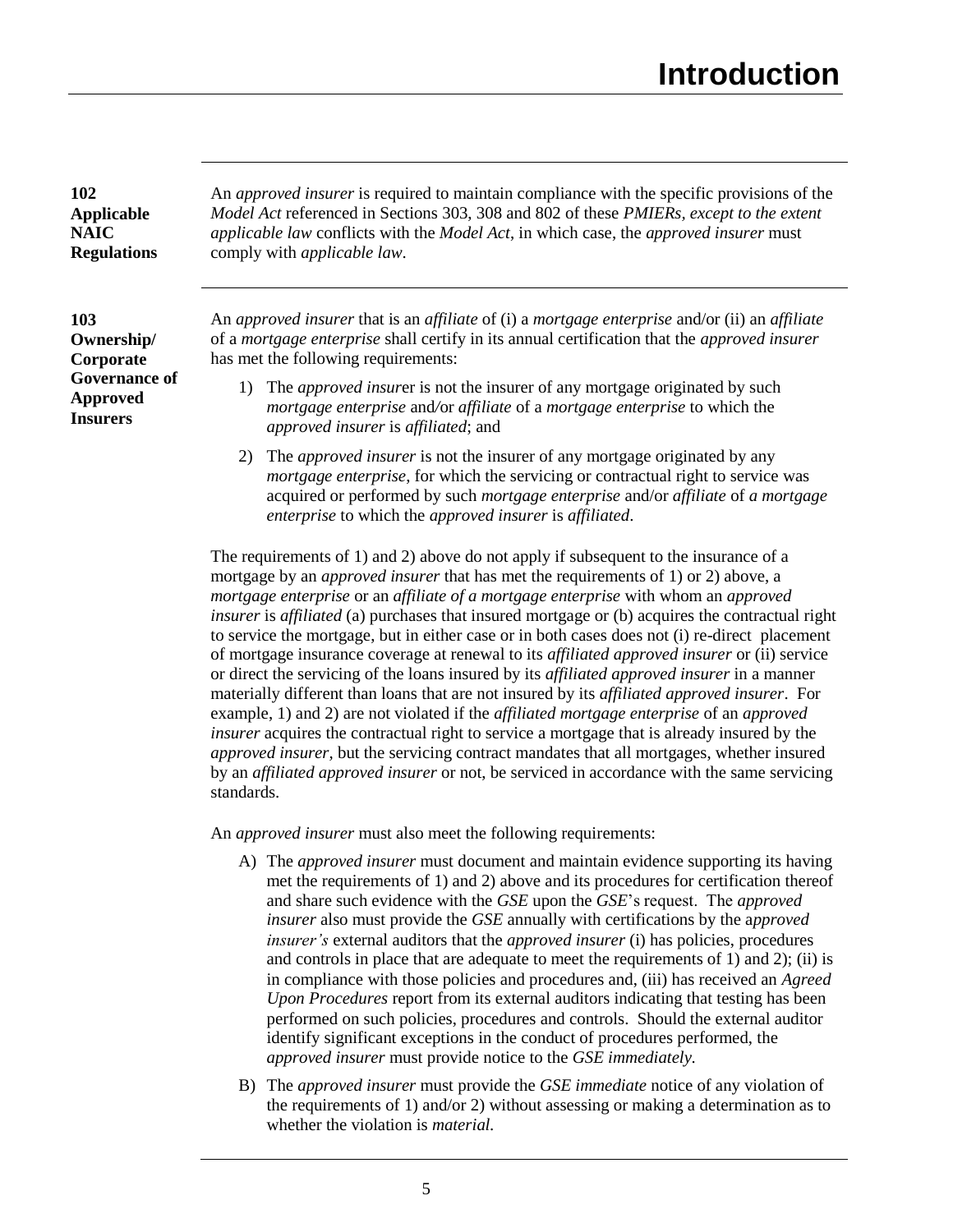**103 Ownership/ Corporate Governance of Approved Insurers (continued)**

- C) Regardless of ownership or control of the *approved insurer*, no officer, director, employee or any other representative of a *mortgage enterprise* or *affiliate* thereof may sit on the Audit, Risk Management or Compensation committees of the Board of Directors of an *approved insurer*.
- D) The *master policies* must contain a provision requiring that if the servicing rights for a mortgage loan are sold, assigned or transferred in any manner, in order for the coverage of the mortgage loan to continue under the policy, the new servicer must be (i) an entity to which the *approved insurer* has issued a *master policy* or (ii) approved in writing by the *approved insurer*.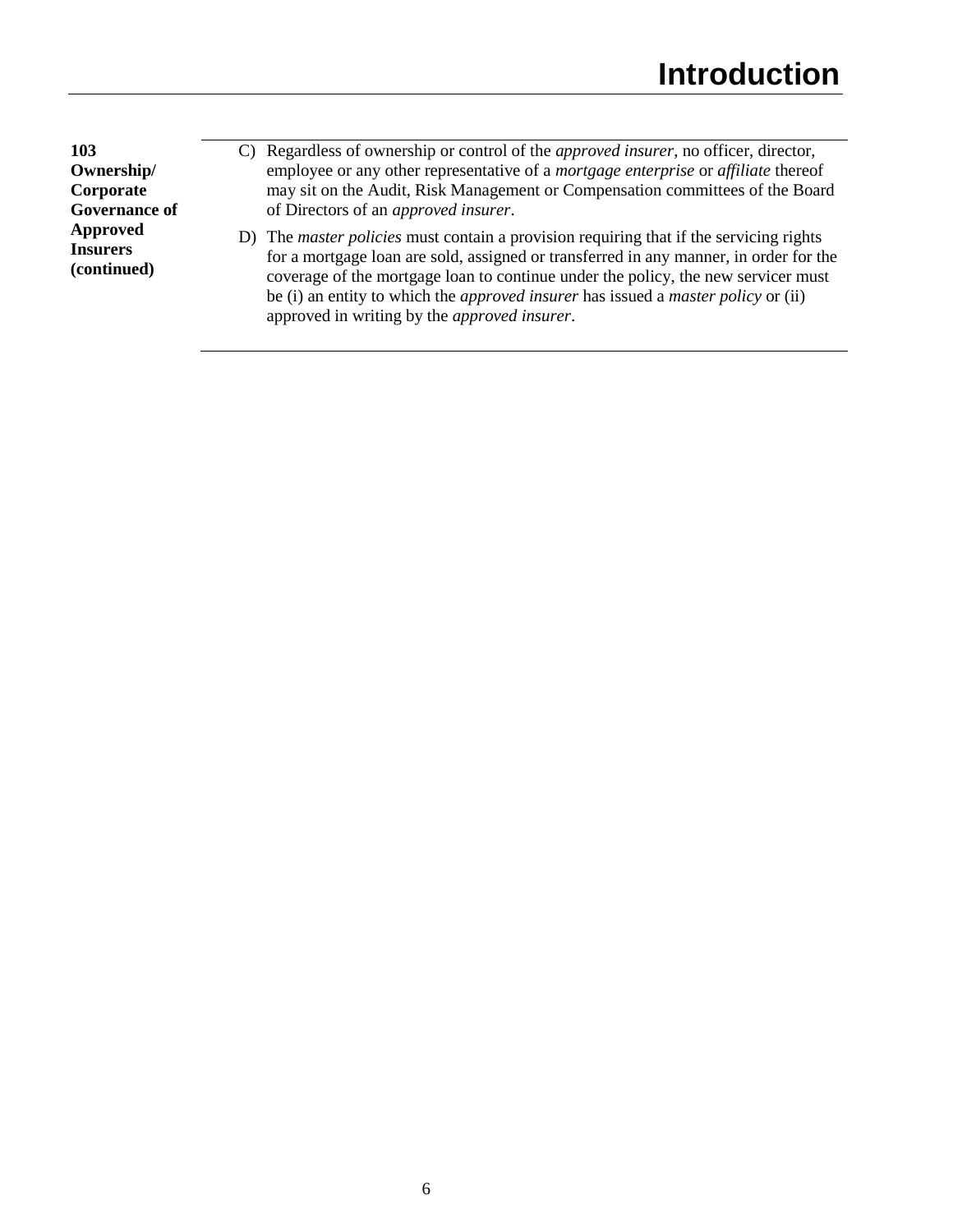| 200<br><b>Application</b><br>Criteria               | An applicant seeking <i>approved insurer</i> status must be a corporation in good standing, and<br>duly organized pursuant to and operating in compliance with, applicable law.<br>GSE approval is based on the ability of the applicant to satisfactorily meet these PMIERs<br>and any other terms or conditions provided by the GSE as a condition of approval,<br>including the approval of the applicant's <i>master policy</i> .                                                                                                                                                                                                                                                                                                                                                                                                                                                                             |
|-----------------------------------------------------|-------------------------------------------------------------------------------------------------------------------------------------------------------------------------------------------------------------------------------------------------------------------------------------------------------------------------------------------------------------------------------------------------------------------------------------------------------------------------------------------------------------------------------------------------------------------------------------------------------------------------------------------------------------------------------------------------------------------------------------------------------------------------------------------------------------------------------------------------------------------------------------------------------------------|
| 201<br><b>Application</b><br>Submission             | The applicant must submit (electronically, if required) the forms, information,<br>documentation and certifications required for the application process of the GSE. The<br>application submission must include information on the applicant's ownership,<br>management, corporate structure and legal organization, including parental and affiliate<br>relationships. The application submission must include the master policy form(s) that the<br>applicant intends to use to insure loans to be acquired by the GSE for primary mortgage<br>guaranty insurance, as well as any proposed bulk or pool insurance transactions, if<br>applicable.                                                                                                                                                                                                                                                               |
|                                                     | Approval of the applicant's <i>master policy</i> requires the submission by the applicant of any<br>related documents including, without limitation, policies or procedures provided or<br>intended to be provided to an <i>insured</i> or <i>insureds</i> regarding the administration and/or<br>interpretation of <i>master policy</i> terms and conditions.                                                                                                                                                                                                                                                                                                                                                                                                                                                                                                                                                    |
|                                                     | The GSE will review the application submission as well as any qualitative factors related to<br>the applicant, including an assessment of having met these <i>PMIERs</i> , master policies, and<br>review of business practices and operational capabilities. The GSE may require additional<br>documents or actions as part of its application review process. Upon approval, the GSE will<br>notify the entity of the terms and conditions of approval in writing.                                                                                                                                                                                                                                                                                                                                                                                                                                              |
|                                                     | Only one <i>flagship</i> will be permitted in any family of insurance companies. Other insurers<br>in the family may be approved by the GSE for specific purposes; however, the <i>approved</i><br>insurer status, if any, of these subsidiaries or <i>affiliates</i> is dependent on the continued<br>eligibility of the <i>flagship approved insurer</i> as the primary writer of <i>mortgage guaranty</i><br><i>insurance</i> . The <i>GSE</i> may approve an insurer with certain conditions limiting its scope of<br>business, and any change will require prior approval by the GSE. A request for approval of<br>any entity not previously a <i>flagship approved insurer</i> must be made in accordance with<br>these PMIERs including, without limitation, the application and fee requirements of<br>Sections 200 through 203 hereof and approval will be granted at the sole discretion of the<br>GSE. |
| 202<br><b>Application</b><br><b>Fee/Other Costs</b> | As reimbursement for internal costs incurred in the <i>GSE's</i> review of the application, the<br>applicant must pay to the $GSE$ a nonrefundable application fee of \$250,000 at the time of<br>filing an application plus, as incurred, any out-of-pocket costs, fees and expenses,<br>including any of the foregoing as are incurred and payable to third parties retained by the<br>GSE to assist in its evaluation of the applicant. Additionally, applicants that are granted<br>approval by the GSE may be required to pay costs, fees and expenses incurred by the GSE<br>to operationally accept and process mortgages insured by the <i>newly approved insurer</i> .                                                                                                                                                                                                                                   |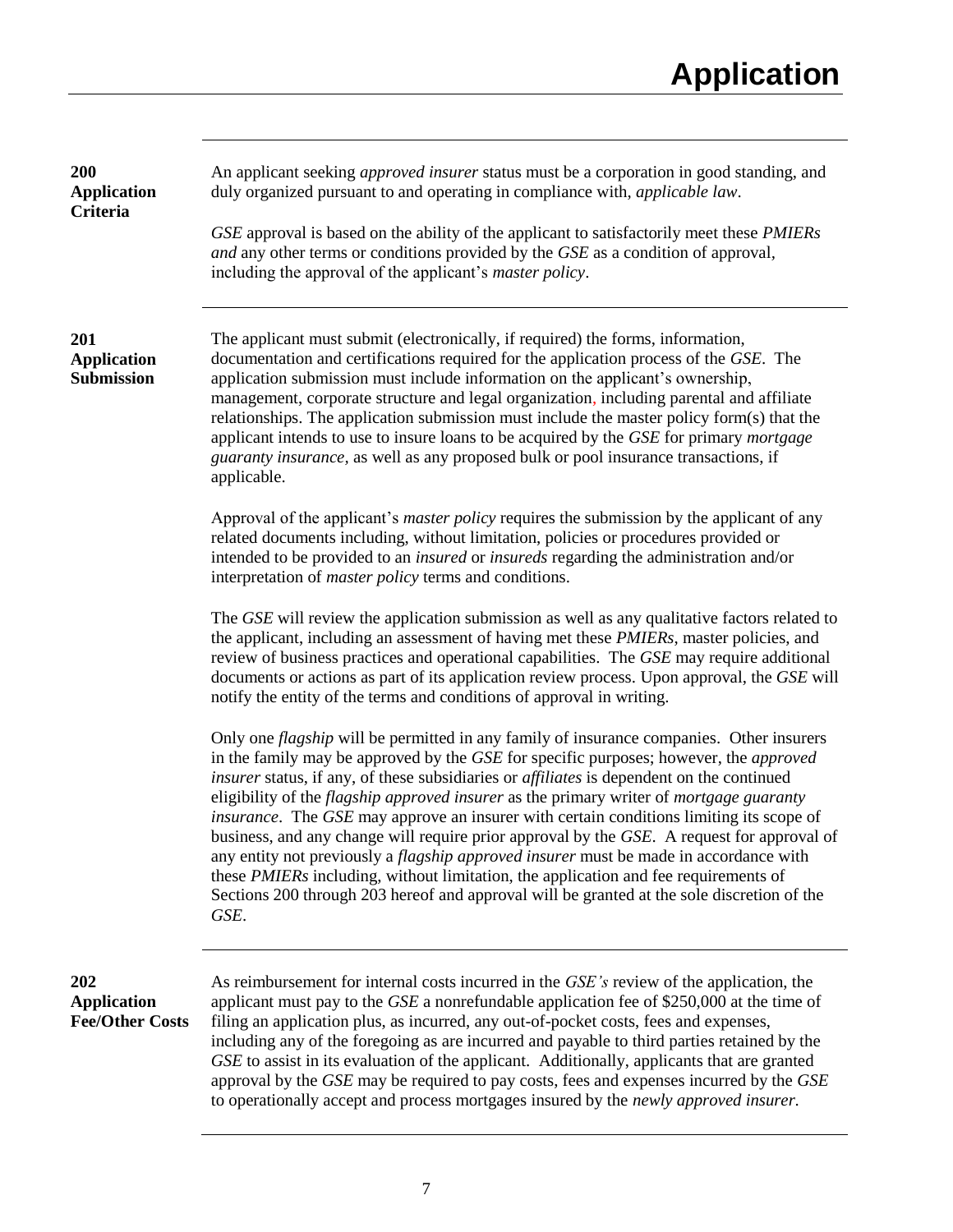**203 Newly Approved Insurer Requirements**

A *newly approved insurer* must meet the following financial requirements in addition to those described elsewhere in these *PMIERs.* Further, an *approved insurer* that is subject to a *material* change in its ownership, control or organization; or a formerly-*approved insurer* that requests reinstatement following suspension or termination, may, in the discretion of the *GSE*, be treated as a *newly approved* insurer for some or all of these requirements for *newly approved insurers*.

*A newly approved insurer* must demonstrate initial capital funding in an amount not less than \$500 million. This amount may include contributions already made and/or provisions for start-up and formation costs such as those associated with the acquisition or development of an operating platform and supporting technology. Subsequently, the *approved insurer* must then maintain a level no lower than \$400 million of *available assets* as described in Section 704 of these requirements.

A *newly approved insurer* must obtain a *rating agency* rating as soon as practicable but no later than 3 years from the date of the *GSE's* approval.

For the first 3 years after the date of the *GSE's* approval, a *newly approved insurer* is prohibited from the following:

- 1) paying dividends to its *affiliates* or its holding company; or
- 2) making any investment, contribution or loan to any subsidiary, parent or *affiliate*.

For the first 3 years after receipt of the *GSE's* approval, the *newly approved insurer* must seek and obtain approval from the *GSE* for the following:

- 1) Any *reinsurance* agreements entered into by the *newly approved insurer* including that referenced in Section 708 of the *PMIERs*;
- 2) Any risk novation or commutation sought by the *newly approved insurer;*
- 3) Providing any kind of *mortgage guaranty insurance* beyond primary first lien; and
- 4) Provision of capital support, assumption of liability, or guarantee of another company's indebtedness by the *newly approved insurer*.

For *newly approved insurers*, Sections 200-203 of these requirements apply in addition to all other *PMIERs* herein applicable to *approved insurers*. However, additional terms and conditions to address distinct risks or circumstances presented by the *newly approved insurer* may also be imposed. Such terms and conditions may include but not be limited to, requiring additional claims-paying resources of the *newly approved insurer,* improving the certainty of coverage, or enhancing operational and management controls.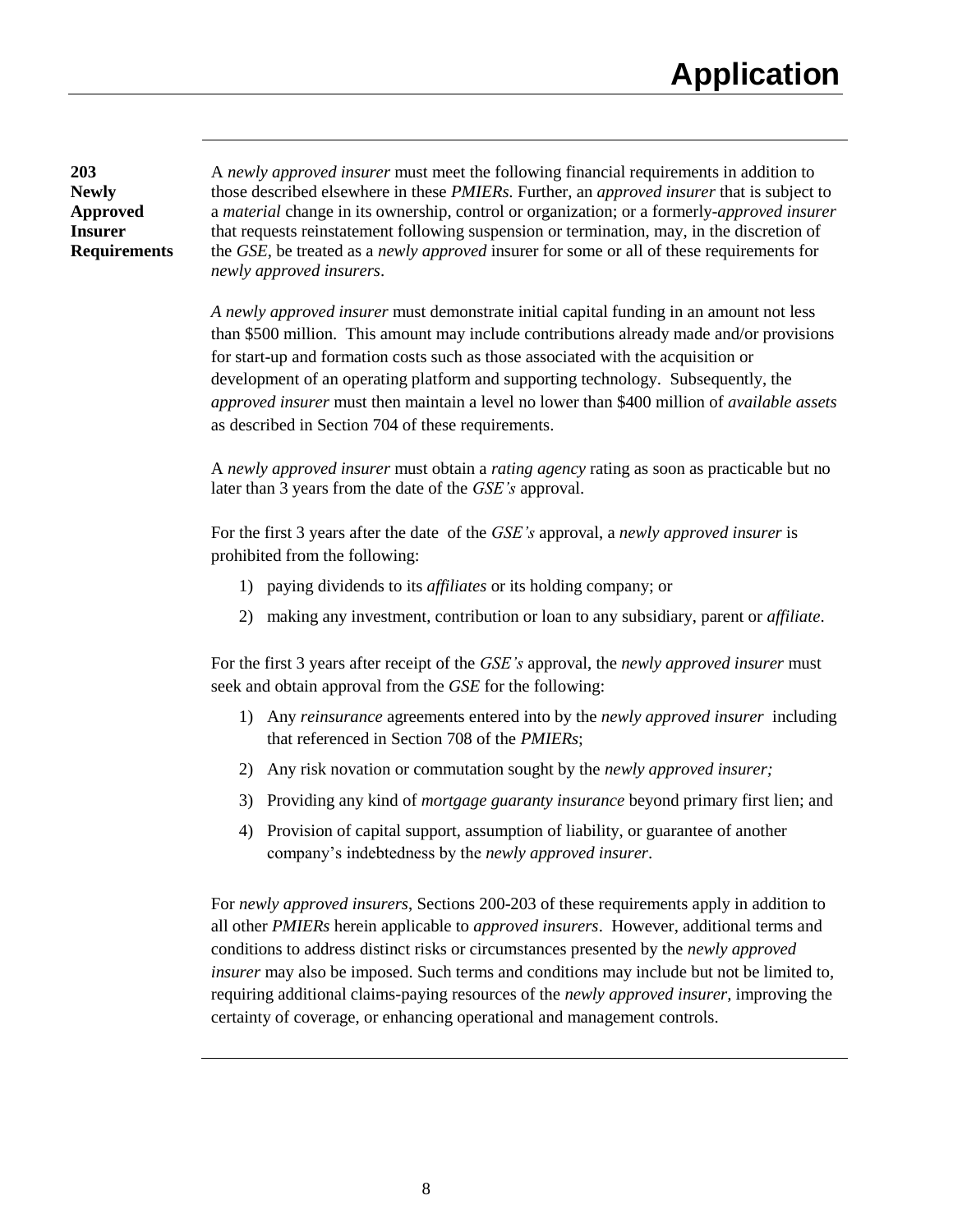| 300<br>Scope of<br><b>Business</b>                  | An approved insurer must limit its business activities to the writing of mortgage guaranty<br>insurance on loans secured by one- to four- unit residential properties.                                                                                                                                                                                                                                                                                                                                                                                                                                                                                                                                          |
|-----------------------------------------------------|-----------------------------------------------------------------------------------------------------------------------------------------------------------------------------------------------------------------------------------------------------------------------------------------------------------------------------------------------------------------------------------------------------------------------------------------------------------------------------------------------------------------------------------------------------------------------------------------------------------------------------------------------------------------------------------------------------------------|
|                                                     | Mortgage guaranty insurance issued by Approved Insurers                                                                                                                                                                                                                                                                                                                                                                                                                                                                                                                                                                                                                                                         |
|                                                     | <b>Non-insurance services</b>                                                                                                                                                                                                                                                                                                                                                                                                                                                                                                                                                                                                                                                                                   |
|                                                     | An <i>approved insurer</i> must not provide contract underwriting services, or any other services<br>not directly required for providing mortgage guaranty insurance, that create a material,<br>direct or contingent liability for the approved insurer. Additionally, an approved insurer<br>may not incur or assume any <i>material</i> obligation from or on behalf of any subsidiary or<br><i>affiliate</i> including, without limitation, an obligation to provide additional insurance, or an<br>insurance service or product or to provide a remedy for a liability incurred, in connection<br>with providing contract underwriting or other non-insurance services by such subsidiary or<br>affiliate. |
|                                                     | Please see the FHFA overview of the <i>PMIERs</i> Section V. Request for Input, Scope of<br>Business, for additional questions related to this section's provisions.                                                                                                                                                                                                                                                                                                                                                                                                                                                                                                                                            |
| 301<br>Organization                                 | An <i>approved insurer</i> must be a corporation that continues to be in good standing, and duly<br>organized pursuant to, and operating in compliance with, applicable law.                                                                                                                                                                                                                                                                                                                                                                                                                                                                                                                                    |
| 302<br>Policies,<br>Procedures,<br><b>Practices</b> | An approved insurer must maintain written policies and procedures, developed on the basis<br>of safe and sound industry practices and standards, along with an effective system of<br>internal controls. At a minimum, an <i>approved insurer</i> must have policies and procedures<br>that address the following:                                                                                                                                                                                                                                                                                                                                                                                              |
|                                                     | The underwriting of insurance risk including the evaluation of borrower<br>1)<br>creditworthiness, property valuation, and <i>delegated underwriting</i> ;                                                                                                                                                                                                                                                                                                                                                                                                                                                                                                                                                      |
|                                                     | The timely and accurate payment of mortgage insurance claims;<br>2)                                                                                                                                                                                                                                                                                                                                                                                                                                                                                                                                                                                                                                             |
|                                                     | The prevention and investigation of fraud;<br>3)                                                                                                                                                                                                                                                                                                                                                                                                                                                                                                                                                                                                                                                                |
|                                                     | The activities for monitoring and testing the quality of underwriting and claims<br>4)<br>administration (including loss mitigation); and                                                                                                                                                                                                                                                                                                                                                                                                                                                                                                                                                                       |
|                                                     | 5) The management of risk including risk dispersion, credit portfolio management,<br>and customer management.                                                                                                                                                                                                                                                                                                                                                                                                                                                                                                                                                                                                   |
|                                                     |                                                                                                                                                                                                                                                                                                                                                                                                                                                                                                                                                                                                                                                                                                                 |

**303 Rebates, Commissions, Charges, and** 

When not specified otherwise in *applicable law*, an *approved insurer* must comply with the rebates, commissions, charges and compensating balance requirements found in the *Model Act*, Section 13 - Rebates, Commissions and Charges, Section 14 - Compensating Balances Prohibited, and Section 15(B) - Conflict of Interest. An *approved insurer* must notify the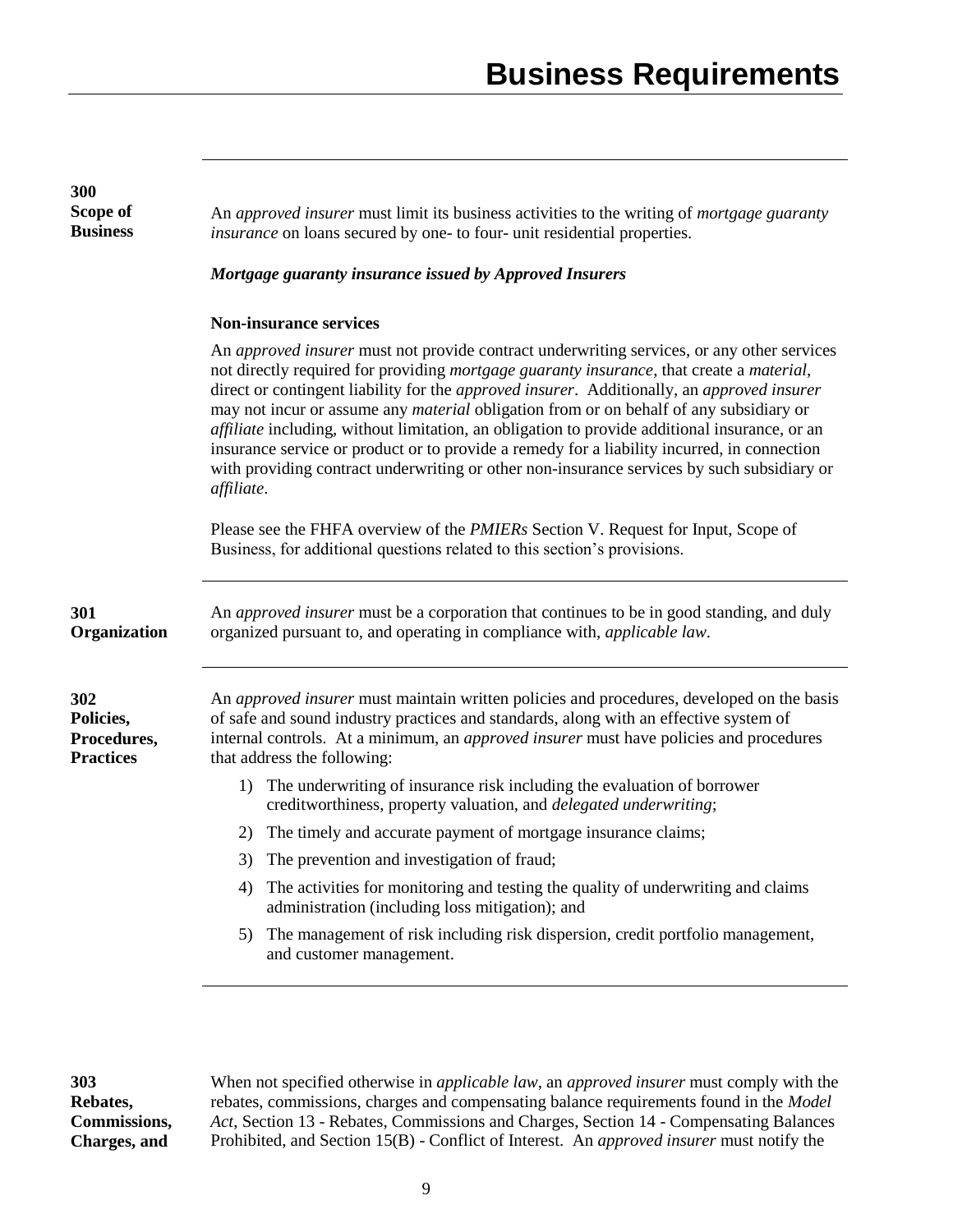| <b>Compensating</b><br><b>Balances</b>                                  | GSE in writing <i>immediately</i> upon its determination of <i>material</i> noncompliance with these<br>requirements.                                                                                                                                                                                                                                                                                                                                                                                                                                                                                                                                                                                                                                                                                                                                                                                                                                                                                                                                                                                                                                                                                                                                                                                                                                                                       |
|-------------------------------------------------------------------------|---------------------------------------------------------------------------------------------------------------------------------------------------------------------------------------------------------------------------------------------------------------------------------------------------------------------------------------------------------------------------------------------------------------------------------------------------------------------------------------------------------------------------------------------------------------------------------------------------------------------------------------------------------------------------------------------------------------------------------------------------------------------------------------------------------------------------------------------------------------------------------------------------------------------------------------------------------------------------------------------------------------------------------------------------------------------------------------------------------------------------------------------------------------------------------------------------------------------------------------------------------------------------------------------------------------------------------------------------------------------------------------------|
| 304                                                                     | [Section Intentionally Left Blank]                                                                                                                                                                                                                                                                                                                                                                                                                                                                                                                                                                                                                                                                                                                                                                                                                                                                                                                                                                                                                                                                                                                                                                                                                                                                                                                                                          |
| 305<br><b>Separation of</b><br><b>Responsibilities</b>                  | An employee of an <i>approved insurer</i> whose responsibilities include sales for the <i>approved</i><br>insurer must not underwrite or approve insurance on mortgages. Excluded from this<br>restriction are <i>officers</i> accountable for: a) sales; and b) underwriting, credit risk<br>management, counterparty risk management or other risk management functions.                                                                                                                                                                                                                                                                                                                                                                                                                                                                                                                                                                                                                                                                                                                                                                                                                                                                                                                                                                                                                  |
| 306<br><b>Master Policies</b>                                           | <i>Master policies</i> must be submitted to the <i>GSE</i> for approval prior to use. Any proposed<br>changes to an existing <i>master policy</i> covering any loan the GSE owns or guarantees, or that<br>will cover a loan intended for sale to the GSE, must be approved in advance and in writing<br>by the GSE. This includes any <i>master policy</i> change, whether by endorsement, customer<br>bulletin, letter agreement, or any other form of agreement or commitment, with or without<br>consideration that alters the terms of, or the rights of the parties under, the <i>master policy</i> .                                                                                                                                                                                                                                                                                                                                                                                                                                                                                                                                                                                                                                                                                                                                                                                 |
|                                                                         | The GSE must be able to rely on the <i>approved insurer</i> to pay all valid claims, when due, in<br>accordance with the terms of the <i>master policy. Master policy</i> interpretation and claims<br>administration should be reasonable, clear, fair and consistent. The <i>approved insurer</i> must<br>actively pursue perfection of claims and expeditiously conduct claims investigations to<br>ensure prompt settlement of claims.                                                                                                                                                                                                                                                                                                                                                                                                                                                                                                                                                                                                                                                                                                                                                                                                                                                                                                                                                  |
| 307<br><b>Settlements and</b><br><b>Changes to GSE</b><br><b>Rights</b> | An <i>approved insurer</i> shall not, without the <i>GSE's</i> prior written approval, enter into any<br>agreements pertaining to the GSE's loans (including any loss sharing, indemnification,<br>settlement or compromise agreement) that: (i) retroactively or prospectively waive,<br>suspend, or otherwise alter the <i>approved insurer's</i> rights to investigate loans, rescind or<br>deny coverage, or settle claims on one or more specified loans; (ii) expand or alter the<br><i>approved insurer's</i> right to rescind, as in cases where rescission is triggered by an event<br>unrelated to loan eligibility, compliance with underwriting requirements, or breach of<br>policy representations and warranties (e.g., rescission triggered by failure of <i>mortgage</i><br>enterprise to fund a reinsurance entity); or (iii) otherwise affect one or more loans owned<br>or guaranteed by the GSE. Notwithstanding the foregoing, an approved insurer does not<br>need to obtain the GSE's prior written approval for the settlement of a claim on a single<br>loan in the ordinary course of business, provided that in connection with such settlement,<br>the <i>approved insurer</i> does not receive any financial consideration independent of any claim<br>adjustment that is otherwise supported by the terms of the approved insurer's master<br><i>policy.</i> |
| 308<br><b>Diversification</b><br><b>Policies</b>                        | An <i>approved insurer</i> must have a documented risk diversification policy and employ risk<br>management tools and techniques to avoid concentrated risk exposures in the risk in force<br>the <i>approved insurer</i> insures. Segments of business for which concentrations should be<br>monitored and managed include, but are not limited to, loan products and programs,                                                                                                                                                                                                                                                                                                                                                                                                                                                                                                                                                                                                                                                                                                                                                                                                                                                                                                                                                                                                            |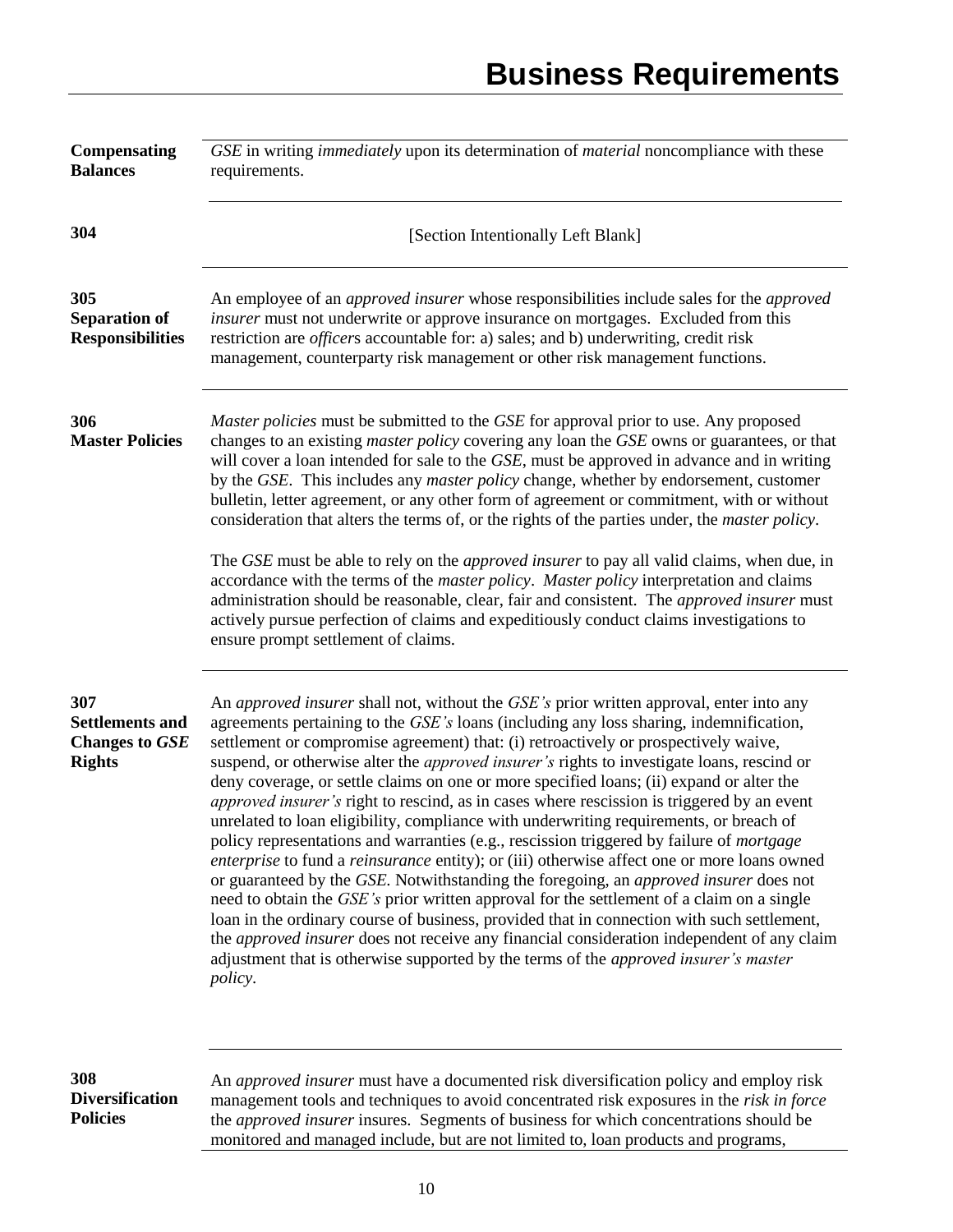geography, customers, and source of business (e.g., retail, wholesale, correspondent). The *approved insurer* must establish geographic concentration limits that, at a minimum, are in compliance with the *Model Act*, Section 5 - Geographic Concentration.

An *approved insurer* must monitor and report, at least quarterly, its risk concentrations to its *senior management* team. If the *approved insurer* determines that any concentration limits established by its risk diversification policy have been breached, the *approved insurer* must determine the cause of the breach and develop an action plan. To the extent the breach develops due to natural market dynamics (such as origination and/or prepayment phenomena), the *approved insurer* must review among other things, its geographic mix, product type, marketing, customer base and pricing and, as part of its action plan, implement steps to bring the breaches within its policy parameters. *Senior management* must review and approve the action plan prior to implementation. The action plan must be available and provided to the *GSE*.

| 309<br><b>Claims</b><br><b>Processing</b>    | An <i>approved insurer</i> must maintain a standard claims processing and servicing guide<br>posted on its websites. Updates must be communicated to <i>insureds</i> with specific timelines<br>for implementation. The <i>approved insurer</i> must provide to the GSE specific requirements<br>and information related to its claim review and settlement processes including the<br>following:                                                                                                                                                                                                                                                                                                                                                                                                                                                                       |
|----------------------------------------------|-------------------------------------------------------------------------------------------------------------------------------------------------------------------------------------------------------------------------------------------------------------------------------------------------------------------------------------------------------------------------------------------------------------------------------------------------------------------------------------------------------------------------------------------------------------------------------------------------------------------------------------------------------------------------------------------------------------------------------------------------------------------------------------------------------------------------------------------------------------------------|
|                                              | 1) Documentation required to be provided in the claims submission process;<br>2) Claims status and timelines, including communication that the <i>approved insurer</i><br>will provide to the servicer during the claim review;<br>3) Corporate policies related to:<br>a) Claim payments,<br>b) Claim rescissions,<br>c) Claim denials,<br>d) Claim curtailments,<br>Appeals of rescissions, claim denials, or cancellations of coverage.<br>e)<br>An <i>approved insurer</i> must either: a) pay or deny a claim, or b) rescind coverage, within<br>180 days of the <i>claim perfection date</i> , and, in any event, the <i>approved insurer</i> also must<br>rescind or deny a claim that is not perfected by 120 days from the claim filing date, except<br>to the extent a <i>master policy</i> expressly requires the <i>approved insurer</i> to take any of the |
|                                              | foregoing actions within lesser periods of time, in which event the timeline prescribed in<br>the <i>master policy</i> shall be followed.                                                                                                                                                                                                                                                                                                                                                                                                                                                                                                                                                                                                                                                                                                                               |
| 310<br><b>Loss Mitigation</b>                | Approved insurers should provide a full delegation to the GSE for retention and liquidation<br>loss mitigation alternatives. Loans insured by approved insurers that do not provide full<br>loss mitigation delegations may be subject to a pricing adjustment when acquired by the<br>GSE to reflect higher potential loss management costs. If an approved insurer does<br>provide for full delegation, it should make it clear in its servicing guidelines that servicers                                                                                                                                                                                                                                                                                                                                                                                            |
| 310<br><b>Loss Mitigation</b><br>(continued) | should follow the loss mitigation protocols and requirements of the GSE.<br>To the extent an <i>approved insurer</i> does not provide the GSE with full delegation of loss<br>mitigation, the approved insurer must conduct its loss mitigation and claims management<br>operations according to the terms of the <i>master policy</i> and supporting documents. In                                                                                                                                                                                                                                                                                                                                                                                                                                                                                                     |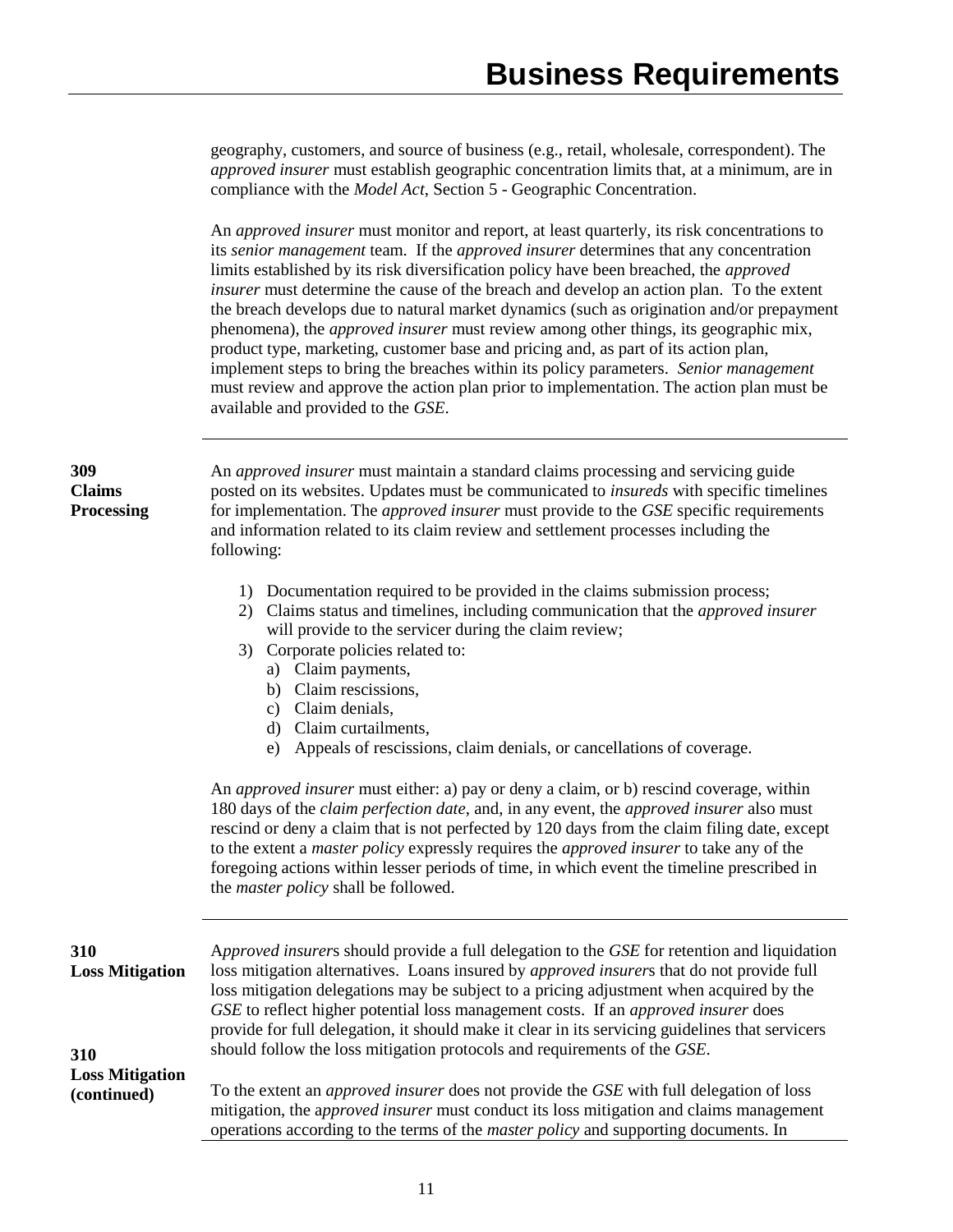addition, these *approved insurers* must provide service-level agreements that specify loss mitigation decision timelines. Those decision timelines must be no longer than the terms of the *master policy* and must be approved by the *GSE.*

| 311<br><b>Lender</b> and<br><b>Servicer</b>                    | Approved insurers must maintain transparent and accessible lender and servicer guidelines<br>on the approved insurer's website which reflect its standard business practices and include,<br>but are not limited to, the following business functions:                                                                                                                                                                                                                                                      |
|----------------------------------------------------------------|-------------------------------------------------------------------------------------------------------------------------------------------------------------------------------------------------------------------------------------------------------------------------------------------------------------------------------------------------------------------------------------------------------------------------------------------------------------------------------------------------------------|
| <b>Guidelines</b>                                              | 1) Underwriting and loan eligibility, and<br>2) Default management.                                                                                                                                                                                                                                                                                                                                                                                                                                         |
|                                                                | Guidelines that should be accessible on the <i>approved insurer's</i> website include, but are not<br>limited to, the following:                                                                                                                                                                                                                                                                                                                                                                            |
|                                                                | 1) Loss mitigation standards for default management that clearly define servicer<br>obligations. The guidelines should provide examples of actions, or inactions, which<br>might lead to claim curtailments or denials.<br>2) Loss mitigation standards for borrower contact, collection practices, and required<br>documentation.<br>3) Requirements and protocols for loss mitigation workouts delegated to servicers,<br>that cover the following alternatives to foreclosure:<br>a) Loan modifications, |
|                                                                | b) Pre-sales,<br>c) Third-party sales,                                                                                                                                                                                                                                                                                                                                                                                                                                                                      |
|                                                                | d) Deeds in lieu of foreclosure.<br>4) Claims administration                                                                                                                                                                                                                                                                                                                                                                                                                                                |
|                                                                |                                                                                                                                                                                                                                                                                                                                                                                                                                                                                                             |
| 312<br><b>Policies of</b><br><b>Insurance</b>                  | An approved insurer must maintain business insurance for Fidelity Bond and Errors &<br>Omissions at all times. The coverage amount for each policy must be no lower than \$5<br>million dollars with a deductible amount not to exceed \$150,000.                                                                                                                                                                                                                                                           |
| 313<br><b>Insurance Data</b><br><b>Reconciliation</b>          | An <i>approved insurer</i> must periodically complete a data reconciliation process with the<br>GSE, in accordance with the GSE's requirements, including those set out in the PMIERs.<br>Such process shall include providing to the GSE any data, reports and other information<br>exchanged between an <i>approved insurer</i> and an <i>insured</i> relating to any loan(s) owned or<br>securitized by the GSE, which also must be provided to the GSE upon its request.                                |
| 314<br><b>Business</b><br><b>Continuity</b><br><b>Planning</b> | An <i>approved insurer</i> must maintain business continuity plans and test such plans<br>periodically to ensure that the <i>approved insurer's</i> business operations are sustainable in the<br>event of disaster or other event requiring the activation of a business continuity plan.                                                                                                                                                                                                                  |
| 315<br><b>Document</b><br><b>Retention</b>                     | An approved insurer, and any exclusive affiliated reinsurer, must retain documents and<br>records that are necessary to demonstrate that it has met these <i>PMIERs</i> on an ongoing<br>basis. Documents must be retained in accordance with the requirements of applicable law<br>for document retention. In the absence of any such requirement, such documents must be                                                                                                                                  |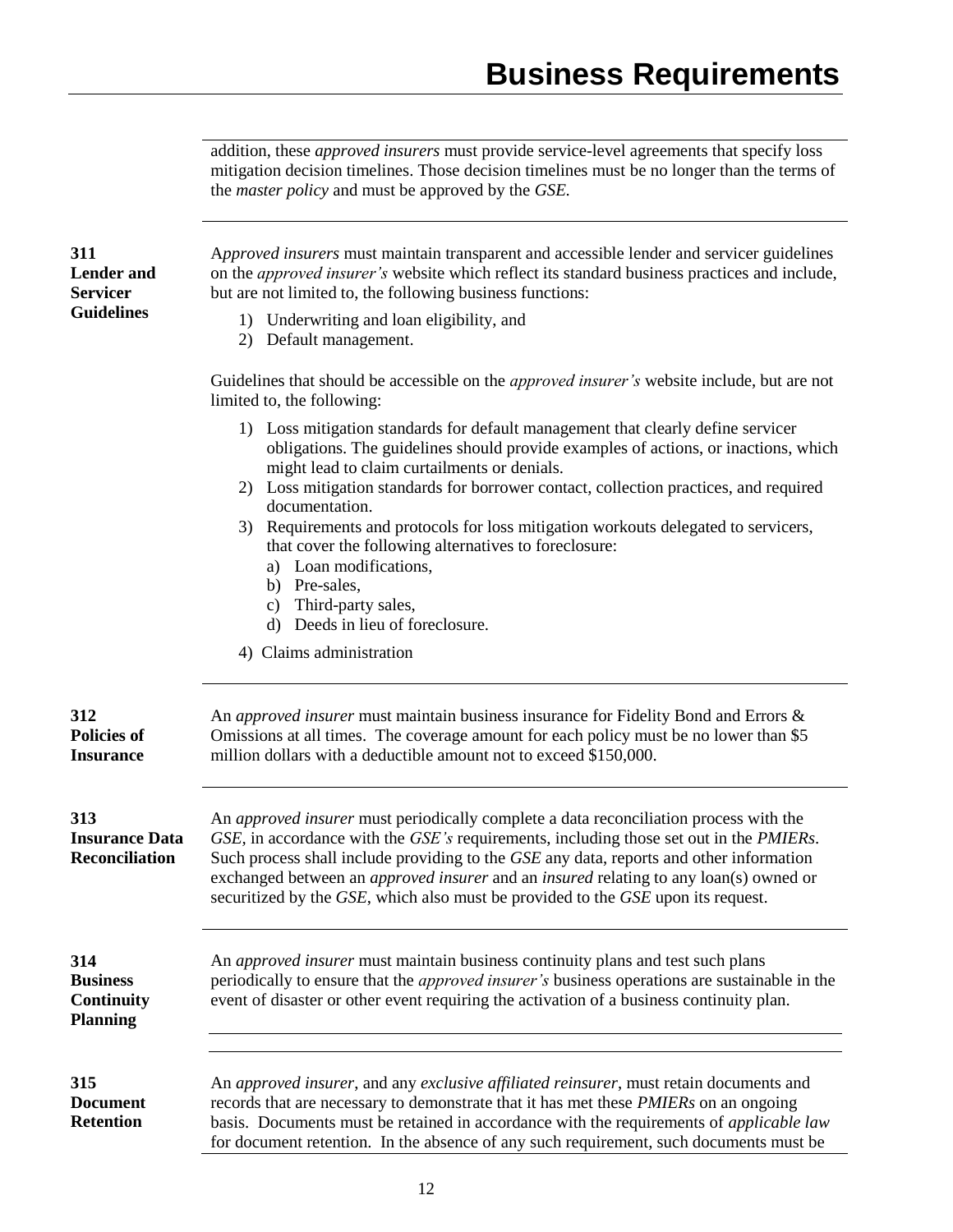retained for a period of at least three (3) years.

An *approved insurer*, and any *affiliate* of a ceding *approved insurer* with the sole purpose of providing *reinsurance* for the ceding *approved insurer*, is required to maintain records of claim denials, rescissions, policy cancellations and partial settlements in accordance with the requirement stated above. These records must also indicate the percentage and dollar amount of partial settlements, the amount of any claim denial, rescission or policy cancellation, as well as the reason for these actions.

The files related to each settled claim must contain information and documentation necessary to show that losses were computed pursuant to requirements of the *master policy*.

The *mortgage payment record* must be maintained by either the *approved insurer* or the *insured*. If the *insured* maintains the record, the *approved insurer* must establish servicing guidelines requiring the *insured* to employ adequate controls documenting the maintenance and quality of mortgage payment records. Records or documents may be created or retained in electronic form without storage of paper hard-copies, provided that they are retained and remain recoverable for the time required hereunder.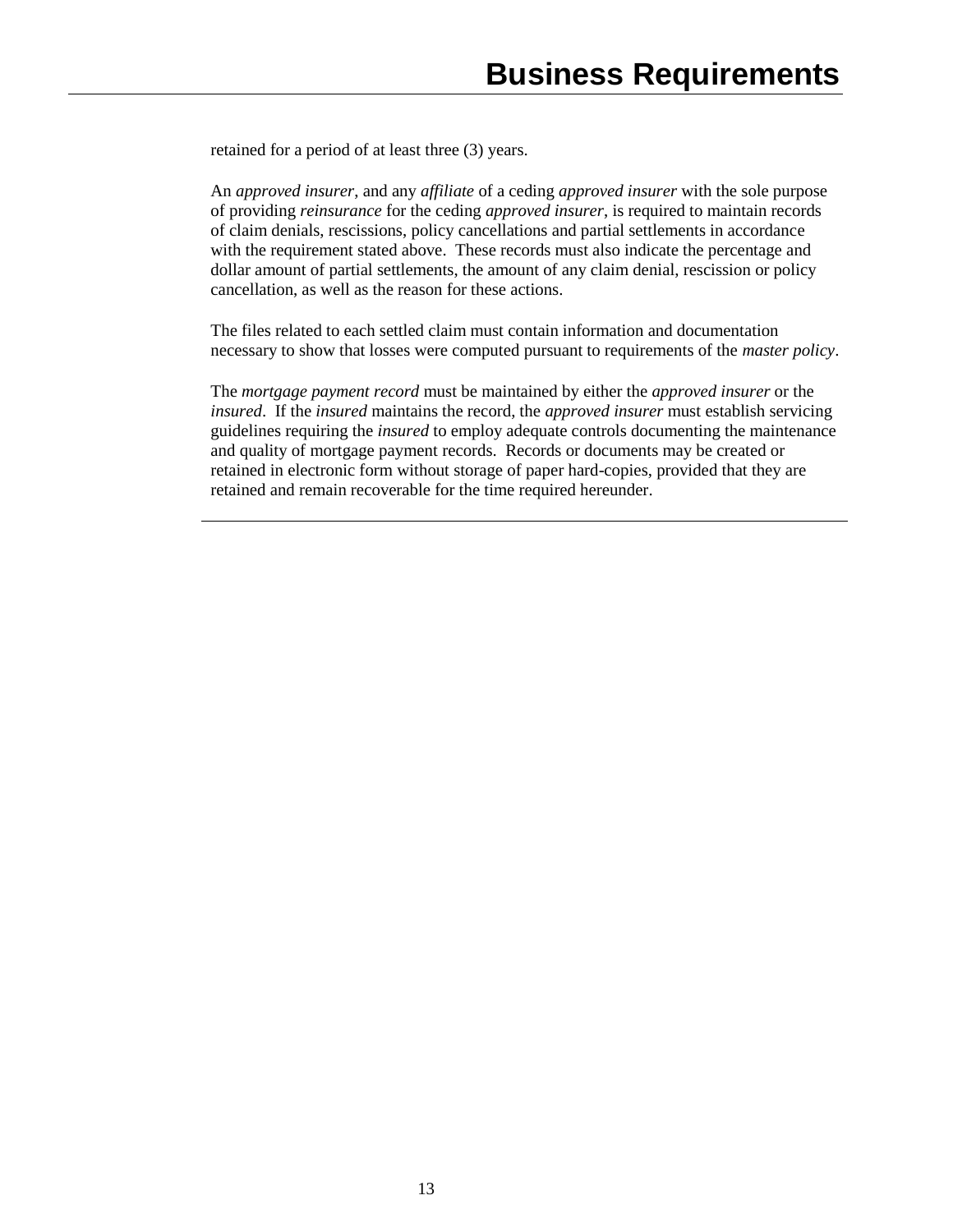| 400<br><b>Overview</b>                                                                          | As a credit enhancement provider to the GSE, an approved insurer or its delegated<br>underwriter must underwrite and understand the credit risk it insures (both borrower and<br>property), and must have appropriate controls and procedures to ensure underwriting<br>decisions, whether made by its staff or by its <i>delegated underwriter</i> , are sound and<br>consistent with its guidelines. An approved insurer's determination of the acceptability of<br>a loan's credit risk prior to insuring a loan, or in the case of <i>delegated underwriting</i> , as<br>close in time to mortgage origination and insuring a loan as possible, is a foundational<br>requirement of the GSE. An <i>approved insurer's</i> compliance with its underwriting<br>practices and procedures will be audited by the GSE.<br>An <i>approved insurer's</i> underwriting guidelines should be applied consistently to each<br>borrower, regardless of race, color, religion, national origin, age, sex, marital status,<br>familial status, or disability. Without limiting the generality of any approved insurer<br>obligation under Section 101 of the <i>PMIERs</i> , the <i>approved insurer</i> must comply with all<br><i>applicable law</i> related to its underwriting practices. |
|-------------------------------------------------------------------------------------------------|---------------------------------------------------------------------------------------------------------------------------------------------------------------------------------------------------------------------------------------------------------------------------------------------------------------------------------------------------------------------------------------------------------------------------------------------------------------------------------------------------------------------------------------------------------------------------------------------------------------------------------------------------------------------------------------------------------------------------------------------------------------------------------------------------------------------------------------------------------------------------------------------------------------------------------------------------------------------------------------------------------------------------------------------------------------------------------------------------------------------------------------------------------------------------------------------------------------------------------------------------------------------------------------|
| 401<br><b>Evaluation of</b><br><b>Loan Eligibility</b><br>and Borrower<br>Credit-<br>worthiness | An approved insurer or its delegated underwriter must, prior to insuring a loan, determine<br>the creditworthiness of the borrower and the eligibility of the loan under its underwriting<br>guidelines.<br>The <i>approved insurer</i> or its <i>delegated underwriter</i> must determine that the borrower has<br>established an appropriate credit history, sufficient capacity and sufficient assets to<br>establish a reasonable expectation that the borrower will make timely repayment of the<br>loan being insured. The determination of creditworthiness should be made with specific<br>consideration of the characteristics of the mortgage and repayment terms, and be based on<br>a thorough evaluation of all pertinent credit information. An approved insurer may not<br>insure any mortgage for which such determination has not been completed.                                                                                                                                                                                                                                                                                                                                                                                                                    |
|                                                                                                 | The <i>approved insurer</i> must maintain a list of underwriting documents that it may rely on to<br>underwrite each loan. This list should be consistent with those listed in the <i>master policy</i><br>(or other document that references the <i>master policy</i> ) under which the loan is insured. The<br>list, along with a historical record of changes made to the list over time, must be<br>maintained so that it is available to all parties that have an interest in the insurance or the<br>loan.                                                                                                                                                                                                                                                                                                                                                                                                                                                                                                                                                                                                                                                                                                                                                                      |
| 402<br><b>Property</b><br><b>Valuation</b>                                                      | The <i>approved insurer</i> must establish a methodology for reviewing property valuations that<br>will allow the <i>approved insurer</i> or its <i>delegated underwriter</i> to determine that the subject<br>property is of sufficient market value to support the decision to insure. Such methodology<br>should specifically address properties located in a soft or declining market.                                                                                                                                                                                                                                                                                                                                                                                                                                                                                                                                                                                                                                                                                                                                                                                                                                                                                            |
|                                                                                                 | An <i>approved insurer's</i> risk management controls must include a procedure for re-verifying<br>property values in the event that an appraisal (or other forms of property valuations) is<br>suspected of being fraudulent or unsubstantiated.                                                                                                                                                                                                                                                                                                                                                                                                                                                                                                                                                                                                                                                                                                                                                                                                                                                                                                                                                                                                                                     |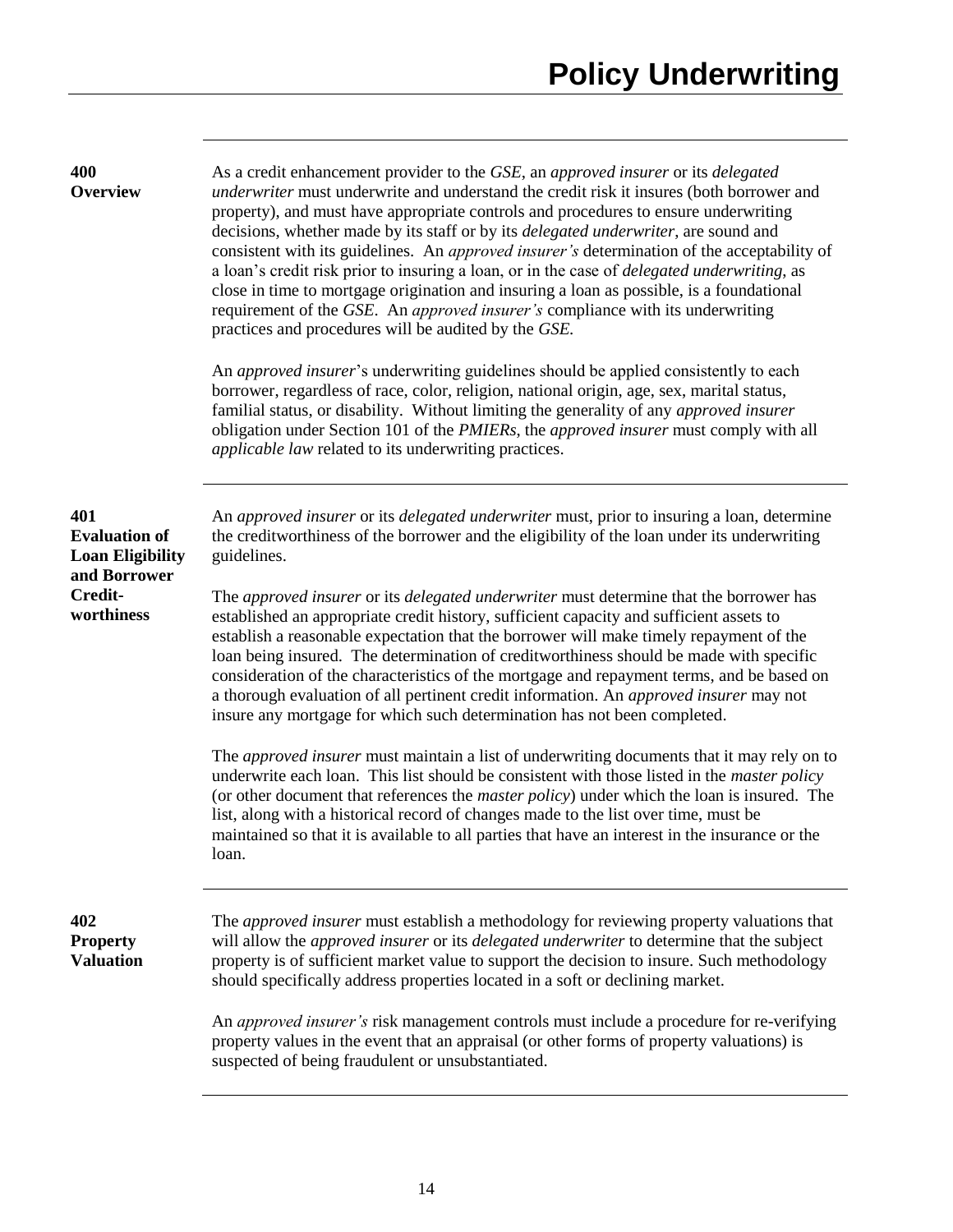*Approved insurers* may utilize *delegated underwriting* provided that the *approved insurer* has established a system of controls and safeguards that will be audited by the *GSE*, including, but not limited to, a lender approval and monitoring process, and a quality control (QC) program to ensure compliance with the *approved insurer's* underwriting standards.

*Delegated underwriting* authority should be given only to lenders that have an established track record of originating high-quality loans. The *approved insurer's* QC program must be designed so that loans underwritten by *delegated underwriting* lenders receive a high degree of scrutiny and have a process to address lenders that do not comply with the *approved insurer's* quality standards.

In its determination of whether to issue a certificate of insurance, a *delegated underwriter* may use an *AUS* recommendation where an *approved insurer* has previously concluded that the particular *AUS's* recommendations are generally aligned with the *approved insurer's* independent credit risk guidelines as evidenced by that *approved insurer's* risk review process, and demonstrably supported by the analysis referenced in Section 404 below. This is the case even though the *delegated underwriter* may be able to rely on an *AUS* recommendation in its role as the lender making a determination on whether to extend credit.

An *approved insurer's* management of its *delegated underwriting* program and its significance in the *approved insurer's* business plan will be considered by the *GSE* when assessing the counterparty risk of the *approved insurer*. (Refer to Chapter 5, Quality Control, Sections 500-504 and Chapter 6, Lender Approval and Monitoring, Sections 600- 602 for requirements and guidelines)

**404 Use of Automated Underwriting Systems**

**403 Delegated Underwriting**

> If an *approved insurer* wants to use a third-party *AUS* recommendation (a) for its own purposes, or (b) as part of a *delegated underwriter's* underwriting of loans insured by the *approved insurer*, then, in either instance, the *approved insurer* must utilize a risk review process which includes an analysis (subject to audit by the *GSE*) which ensures that the recommendations of that *AUS* are aligned with the *approved insurer's* independent credit risk guidelines, including those germane to any subsequent *AUS* model version updates.

This analysis would provide the basis for the *approved insurer* or its *delegated underwriter* to use the AUS recommendation, rather than requiring the performance of full "manual" underwriting in either such instance.

Examples of the types of analysis that could be conducted include but are not limited to:

- A statistical validation of recommendations provided by the *AUS* in question to establish their consistency with the *approved insurer's* credit risk tolerances, internal risk modeling, and any overlay requirements, and
- An analysis of a population of randomly selected loans for which the *AUS* has generated recommendations that compares the consistency of the *AUS* recommendations to the credit determinations made by lenders through manually underwriting the loans.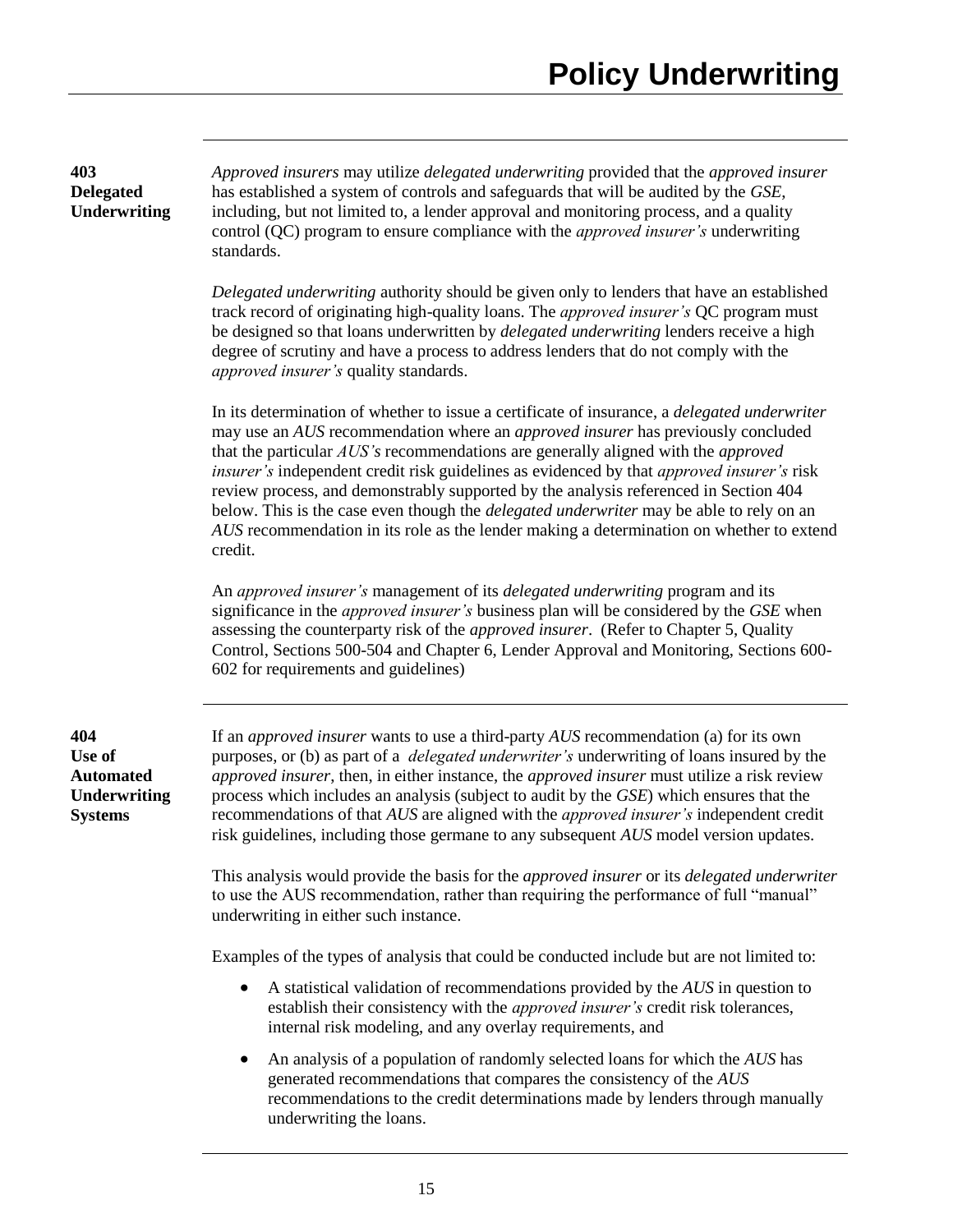| 404              |
|------------------|
| Use of           |
| <b>Automated</b> |
| Underwriting     |
| <b>Systems</b>   |
| (continued)      |

In no event shall an *approved insurer* permit the use, whether by its own underwriter or by a *delegated underwriter*, of an *AUS* recommendation in its determination as to whether to issue a certificate of insurance unless and until the *approved insurer* has first subjected that *AUS* to the *approved insurer's* risk review process, including the analysis illustrated above. If, at any time thereafter, the *approved insurer's* analysis suggests that *material* discrepancies exist between its own risk management policies or credit risk guidelines and the *AUS* recommendations, the *approved insurer* must take appropriate steps to address these discrepancies, which would include adding eligibility overlays or discontinuing the use of that *AUS's* recommendations.

# **405 Independent Validation for Early Rescission Relief**

An *approved insurer* that opts to grant rescission relief earlier than 36 timely payments in accordance with its *master policy* or endorsements to its *master policy* for borrower/loan eligibility and underwriting defects or collateral eligibility and valuation defects must base its decision on independent validation by the *approved insurer*. In completing its independent validation, the *approved insurer* must review each loan and the review must be completed by a qualified underwriter who has had no association of any kind with (i) the originator, (ii) the underwriting or origination of the loan, or (iii) any individual involved at any point in the underwriting or origination of the loan.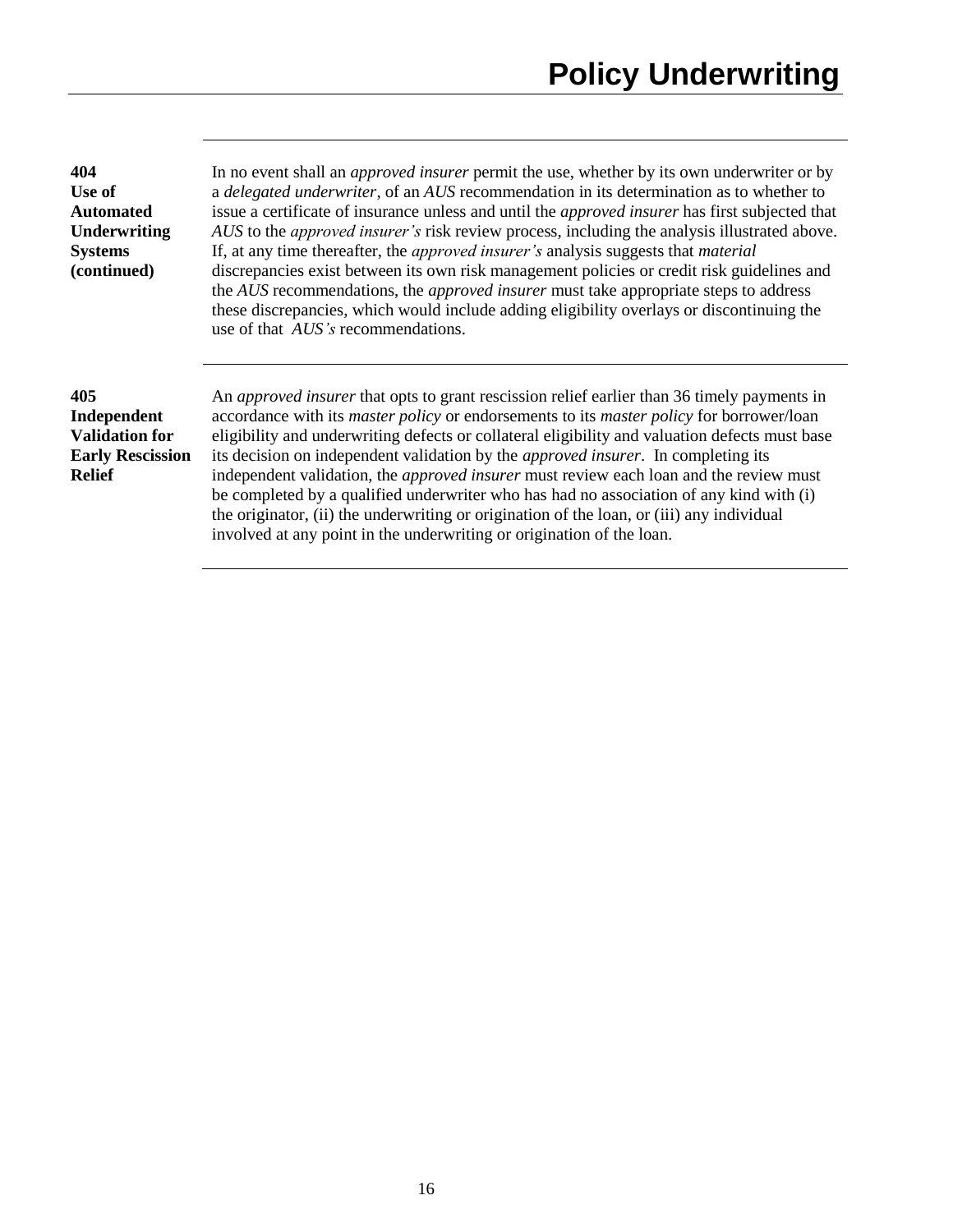**500 Quality Control Program Requirements and Standards**

An *approved insurer* must maintain a quality control (QC) program to assess the effectiveness of its underwriters and that of its *delegated underwriting* programs. The goal of an effective review process is to monitor adherence to the *approved insurer's* underwriting guidelines, ensure the accuracy of the mortgage data being relied upon, and prevent insuring fraudulent mortgages or mortgages with other deficiencies including faulty underwriting or insufficient documentation.

While there is no one specific QC program that can meet the needs of all *approved insurers*, certain common characteristics can be found in all effective QC programs. Examples of these industry best practices are captured in the *GSE's* Selling Guide and Quality Control Best Practices documents, which can be found on the *GSE's* website. However, at a minimum, an *approved insurer*'s QC program must incorporate the following elements:

- 1) Operate independently from the sales and underwriting functions.
- 2) Be effective in determining that the insured mortgages were properly underwritten and consistent with the *approved insurer's* underwriting guidelines.
- 3) Include standard reporting (as referenced in Section 504) that identifies opportunities for improvement, training, or other corrective actions that are communicated on a regular basis to the *approved insurer's senior management* and its lender customers.
- 4) Employ a loan selection methodology and frequency that meets the requirements of Section 503 hereof.
- 5) Monitor overall quality by source of business (e.g., retail, wholesale, broker, other).
- 6) Review declined applications for insurance to determine whether there is adequate support for those decisions.
- 7) Be in writing with documented operating procedures that incorporate the following:
	- a) A clearly defined scope and purpose of the review, noting differences between underwriting versus claims reviews.
	- b) The establishment and maintenance of a red-flag checklist for potential fraud.
	- c) A well-defined process for establishing and managing corrective actions such as notification to the *approved insurer's* management, additional training for underwriting staff, or the removal of a lender's *delegated underwriting* authority.
	- d) The utilization of third-party resources that can be applicable to the QC process, such as fraud detection tools.
	- e) A threshold *QC defect* rate that triggers the need for corrective actions.
	- f) A clear methodology to establish corrective actions should a *QC defect* rate rise above a threshold level requiring corrective action.
	- g) Prompt identification of loan defects and subsequent actions taken to address and remediate patterns of loan production issues before loans qualify for rescission relief under the *master policy*.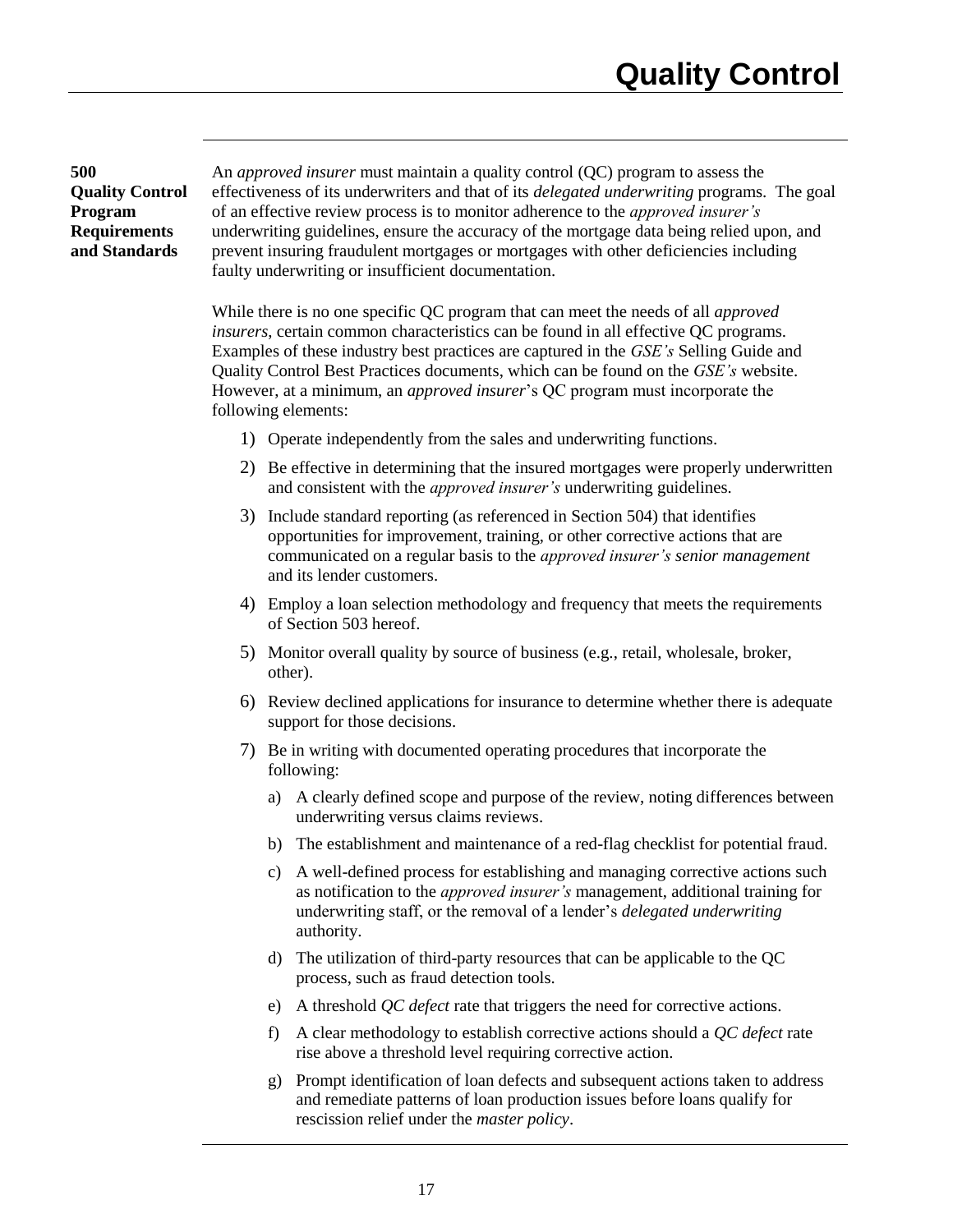| 500<br><b>Quality Control</b><br>Program<br><b>Requirements</b>    | Documented governance criteria and process for making and approving<br>h)<br>revisions to the <i>approved insurer's</i> QC program.<br>On an annual basis, the <i>approved insurer</i> must submit to the <i>GSE</i> a copy of its QC                                                                                                                                                                                                                                                                                                                                                                                                                                                                            |
|--------------------------------------------------------------------|------------------------------------------------------------------------------------------------------------------------------------------------------------------------------------------------------------------------------------------------------------------------------------------------------------------------------------------------------------------------------------------------------------------------------------------------------------------------------------------------------------------------------------------------------------------------------------------------------------------------------------------------------------------------------------------------------------------|
| and Standards<br>(continued)                                       | program with any changes noted from the prior year's version.                                                                                                                                                                                                                                                                                                                                                                                                                                                                                                                                                                                                                                                    |
| 501<br><b>Pre-Closing</b><br><b>Review</b><br><b>Guidelines</b>    | The <i>approved insurer</i> should consider including as part of its QC program procedures for a<br>pre-closing review of mortgages for which a commitment to insure has been issued prior to<br>closing of the mortgage. This review may utilize automated tools or other methods<br>including information from third-party tools that screen for fraud and misrepresentation.                                                                                                                                                                                                                                                                                                                                  |
| 502<br><b>Post-Closing</b><br><b>Review</b><br><b>Requirements</b> | The QC program must include procedures for the post-closing review of selected mortgage<br>loan files for which the <i>approved insurer</i> has issued mortgage insurance coverage to<br>ensure that the loans closed with the terms and risk characteristics as originally accepted<br>by the <i>approved insurer</i> or its <i>delegated underwriting</i> lender. In performing the loan file<br>review, the <i>approved insurer</i> must evaluate the quality of the documentation and whether<br>the underwriting decision conforms to, and is consistent with, the <i>approved insurer's</i><br>underwriting guidelines. The QC post-closing loan file review must, at a minimum, include<br>the following: |
|                                                                    | A review of insured loans that were underwritten through both delegated and non-<br>a)<br>delegated channels, as well as non-delegated channel loans that were denied coverage<br>The evaluation and, if applicable, re-verification of the following information for the<br>b)<br>selected loans:                                                                                                                                                                                                                                                                                                                                                                                                               |
|                                                                    | income;<br>$\mathbf{1}$ .<br>employment;<br>$\overline{11}$ .<br>iii. assets to meet reserve requirements;<br>appraisal report or property valuation data; and<br>1V.<br>v. credit reports.                                                                                                                                                                                                                                                                                                                                                                                                                                                                                                                      |
|                                                                    | The post-closing QC loan file review results, including any findings, must be documented<br>and reviewed with the <i>approved insurer's senior management</i> and, if appropriate, the<br>originating lender.                                                                                                                                                                                                                                                                                                                                                                                                                                                                                                    |
| 503<br><b>Loan Selection</b><br><b>Requirements</b>                | An <i>approved insurer's</i> QC program must employ both a random selection and a<br>discretionary selection to effectively monitor the overall quality of its newly written<br>insurance.                                                                                                                                                                                                                                                                                                                                                                                                                                                                                                                       |
|                                                                    | For random selections (i.e., non-discretionary samples), sampling techniques must ensure<br>that every type of insurance, origination source, program, property type, etc. is eligible to<br>be selected for review. The samples selected must include insured loans that are<br>representative of an <i>approved insurer's</i> full scope of business written during the period<br>being audited.                                                                                                                                                                                                                                                                                                               |
|                                                                    | An approved insurer must use a random sampling methodology for determining the                                                                                                                                                                                                                                                                                                                                                                                                                                                                                                                                                                                                                                   |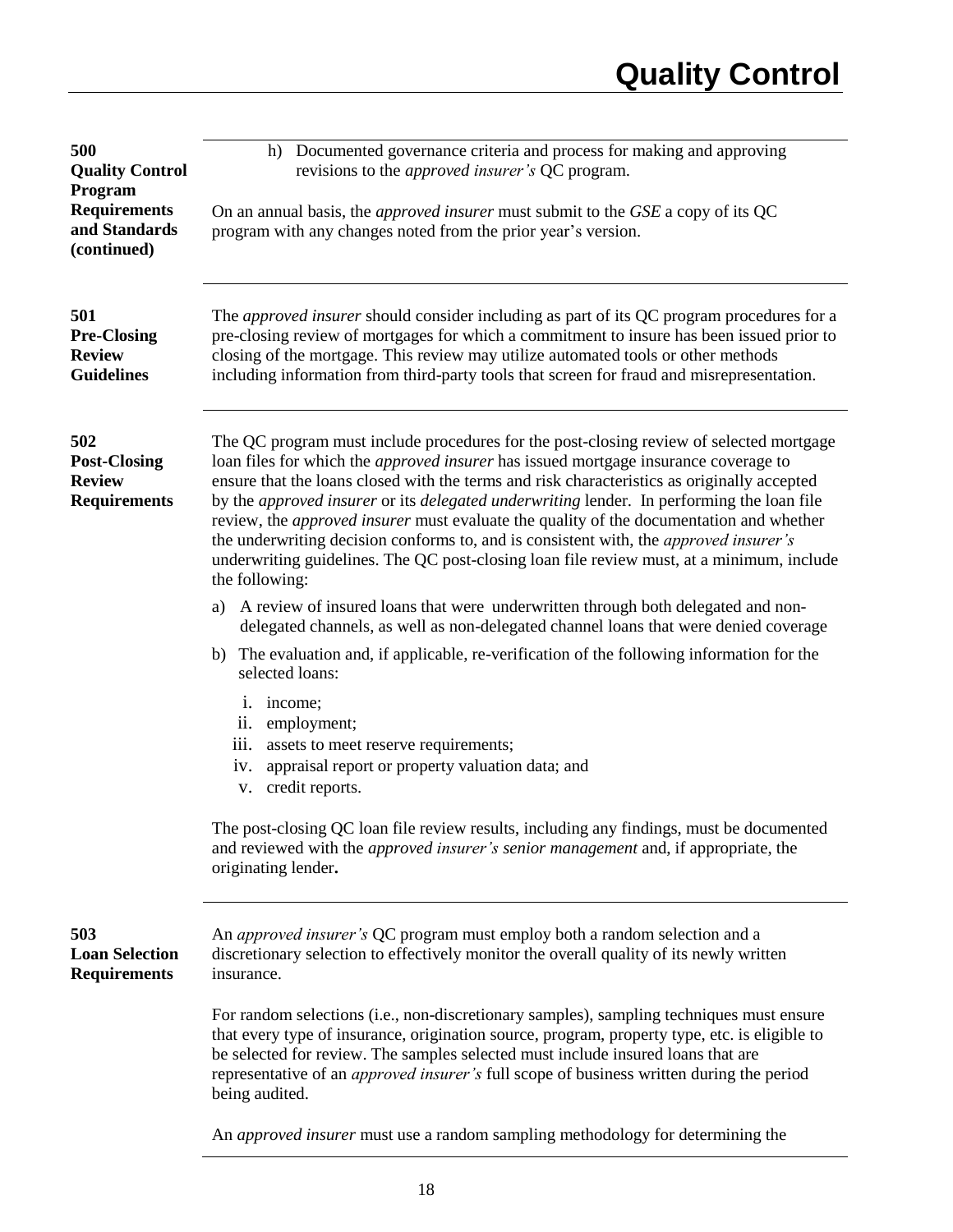**503 Loan Selection Requirements (continued)**

sample size that produces at least a 95% confidence interval with no more than a 2% margin of error when measured on an annual basis. The *approved insurer* must document how its sample size and loan file selections were determined for each selection set of loans and must provide to the *GSE*, upon its request, such documentation supporting the validity of the *approved insurer's* sampling methodology. The approved insurer's post-close QC review of loans sampled through its random selection process must be completed no later than 120 days following the latest insurance coverage effective date of the selected loans.

For its discretionary reviews, an *approved insurer* must review 100% of the loans it insures that become early payment defaults. In addition, the *approved insurer* should consider including in its selection for discretionary reviews loans that fall into the following categories:

- 1) Loans with layered risk characteristics;
- 2) Loans associated with a new loan type or new insurance product;
- 3) Loans subject to concerns about delinquency rates or patterns of defects identified in previous QC reviews;
- 4) Loans underwritten by a specific *delegated underwriter*;
- 5) Loans underwritten by staff members with limited underwriting experience;
- 6) Loans underwritten by lender(s) with a pattern of originating loans with high-risk characteristics; and
- 7) Loans underwritten or originated by lenders with a history of fraud or early prepayment.

A critical component of an *approved insurer's* QC program is the establishment and tracking of metrics and tolerances to quantify and compare the performance of its internal underwriting processes and those of its customers. To that end, *approved insurers* must calculate *QC defect* rates for all reviewed loans, loans underwritten on a non-delegated basis, and loans underwritten through an *approved insurer's delegated underwriting* program. An *approved insurer* must establish a maximum *QC defect* rate threshold for its random selection reviews. There is no corresponding threshold rate for defects identified through discretionary reviews. All such defects must be promptly addressed with the appropriate underwriting function to correct the underlying causes of the defect.

The *QC defect* rate threshold should be set by the *approved insurer,* subject to the *GSE's* review, taking into consideration the nature and circumstances of its overall business, its risk tolerances, the individual lenders with which it conducts business, and industry practices. The *approved insurer* should periodically reassess the threshold level with the goal of minimizing the threshold level over time.

If the *approved insurer's QC defect* rate threshold is exceeded, prompt action must be taken to ascertain any underlying cause(s) responsible for the breach (see Section 505 – Corrective Actions). Based on its assessment, the *approved insurer* must develop an action plan (or document why one was not necessary) to correct the underlying causes driving the breach. In addition, the *approved insurer* should establish triggers for how long its *QC defect* rate may remain elevated before pursuing corrective actions.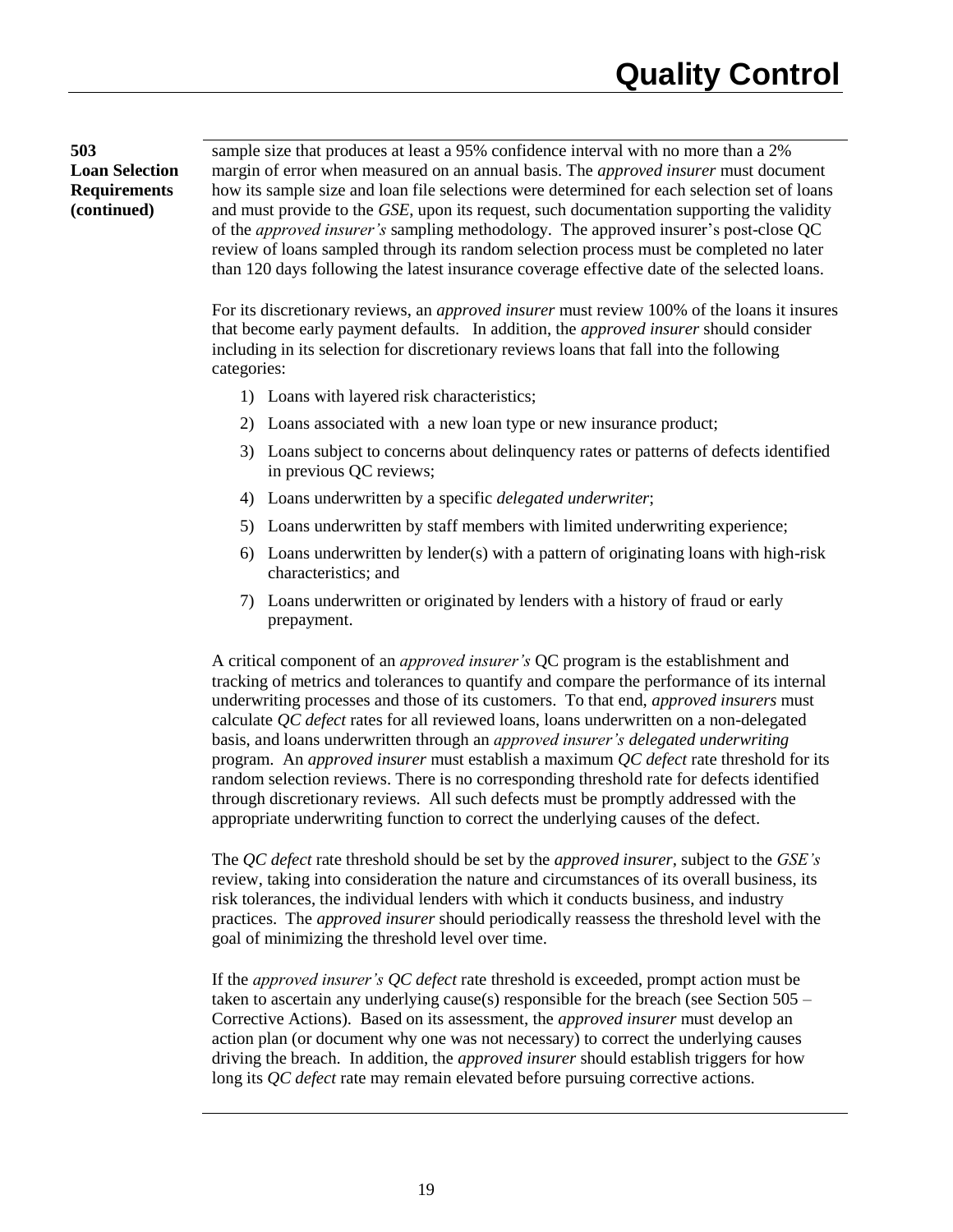# **504 QC Reporting Requirements**

QC findings are a basis for ongoing feedback to lenders and the *approved insurer's* underwriting staff*.* They also constitute a key component of the *approved insurer's* efforts to detect fraud and ineligible loans. The QC program should include regular reporting of findings to the *approved insurer's senior management*, including the management of the following business areas: risk management, underwriting, sales and operations. The QC reporting should be consistent in frequency with the QC review process. However, there must be *immediate* reporting to senior management in the event that a pattern of fraud or other similar activity, including but not limited to, misrepresentation, misstatements, omissions, or data inaccuracies is suspected as specified in the *master policy*.

The QC reporting must include, but is not limited to, the following:

- Findings, defects, *QC defect* rates and other issues resulting from the *approved insurer's* QC review process.
- Identification of the completed random and discretionary selections and the QC review results associated with each sample type.
- Timeliness of reviews, backlogs, or other process issues.
- Results of investigations of suspected or confirmed cases of intentional, *material* misstatement, misrepresentation, omission or data inaccuracy.
- Number and type of underwriting exceptions granted by the *approved insurer*.
- *QC defect* rate and findings reported separately for all significant lender customers and in aggregate for delegated and non-delegated programs.
- Trending of QC results to monitor the development of adverse trends.
- Performance of loans with previously identified *QC defects* where coverage was not rescinded or cancelled.
- Status tracking of all outstanding corrective action plans established to address either internal or customer findings.

The *approved insurer's senior management* and relevant business areas must review the results of the report findings within 30 days from the completion of the QC reviews, and must promptly implement any related action plans.

The *approved insurer* must provide to the *GSE* a summary reporting on its *QC defect* results on a quarterly basis. The *QC defect* rate, along with other performance metrics, will be monitored by the *GSE* through the *approved insurer* performance scorecard.

| Once <i>QC</i> defects are identified that require corrective actions, the <i>approved insurer</i> must<br>have a process in place to assess the <i>QC</i> defect to determine its root cause. Appropriate<br>corrective actions must be pursued in a timely manner to remedy the identified <i>QC defect</i> .<br>Corrective action plans must be developed and documented with specific timelines for<br>completion and verification. For issues specific to a particular lender, the <i>approved</i><br><i>insurer</i> must document its communication with the lender concerning that issue(s). |
|-----------------------------------------------------------------------------------------------------------------------------------------------------------------------------------------------------------------------------------------------------------------------------------------------------------------------------------------------------------------------------------------------------------------------------------------------------------------------------------------------------------------------------------------------------------------------------------------------------|
| Examples of potential QC corrective actions include but are not limited to:                                                                                                                                                                                                                                                                                                                                                                                                                                                                                                                         |

Use of discretionary sampling to provide greater insight as to the extent of the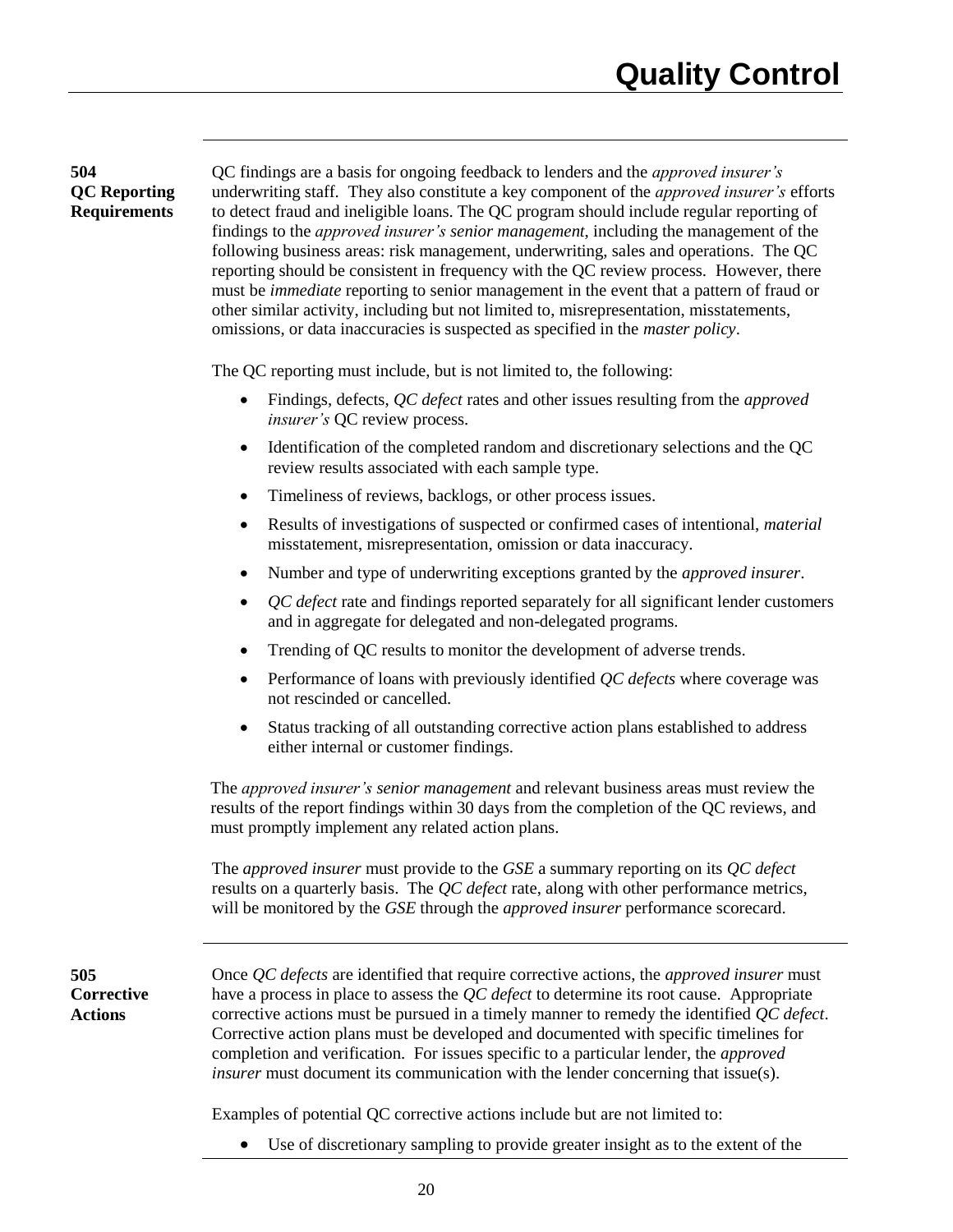| 505                                                                       | issue such as expanding the selection of loans with similar characteristics;                                                                                                                                                                                                                                                                                                                                                                                                               |
|---------------------------------------------------------------------------|--------------------------------------------------------------------------------------------------------------------------------------------------------------------------------------------------------------------------------------------------------------------------------------------------------------------------------------------------------------------------------------------------------------------------------------------------------------------------------------------|
| Corrective<br><b>Actions</b>                                              | Increased sampling rates or frequency of QC reviews;                                                                                                                                                                                                                                                                                                                                                                                                                                       |
| (continued)                                                               | Enhanced staff or customer training;                                                                                                                                                                                                                                                                                                                                                                                                                                                       |
|                                                                           | Implementation of process controls or process redesign;                                                                                                                                                                                                                                                                                                                                                                                                                                    |
|                                                                           | Strengthening of policies or procedures;                                                                                                                                                                                                                                                                                                                                                                                                                                                   |
|                                                                           | System enhancements or other technology solutions;                                                                                                                                                                                                                                                                                                                                                                                                                                         |
|                                                                           | Engaging a third-party to conduct an independent review of the <i>approved insurer's</i><br>QC process including its sample selection processes;                                                                                                                                                                                                                                                                                                                                           |
|                                                                           | Restrictions on or the outright suspension/termination of a lender's <i>delegated</i><br><i>underwriting</i> authority; and                                                                                                                                                                                                                                                                                                                                                                |
|                                                                           | Restrictions on products or programs offered to a particular lender.                                                                                                                                                                                                                                                                                                                                                                                                                       |
| 506<br><b>Internal Audit</b><br>and<br><b>GSE</b> Onsite<br><b>Review</b> | The <i>approved insurer</i> must have an independent internal review process to check general<br>compliance of the QC Program with the <i>approved insurer's</i> own guidelines and practices.<br>The GSE may conduct on-site reviews to audit policies, processes, and practices of the<br>approved insurer. The approved insurer must grant the GSE access to all underwriting<br>and associated QC files that are part of or applicable to any loan owned or securitized by<br>the GSE. |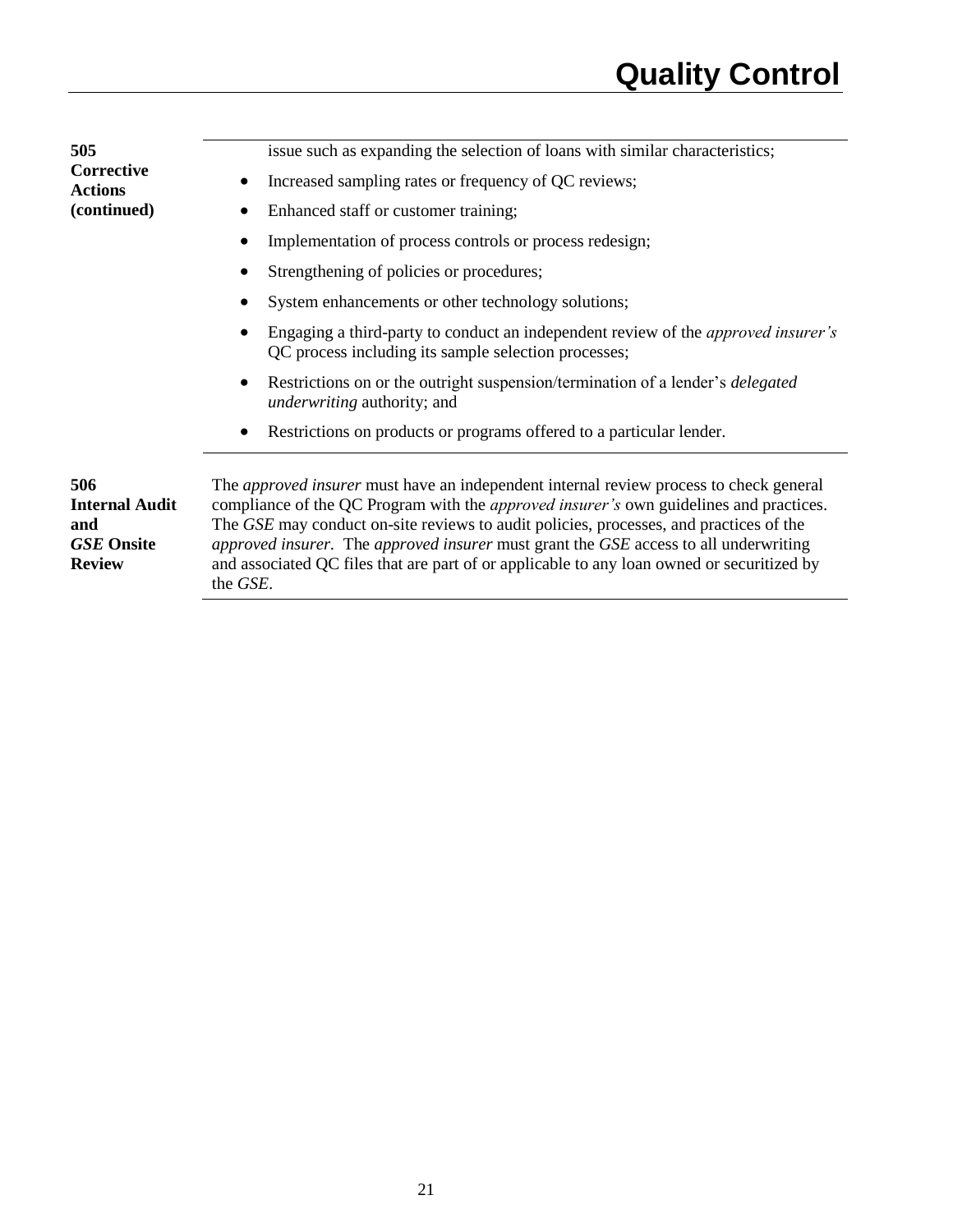**600 Lender Approval Guidelines**

In addition to the requirements stated under Section 602, *Delegated Underwriting Approval and Monitoring Requirements*, an *approved insurer* must have and apply written standards and procedures for evaluating and approving the lenders from whom they receive requests to insure mortgage loans. These procedures must be applied to all lenders regardless of the *mortgage guaranty insurance* coverage type, delivery method or transaction type, and should include steps sufficient to allow the *approved insurer* to understand the quality of the lender's origination and servicing practices. The level of inquiry and information reviewed may vary depending on the scope and level of business with the lender. The *approved insurer's* review must include consideration of the following areas:

- The lender's underwriting and loan manufacturing process, including the experience of its mortgage underwriters, its reliance on third-party originators, and its use of *automated underwriting systems*.
- The lender's appraiser and broker/correspondent approval and monitoring processes.
- The lender's fraud prevention controls.
- The lender's historical loan performance.

**601 Lender Monitoring Guidelines**

An *approved insurer* must monitor the quality and performance of its lenders and their originations. Management should receive regular monitoring reports about each significant lender relationship. Effective reporting should aid the *approved insurer's* management in making informed decisions when remediation is required to address any lender deficiencies, or when it may be appropriate to reconsider a lender's approval status.

Following are some indicators of a lender's overall performance to be evaluated by the *approved insurer*:

- Volume of business and market share trends;
- Delinquency information, including a separate metric just for early payment defaults;
- Underwriting reject rates;
- Servicing problems or trends;
- Underwriting errors and approved variances
- OC results and defect rates;
- Tracking of any performance issues and their resolution
- Changes in key personnel, such as senior management, or those underwriting or servicing insured mortgages;
- Changes in loan payoff activity;
- Profitability analysis and peer comparison; and
- Diligence and effectiveness of loss mitigation efforts.

The type and extent of monitoring expected by the *GSE* to be performed by the *approved*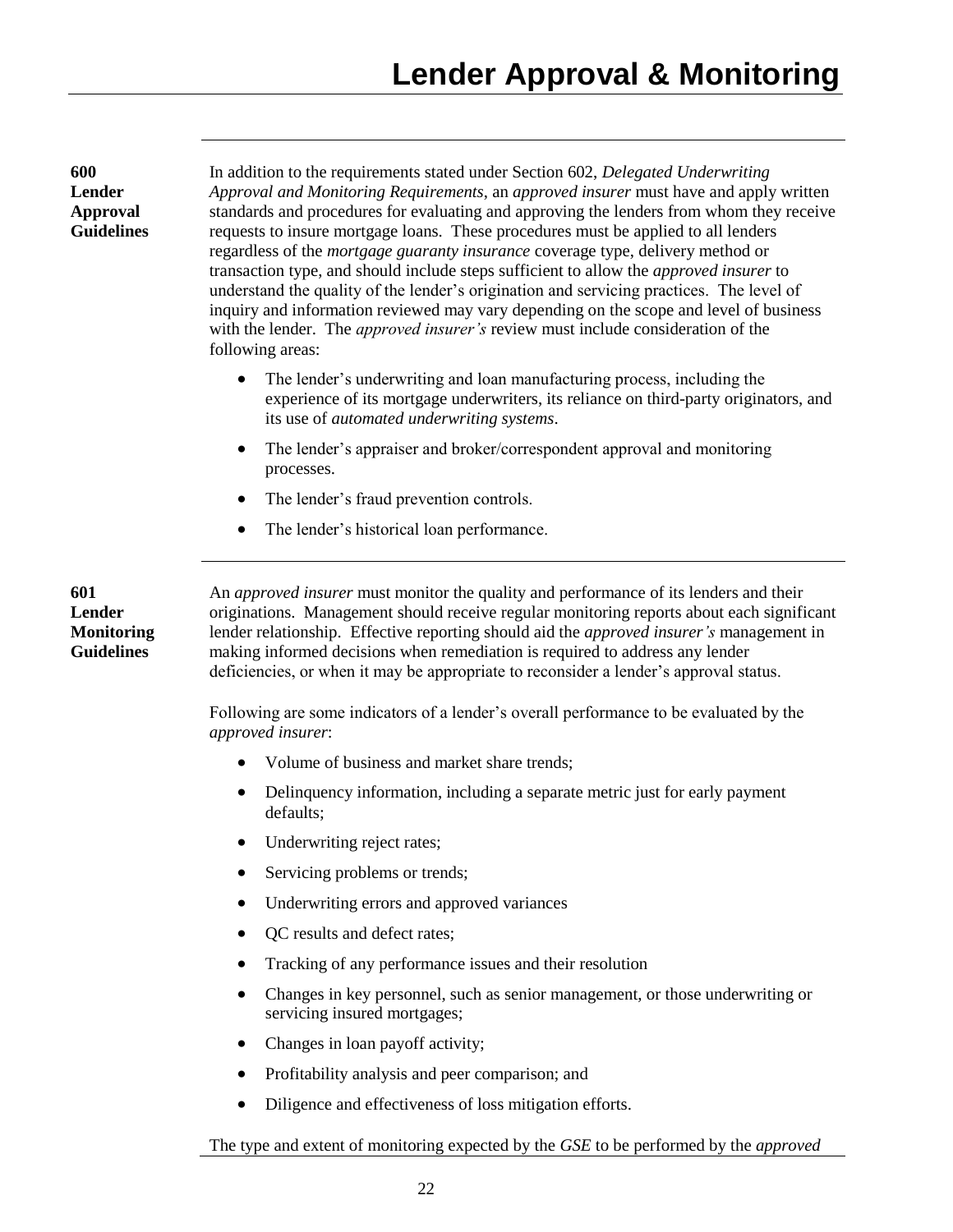**601 Lender Monitoring Guidelines (continued)**

# **602**

**Delegated Underwriting Approval and Monitoring Requirements**

*insurer* directly relate to the amount of risk it is taking from a particular lender. This will vary with volume, type of loans insured, geographic location and servicing characteristics.

The *GSE's* risk review and assessment of the *approved insurer's* lender approval and monitoring process will also consider the *approved insurer's* management of its *delegated underwriting* program and how that *delegated underwriting* program is incorporated into the *approved insurer's* overall business plan and corporate strategy.

# **Approval**

If the lender is performing *delegated underwriting* for the *approved insurer,* the *approved insurer* must perform an adequate level of due diligence, incorporating an assessment of the areas mentioned in Section 403, *Delegated Underwriting*, sufficient to ascertain whether the lender is capable of meeting the *approved insurer's* quality expectations. In determining compliance with its underwriting standards, an *approved insurer* may not rely solely on a lender's representations and warranties.

## **Monitoring**

The overall performance of an *approved insurer's delegated underwriting* loans must be tracked separately, by lender, from other insured loans.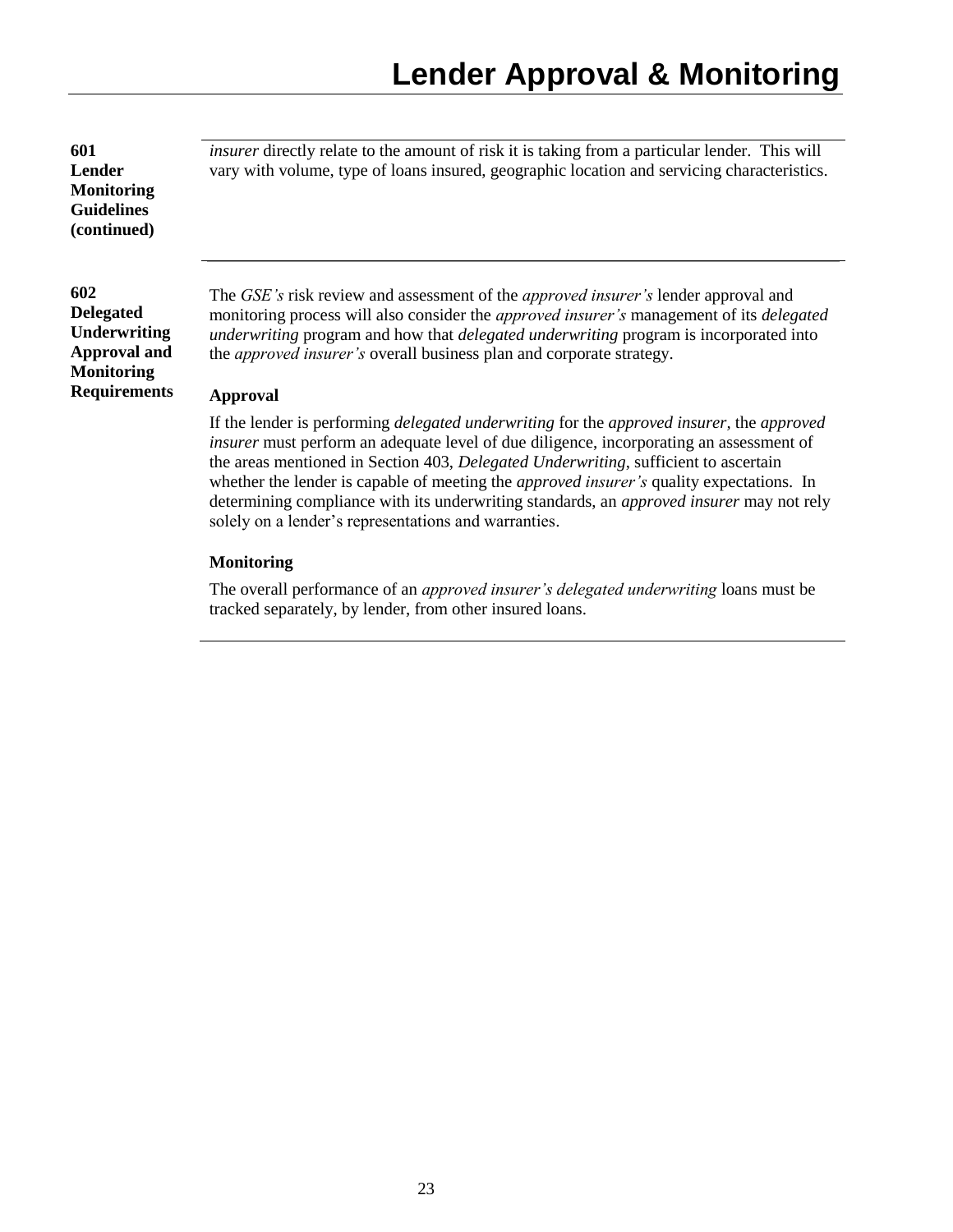**700 Meeting Financial Requirements and State Compliance**

An *approved insurer* must meet all financial requirements set forth in these *PMIERs* as a condition of initial and continued status as an *approved insurer*, unless otherwise directed by the *GSE* in writing. The *GSE's* initial and continued approval of a mortgage insurer will depend on multiple factors in addition to the financial requirements. An opinion (of the *approved insurer* or otherwise*)* that a basis for remedy of the noncompliance exists or that the period of noncompliance is expected to be brief does not change the determination that the noncompliance is *material.* 

**701 Sources and Diversification of Capital**

The *approved insurer* should have financial flexibility and broad access to multiple sources of capital such that it has the ability to: (1) fulfill all *mortgage guaranty insurance* commitments, (2) obtain additional capital if required, and (3) remain adequately capitalized at all times. The *GSE's* evaluation of the *approved insurer's* financial flexibility will include, but is not limited to, assessment (with stress-testing and solvency analysis) of existing sources of capital (such as statutory assets, contingency and other reserves, premium flows and investment income), credit losses and operating expenses, analyses of cash flow coverage ratios, leverage metrics, and future capital-raising ability.

*Approved insurers* must establish and maintain a capital plan that, at a minimum, forecasts its future financial requirements as determined under these PMIERs based upon projections, including expected future business, in terms of premiums, risk in force, investment returns and reserves for delinquent loans under both expected and stress economic scenarios. The stress scenario should employ macroeconomic assumptions consistent with the Federal Reserve's Comprehensive Capital Analysis and Review "severely adverse scenario." The plan must also contain contingencies for raising additional capital in anticipation of any projected shortfall. The capital plan will be subject to review upon request by the *GSE*. Such contingency plans may include but are not limited to the following:

- Equity or debt capital raised from a broad investor base such as a public offering.
- *Capital support agreements* capital support arrangements must be explicit such that the holding company or other third-party affirmatively and irrevocably agrees to contribute additional capital to the *approved insurer* as necessary. The following are the applicable requirements governing the use of *capital support agreements*:
	- o A *capital support agreement* or any changes thereto must be approved in advance by the *GSE*, and the *GSE* will evaluate agreements for terms, timing, and ultimate strength of support.
	- o A *capital support agreement* must be available at all times and enforceable by the *GSE,* the *approved insurer's domestic state insurance regulator*, or a receiver in the event of an insolvency of the *approved insurer*. Such agreements may not be terminated as it relates to the support of the *approved insurer's* existing obligations without the *GSE's* approval.
	- o An *approved insurer* must also notify the *GSE,* its *domestic state insurance regulator,* and any *rating agency* from which the *approved insurer* receives a rating, in advance of any change in such agreement(s) that could have a *material* impact on the *approved insurer's* financial and/ or operational condition, strength of the support agreement, or the value of the *mortgage*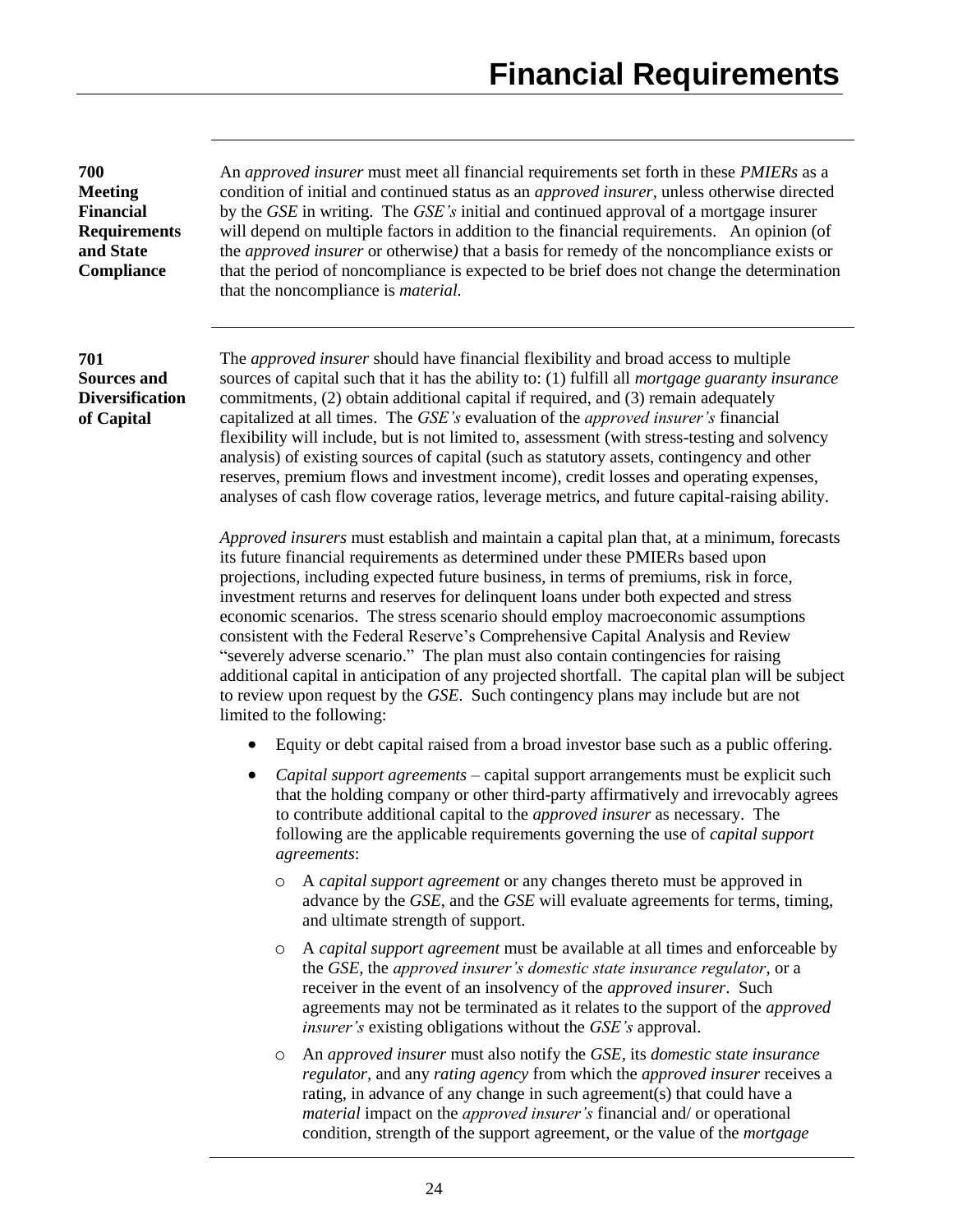| 701<br><b>Sources and</b><br><b>Diversification</b>                      | guaranty insurance provided to the GSE, or immediately in the event of any<br><i>material</i> adverse change in the financial condition of the providers of such<br>agreement(s).                                                                                                                                                                                                                                                                                                                                              |  |  |  |  |  |
|--------------------------------------------------------------------------|--------------------------------------------------------------------------------------------------------------------------------------------------------------------------------------------------------------------------------------------------------------------------------------------------------------------------------------------------------------------------------------------------------------------------------------------------------------------------------------------------------------------------------|--|--|--|--|--|
| of Capital                                                               | The terms of a <i>capital support agreement</i> must include the following:<br>O                                                                                                                                                                                                                                                                                                                                                                                                                                               |  |  |  |  |  |
| (continued)                                                              | Explicitly defined trigger events for activation of support that are designed<br>to trigger prior to any shortfall of available assets relative to minimum<br>required assets;                                                                                                                                                                                                                                                                                                                                                 |  |  |  |  |  |
|                                                                          | Sufficient duration of support ensuring the availability of capital when<br>needed; and                                                                                                                                                                                                                                                                                                                                                                                                                                        |  |  |  |  |  |
|                                                                          | Termination provisions that continue to provide value to the <i>approved</i><br>п<br><i>insurer</i> through any stress event.                                                                                                                                                                                                                                                                                                                                                                                                  |  |  |  |  |  |
|                                                                          | Affiliated entity agreements such as:                                                                                                                                                                                                                                                                                                                                                                                                                                                                                          |  |  |  |  |  |
|                                                                          | Capital maintenance, and<br>O                                                                                                                                                                                                                                                                                                                                                                                                                                                                                                  |  |  |  |  |  |
|                                                                          | Minimum net worth.<br>$\circ$                                                                                                                                                                                                                                                                                                                                                                                                                                                                                                  |  |  |  |  |  |
|                                                                          | Unconditional (standby) letters of credit with trigger events for activation of<br>support.                                                                                                                                                                                                                                                                                                                                                                                                                                    |  |  |  |  |  |
|                                                                          | Reinsurance with non-affiliated or non-exclusive affiliated entities, subject to the<br>GSE's approval and reinsurance eligibility guidelines.                                                                                                                                                                                                                                                                                                                                                                                 |  |  |  |  |  |
| 702<br><b>Minimum Total</b><br>Policyholders'<br><b>Surplus</b>          | All approved insurers must meet and maintain a minimum total policyholders' surplus not<br>less than that amount required to comply with <i>applicable laws</i> .                                                                                                                                                                                                                                                                                                                                                              |  |  |  |  |  |
| 703<br><b>Third-Party</b><br><b>Opinion</b> and<br><b>Risk Analytics</b> | The GSE may require an <i>approved insurer</i> to obtain a third-party opinion or analysis,<br>prepared at the <i>approved insurer's</i> request and expense, by a <i>third-party risk analytics firm</i><br>selected by the GSE.                                                                                                                                                                                                                                                                                              |  |  |  |  |  |
| 704<br><b>Available and</b><br><b>Minimum</b><br><b>Required Assets</b>  | Financial adequacy is measured and represented by each <i>approved insurer</i> quarterly using<br>a risk-based evaluation comparing available assets to minimum required assets. As<br>discussed in Section 100, a member of the approved insurer's senior management team<br>must certify that the <i>approved insurer</i> meets the requirements set forth below.                                                                                                                                                            |  |  |  |  |  |
|                                                                          | An approved insurer must maintain sufficient capital resources such that its available<br>assets meet or exceed its minimum required assets. Available assets are defined to include<br>the liquid investments that are readily available to pay claims, and include the most liquid<br>investments of an approved insurer. Future mortgage guaranty insurance premium<br>revenue is generally not considered in <i>available assets</i> , except to the limited extent<br>described below for policies written prior to 2009. |  |  |  |  |  |
|                                                                          | Available assets for an approved insurer are calculated as the sum of its:                                                                                                                                                                                                                                                                                                                                                                                                                                                     |  |  |  |  |  |
|                                                                          | Cash (such as those currently listed on an <i>approved insurer's</i> Statutory Statement                                                                                                                                                                                                                                                                                                                                                                                                                                       |  |  |  |  |  |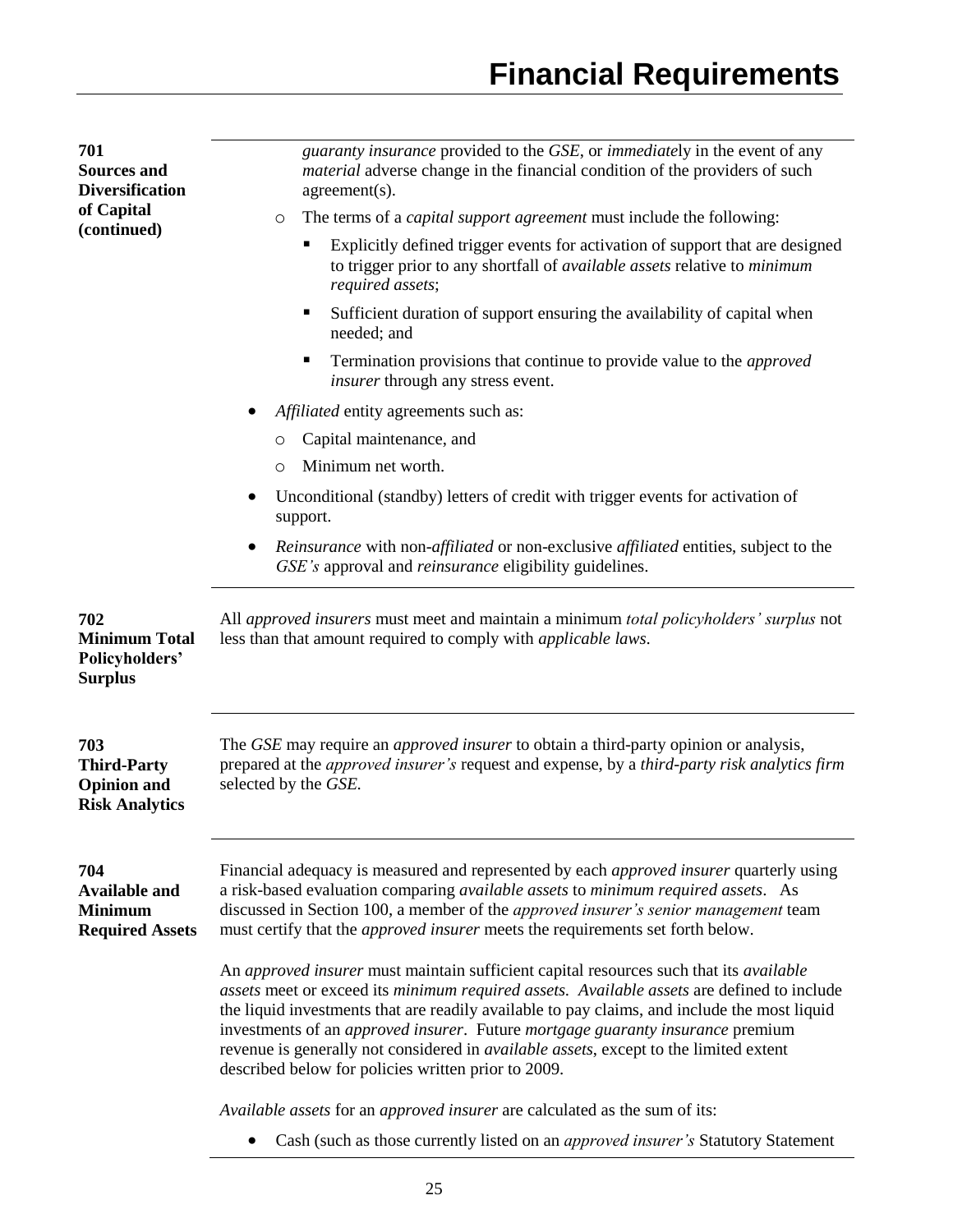**704 Available and Minimum Required Assets (continued)**

of Assets, [line 5] in its *convention statement)*;

- Bonds (such as those currently listed on an *approved insurer's* Statutory Statement of Assets, [line 1] in its *convention statement*);
- Common and preferred shares (included at their market capitalization value discounted by 25%) only if:
	- o The stock is publicly traded, and
	- o The *approved insurer* has complete control and authority to sell the shares.
- Receivables from investments (such as those currently listed on an *approved insurer's* Statutory Statement of Assets, [line 14] in its *convention statement*); and
- Dividends of subsidiaries (with the GSE's prior written approval) to be paid to the *approved insurer* over a time period that is no greater than:
	- o Two years, if unconditionally guaranteed by a strongly capitalized company, as determined by the GSE, with at least an A- rating from either S&P or Fitch, or A2 from Moody's; or
	- o One year, if unconditionally guaranteed by a strongly capitalized company, as determined by the GSE, with at least an BBB- rating from either S&P or Fitch, or Baa2 from Moody's; or
	- o Another period as approved by the *GSE.*
- The following liquid assets owned by an *exclusive affiliated reinsurer,* if the *exclusive affiliated reinsurer* is both (a) a U.S. domiciled corporation that is regulated as an insurance company; and (b) writes only *mortgage guaranty insurance* or *mortgage guaranty reinsurance*:
	- o Cash, and
	- o Bonds.
- The trust balance for any lender *captive reinsurer*, related to loans insured by the *approved insurer.*
- 210% of the *approved insurer's mortgage guaranty insurance* premium net of any amount ceded to a *non-affiliated reinsurer* or *non-exclusive affiliated reinsurer* earned in the prior 12 months on policies written before 2009 (including those subsequently refinanced through the *Home Affordable Refinance Program*).

Less,

 The *approved insurer's unearned premium reserves* (such as currently listed on line 9 of an *approved insurer's* Statutory Statement of Liabilities, Surplus and Other Funds in its *convention statement*).

#### *Minimum Required Assets*

*Minimum required assets* are the greater of \$400 million or the *total risk-based required asset amount* as determined i[n Exhibit A.](#page-37-0)

**705 Ratings Agency Rating**

All *approved insurers*, except *newly approved insurers*, must maintain a rating with at least one *rating agency*.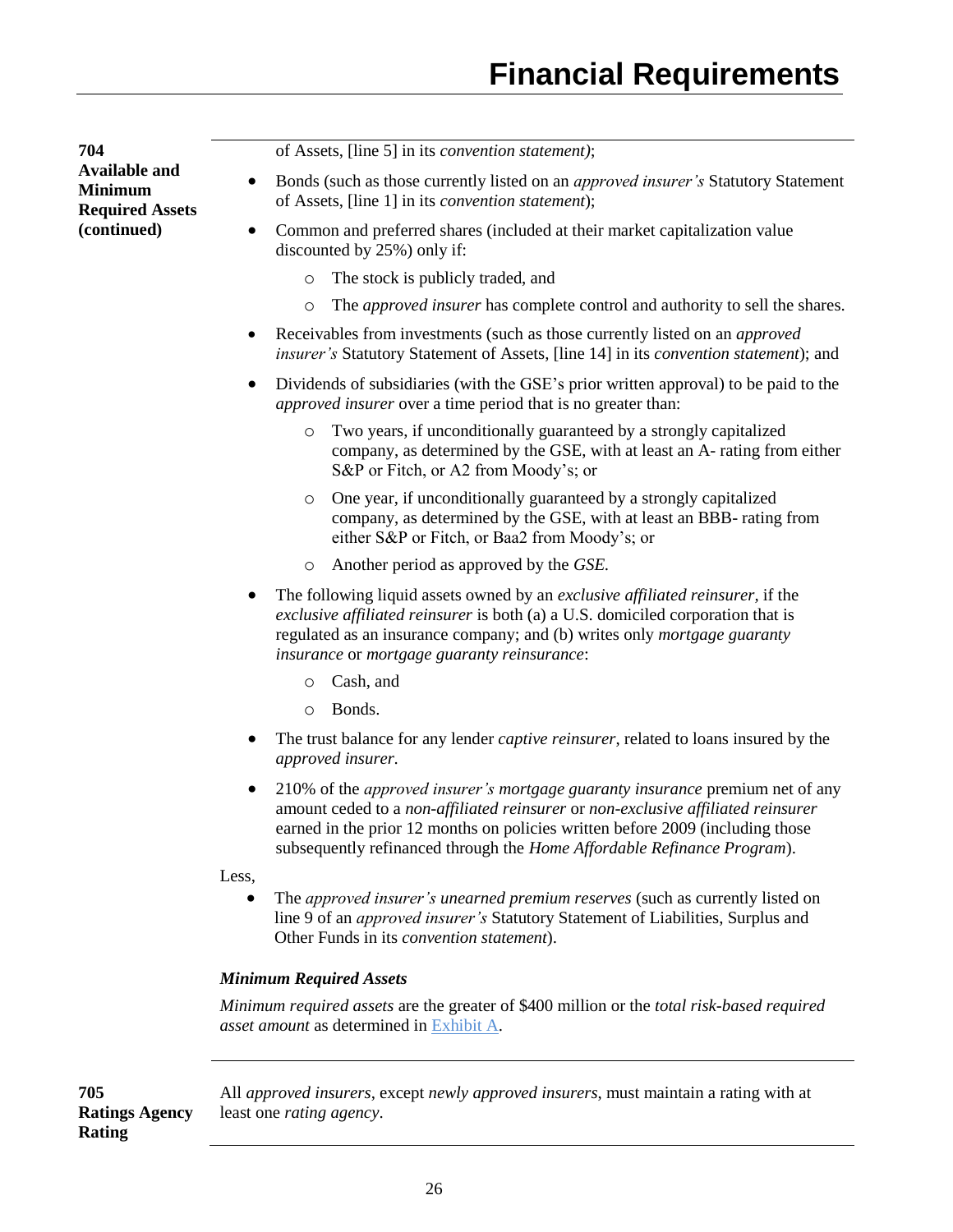| 706<br>Limitations<br><b>Triggered by an</b><br><b>Available Assets</b><br><b>Shortfall</b> | To preserve capital, the following limitations are triggered when <i>available assets</i> fall<br>below <i>minimum required assets</i> . Without the GSE's prior written approval, an <i>approved</i><br>insurer with an asset shortfall shall not:<br>Enter into any new or alter any existing <i>capital support agreement</i> , <i>assumption of</i><br>liabilities, or guaranty agreement (except for contractual agreements in the normal<br>course of business); |  |  |  |  |
|---------------------------------------------------------------------------------------------|------------------------------------------------------------------------------------------------------------------------------------------------------------------------------------------------------------------------------------------------------------------------------------------------------------------------------------------------------------------------------------------------------------------------------------------------------------------------|--|--|--|--|
|                                                                                             | Enter into any new arrangements or alter any existing arrangements under tax-<br>sharing and intercompany expense-sharing agreements;                                                                                                                                                                                                                                                                                                                                  |  |  |  |  |
|                                                                                             | Invest in <i>affiliates</i> , subsidiaries or non- <i>affiliated</i> entities; or                                                                                                                                                                                                                                                                                                                                                                                      |  |  |  |  |
|                                                                                             | Enter into any new risk novation or commutation transaction or any new<br>reinsurance arrangement or structure.                                                                                                                                                                                                                                                                                                                                                        |  |  |  |  |
|                                                                                             | The PMIERs should ensure that the GSE has the appropriate set of remediation controls<br>aimed at preserving the capital held by an <i>approved insurer</i> that experiences a shortfall in<br>available assets.                                                                                                                                                                                                                                                       |  |  |  |  |
|                                                                                             | Please see the Overview of Draft Revised <i>PMIERs</i> , Section V. "Request for Input,<br>Financial Requirements, Limitations Triggered by an Available Asset Shortfall" for<br>additional questions related to how the <i>PMIERs</i> should address this issue.                                                                                                                                                                                                      |  |  |  |  |
| 707<br><b>Investments</b> in<br>and<br><b>Capital Support</b><br>for Other                  | An <i>approved insurer</i> may not have, incur or assume an obligation or indebtedness,<br>contingent or otherwise, including, without limitation, an obligation to provide additional<br>insurance, or related service or product, or to provide remedy to an obligation of a<br>subsidiary.                                                                                                                                                                          |  |  |  |  |
| <b>Entities</b>                                                                             | Moreover, an <i>approved insurer</i> must obtain the <i>GSE's</i> prior written approval to:                                                                                                                                                                                                                                                                                                                                                                           |  |  |  |  |
|                                                                                             | Permit a <i>material</i> change in, or acquisition of, control or beneficial ownership<br>$\bullet$<br>(deemed to occur if any person or entity or group of persons or entities acquires or<br>seeks to acquire 10% or more of the voting securities or securities convertible into<br>voting securities);                                                                                                                                                             |  |  |  |  |
|                                                                                             | Make changes to the corporate or legal structure involving the <i>approved insurer</i> ;                                                                                                                                                                                                                                                                                                                                                                               |  |  |  |  |
|                                                                                             | Transfer or otherwise shift assets, risk, or liabilities to any subdivision, segment, or<br>segregated or separate account of the <i>approved insurer</i> or any <i>affiliate</i> or<br>subsidiary;                                                                                                                                                                                                                                                                    |  |  |  |  |
|                                                                                             | Assume any <i>material</i> risk other than directly providing <i>mortgage guaranty</i><br><i>insurance</i> ; or                                                                                                                                                                                                                                                                                                                                                        |  |  |  |  |
|                                                                                             | Provide capital, capital support, or financial guaranty to any <i>affiliate</i> or subsidiary<br>that is either an approved insurer or an exclusive affiliated reinsurer.                                                                                                                                                                                                                                                                                              |  |  |  |  |
| 708<br>Reinsurance and<br><b>Risk Sharing</b><br><b>Transactions</b>                        | Approved insurers must obtain prior written approval of the GSE to enter into any new or<br>alter any existing <i>reinsurance</i> or <i>risk sharing transaction</i> other than those permitted that<br>relate to; a) exclusive affiliated reinsurers described below, or b) risk sharing transactions<br>with a GSE. For any risk sharing transaction executed with a GSE, approved insurers                                                                          |  |  |  |  |

must provide notification concurrent with the public disclosure of such transaction. The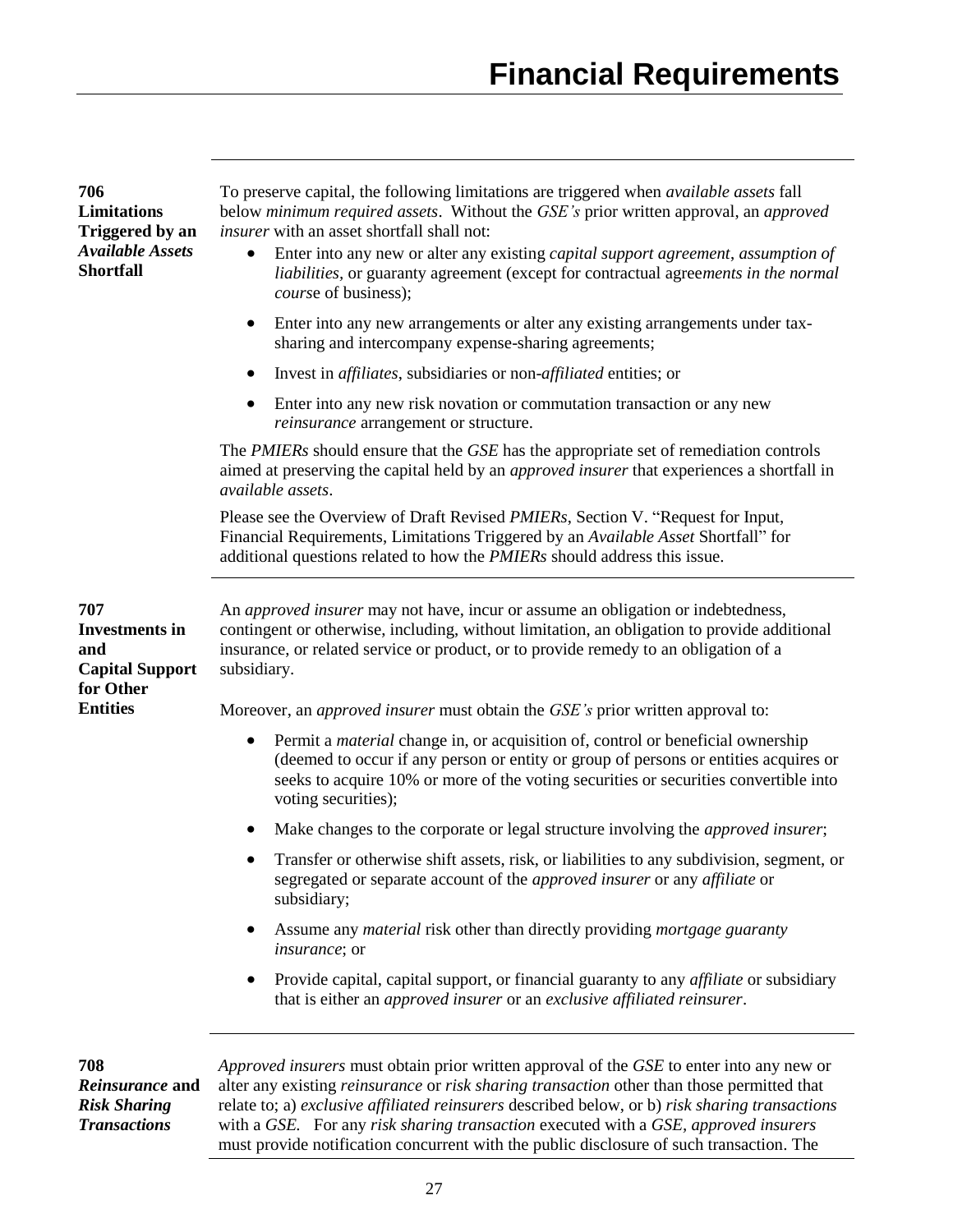*approved insurer* must obtain statutory and regulatory accounting credit for the risk transfer and provide upon the *GSE's* request documentation supporting the conclusion that the transfer of risk is appropriate from both an accounting and regulatory perspective. The *GSE* may apply an alternative reduction in *risk-in-force* in determining *minimum required assets* than that permitted by the applicable regulator or accounting rule. The financial impact on the *approved insurer* after giving effect of *reinsurance* will be evaluated by the *GSE*.

Any *risk sharing transactions* whether with a *mortgage enterprise* or an *affiliate* thereof that constitute or involve un-captive captives or performance notes, as defined by the Insurance Department of the *State* of New York<sup>1</sup>, are expressly prohibited.

## *Non***-***affiliated* **or** *Non-exclusive Affiliated Reinsurance*

*Approved insurers*, with the *GSE's* written approval, may enter into reinsurance arrangements with *non-affiliated* or *non-exclusive affiliated reinsurers*, as defined below. The *GSE* may limit the percentage of gross premium and risk that may be ceded to the *nonaffiliated* or *non-exclusive affiliated reinsurer*.

The *GSE* will not approve any *reinsurance* or *risk sharing transaction* set up under the following conditions:

- With the purpose or effect of circumventing the terms and conditions of these *PMIERs*; or
- With a *mortgage enterprise* or an *affiliate* of a *mortgage enterprise.*

If approved, a final version of the *reinsurance* agreement, and all attachments and exhibits, must be provided to the *GSE* within 30 days after the closing date.

An *approved insurer* may be required to obtain an opinion from a *third-party risk analytics firm* that: (1) real risk transfer occurs for each agreement, and (2) ceded premium is commensurate with ceded risk. *Reinsurance* must provide sufficient capital relief for the *approved insurer* and provide economic benefit, as determined by the *GSE*.

Minimum counterparty financial requirements for a non-*affiliated* or *non-exclusive affiliated reinsurer* or risk-sharing partner include the following:

- A strongly capitalized entity, as determined by the *GSE*, that provides *reinsurance* to the ceding *approved insurer*; or
- A *reinsurer* that maintains an Insurer Financial Strength Rating of at least 'A-' from either S&P or Fitch, or 'A3' from Moody's, or 'A' from A.M. Best.

#### *Exclusive Affiliated Reinsurance*

*Quota share reinsurance* arrangements with *exclusive affiliated reinsurers* are permitted without the *GSE's* approval as long as gross risk or ceded premium does not exceed 25% of the risk or premium, respectively, unless the *reinsurance* is related to compliance with regulatory loan level coverage limits. *Excess of loss reinsurance* arrangements with *exclusive affiliated reinsurers* are not permitted.

An *exclusive affiliated reinsurer* must be a strongly capitalized *affiliate*, as determined by the *GSE*, of a ceding *approved insurer* that provides *reinsurance* to the ceding *approved* 

**708** *Reinsurance* **and**  *Risk Sharing Transactions* **(continued)**

 $\overline{a}$ 

<sup>1</sup> New York State. State of New York Insurance Department. Mortgage Guaranty Insurance Transactions and Lenders. Circular Letter No. 2, February 1, 1999. New York, New York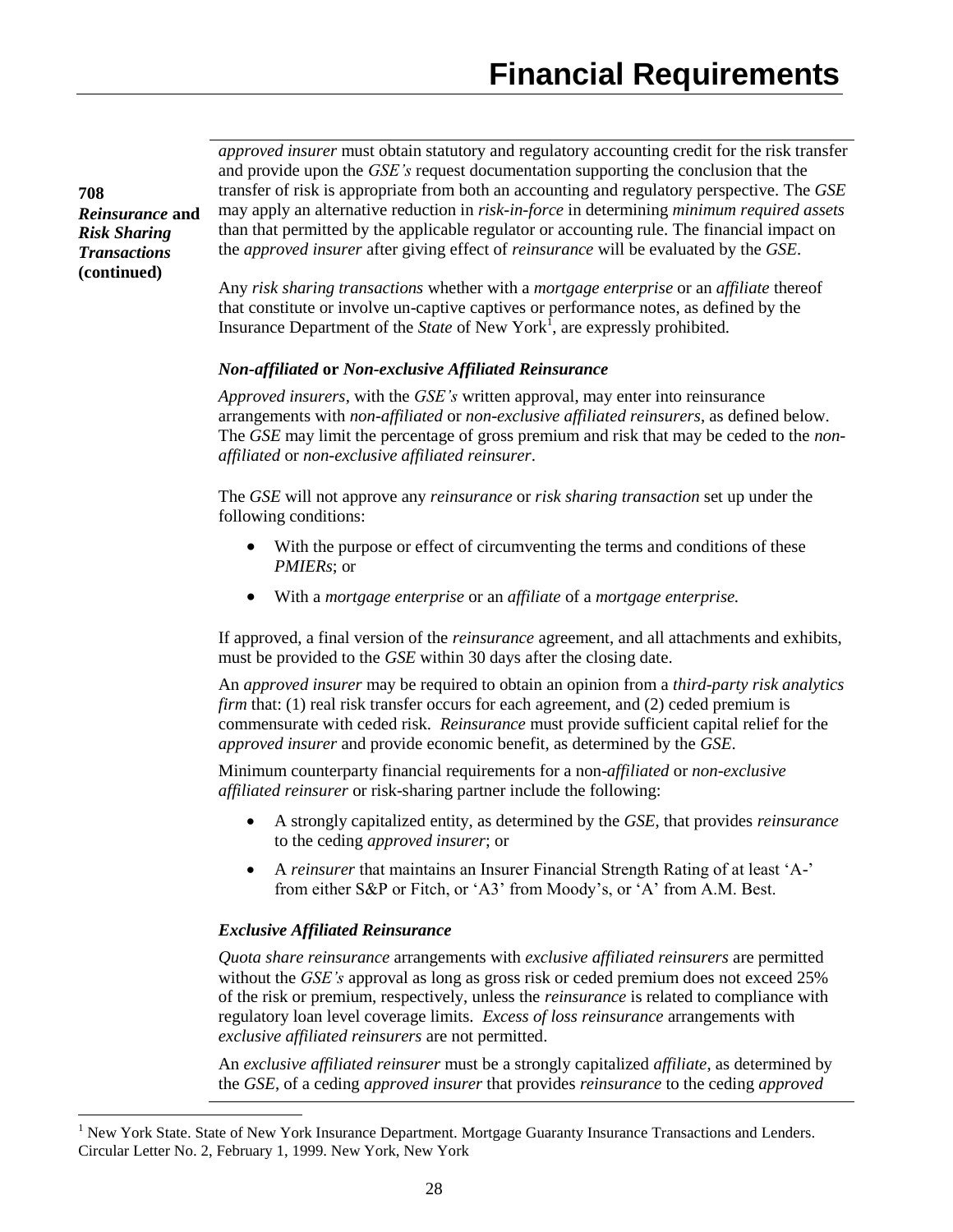#### *insurer.*

**708** *Reinsurance* **and**  *Risk Sharing Transactions* **(continued)**

The financial impact on the *approved insurer* after giving effect of *reinsurance* will be evaluated by the *GSE*.

## *Other Risk Sharing Transactions*

An *approved insurer* must obtain written approval from the *GSE* prior to entering into any other *risk sharing transactions*. *Risk sharing transactions* that are eligible for consideration are those that:

- Have not been prohibited by a *state* that asserts extraterritoriality for insurance regulation (whether or not that state's extraterritorial authority would apply to the *risk sharing transaction* or the *approved insurer* in the absence of this requirement), and
- Do not violate (i) the *applicable law* established by any state asserting extraterritoriality for such *risk sharing transaction* (whether or not that state's extraterritorial authority would apply to the *risk sharing transaction* or the *approved insurer* in the absence of this requirement), and (ii) all other *applicable laws*.

**709** *Lender Captive Reinsurance* **Contracts**

*Approved insurers* may not enter into any new *lender captive reinsurance* contracts nor cede any additional risk to existing *lender captive reinsurance* arrangements.

The *approved insurer* must obtain prior written approval from the *GSE* to:

- Allow the payment of dividends or distribute funds to the parent or *affiliates* in amounts greater than permitted by the *lender captive reinsurance* contract;
- Effect a *material* or economically adverse alteration or amendment to a *lender captive reinsurance* contract; or
- Terminate any *lender captive reinsurance* contract unless the *approved insurer* receives at least 80 percent of the value of assets in the captive trust.

The ceding *approved insurer* must monitor the investment of the captive trust assets, and when investments are determined to be noncompliant according to *applicable law* or transaction documents, direct that the trust assets be brought into compliance.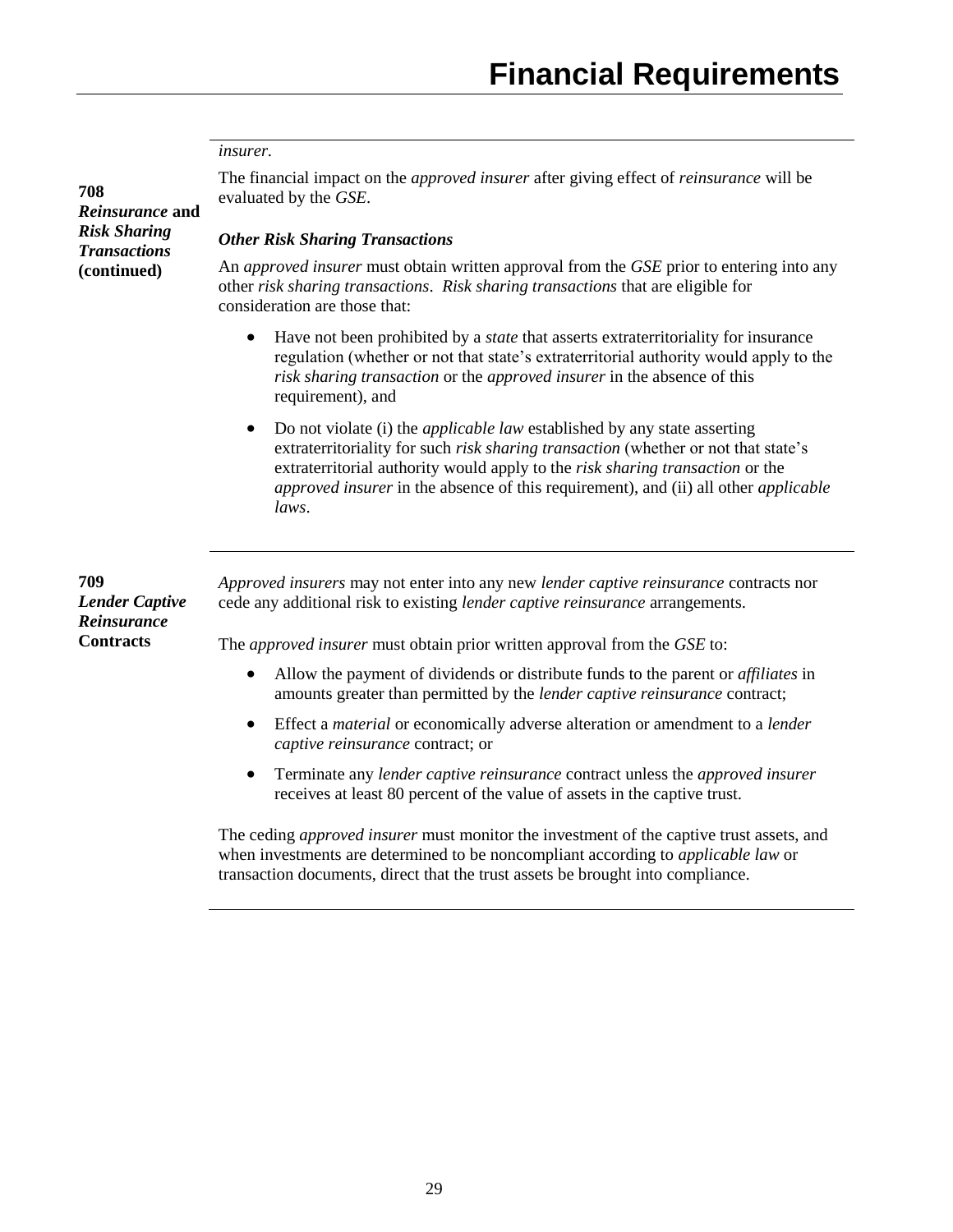| 800<br><b>Statement of</b><br><b>Purpose</b> | An approved insurer must keep the GSE advised of all aspects of its ownership and<br>operations that might have a bearing on the financial and/or operational condition of the<br>approved insurer or the value of the GSE's credit enhancement.                                                                                                                                                                                                        |  |  |  |  |  |  |
|----------------------------------------------|---------------------------------------------------------------------------------------------------------------------------------------------------------------------------------------------------------------------------------------------------------------------------------------------------------------------------------------------------------------------------------------------------------------------------------------------------------|--|--|--|--|--|--|
| 801<br><b>Notices</b>                        | An approved insurer, and any exclusive affiliated reinsurer, must notify the GSE<br><i>immediately</i> in writing of any of the events listed below. The notice must describe the<br>event with reasonable specificity, without reference to any other documents.                                                                                                                                                                                       |  |  |  |  |  |  |
|                                              | 1) Upon the occurrence of any event, action or circumstance that would require a<br>notice on SEC Form 8K if the <i>approved insurer</i> is subject to such requirement.                                                                                                                                                                                                                                                                                |  |  |  |  |  |  |
|                                              | 2) Upon receipt of notice of <i>material</i> noncompliance with any <i>applicable law</i> .                                                                                                                                                                                                                                                                                                                                                             |  |  |  |  |  |  |
|                                              | 3) Upon receipt of notice of investigation of, or <i>material</i> action from, any federal,<br>state, local government agency, or any regulatory or enforcement body.                                                                                                                                                                                                                                                                                   |  |  |  |  |  |  |
|                                              | Upon discovery of any <i>material</i> failure to meet these <i>PMIERs</i> , the specific terms<br>4)<br>and conditions of approval, or any other requirement imposed by the GSE.                                                                                                                                                                                                                                                                        |  |  |  |  |  |  |
|                                              | 5) Upon receipt of notice that the <i>approved insurer</i> has or will be placed into <i>run-off</i> ,<br>conservatorship, receivership, liquidation or state of supervisory control by its<br>domestic state insurance regulator. The approved insurer must provide the GSE<br>the actual content or <i>material</i> substance of any corrective order or similar<br>regulatory directive issued in connection with such action.                       |  |  |  |  |  |  |
|                                              | 6) Upon any <i>material</i> change in its ownership, control or organization. Such change<br>may include, but is not limited to, a merger, consolidation, sale or transfer of<br>stock, name change or change in its <i>senior management</i> or the membership of its<br>board of directors.                                                                                                                                                           |  |  |  |  |  |  |
|                                              | 7) Upon any <i>material</i> adverse change in the financial condition or performance of an<br>approved insurer or actions or events that threaten material adverse change.                                                                                                                                                                                                                                                                              |  |  |  |  |  |  |
|                                              | 8) Upon being placed on probation or having its activities restricted in any manner by<br>any agency of the federal, state or local government or regulatory authority.                                                                                                                                                                                                                                                                                 |  |  |  |  |  |  |
|                                              | Upon becoming subject to any judgment, order, finding, or regulatory action that<br>9)<br>would adversely affect the <i>approved insurer's</i> ability to meet or otherwise fulfill<br>any requirement of the terms and conditions of these <i>PMIERs</i> or the conditions of<br>the <i>GSE's</i> approval of the <i>approved insurer</i> , or that could adversely impact its<br>claims paying ability or the ordinary conduct of its business.       |  |  |  |  |  |  |
|                                              | 10) Upon obtaining final internal approval of any change to any existing <i>capital</i><br>support agreement(s) and/or execution of a new <i>capital support agreement</i> for the<br>benefit of, or provided by, the <i>approved insurer</i> that could have a <i>material</i> adverse<br>impact on the value of the mortgage guaranty insurance provided to the GSE or<br>the financial and/or operational condition of the <i>approved insurer</i> . |  |  |  |  |  |  |
|                                              | 11) Upon (i) any filing for federal bankruptcy by, or (ii) issuance by a state or federal<br>court, or other applicable entity with appropriate authority of, an order of<br>liquidation, rehabilitation, conservatorship, or receivership against any entity<br>holding a controlling interest in the <i>approved insurer</i> .                                                                                                                        |  |  |  |  |  |  |
|                                              | 12) Upon any <i>material</i> adverse change in the financial condition, rating, or<br>performance of any provider of reinsurance (including lender captive reinsurers)<br>for the benefit of the <i>approved insurer</i> , or actions or events that threaten such                                                                                                                                                                                      |  |  |  |  |  |  |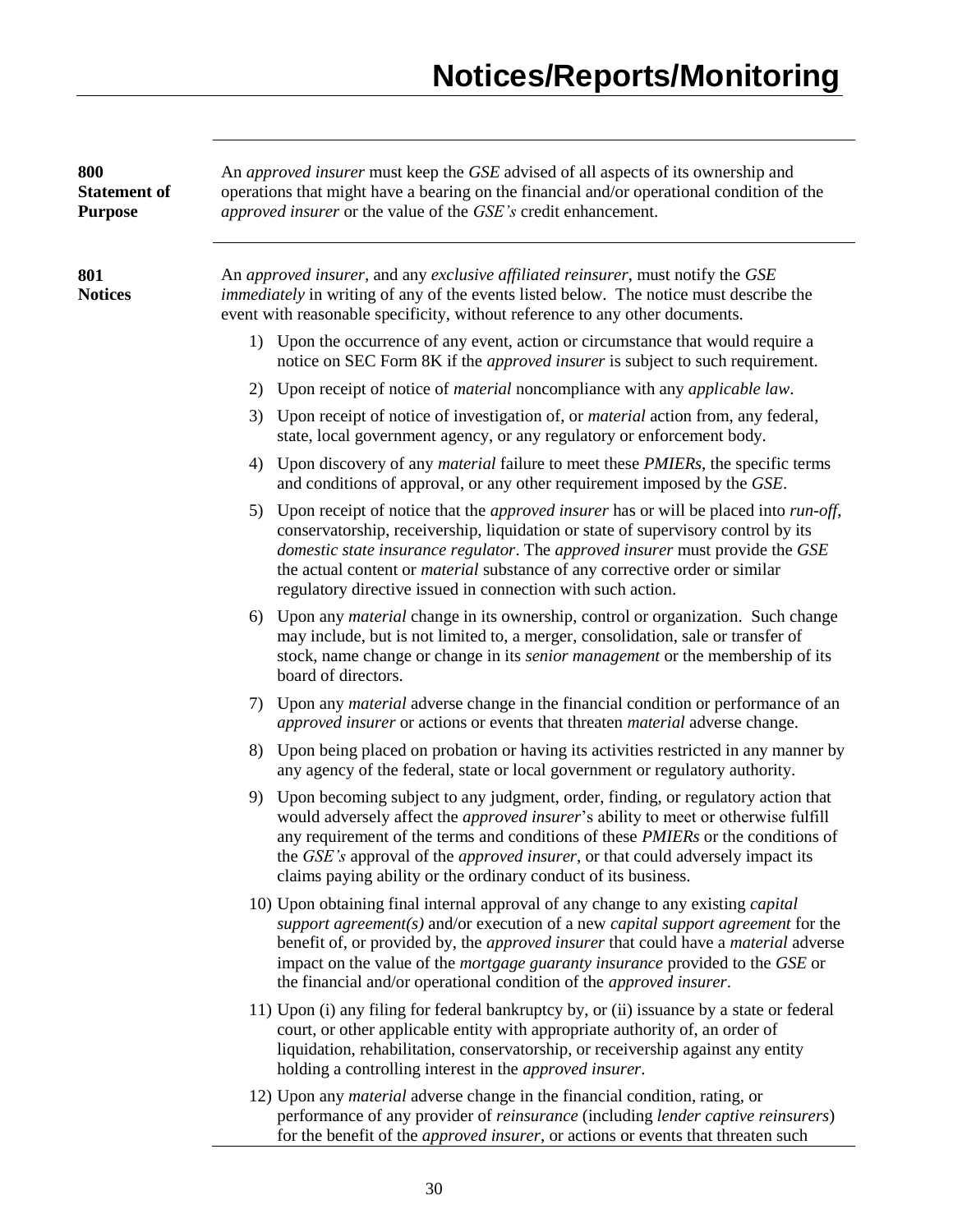**Notices (continued)** *material* adverse change. 13) Upon placement of its insurer Financial Strength Rating on ratings watch, or the upgrade, confirmation, affirmation, downgrade, withdrawal, or discontinuance of such rating by any *rating agency*. 14) Upon discovery of any existing activity that may have the potential for creating *material* non-insurance related contingent liabilities (e.g., contract underwriting). 15) Upon the resignation or termination of its certified public accountants. 16) Upon a *material* default on a policy or other contractual obligation to any insured or third-party beneficiary of such insurance (e.g., the *GSE*), which is not cured in accordance with the contract terms or, if such contract terms do not specify a time for such cure, within a reasonable time. 17) Upon a determination that any *risk sharing transaction,* or *mortgage guaranty insurance* of loans not acquired by the *GSE,* is likely to have a *material* adverse impact on the value of the insurance provided to the *GSE* or the financial and/or operational condition of the *approved insurer*. 18) Upon a determination that any change, event, or circumstance, whether by contract, law, or otherwise, has or will have a *material* adverse impact on the value of the *mortgage guaranty insurance* provided to the *GSE* or the financial and/or operational condition of the *approved insurer*. 19) With as much advance notice as possible, but no later than concurrently with the announcement of changes to an *approved insurer's* published eligibility or underwriting guidelines or published rates for any standard borrower or lenderpaid *mortgage guaranty insurance* or servicing guidelines. 20) Upon discovery of any conflict between *applicable laws* and any provision of these *PMIERs* or the terms and conditions of approval. 21) Upon discovery of any loss event covered under either a fidelity bond or errors and omissions insurance policy that exceeds \$100,000 whether or not the approved insurer elects to file a claim under the applicable policy. 22) Upon receipt of a notice from the approved insurer's fidelity bond or errors and omissions insurance carrier regarding the intended cancellation, reduction, nonrenewal, or restrictive modification of such policies, the approved insurer must provide a copy of the notice to the GSE with an explanation of the actions being taken or intending to be taken to ensure it continues to satisfy the insurance requirements described in Section 312 of these PMIERs. **Required Reporting** *Operational Performance Scorecard* Each quarter, an *approved insurer's* operational performance will be evaluated by the *GSE* using the *Operational Performance Scorecard*, which will contain specific metrics chosen to capture operating performance results. The *GSE* will establish target expectations for those metrics to evaluate performance on an absolute and relative basis. An *approved insurer* must implement operational procedures that provide for accurate and

**801**

**802**

timely reporting of results and the data necessary to derive the scorecard metrics. To facilitate this reporting and analysis, the *approved insurer* must undertake the following:

Within 30 calendar days after the end of each quarter, submit a data file containing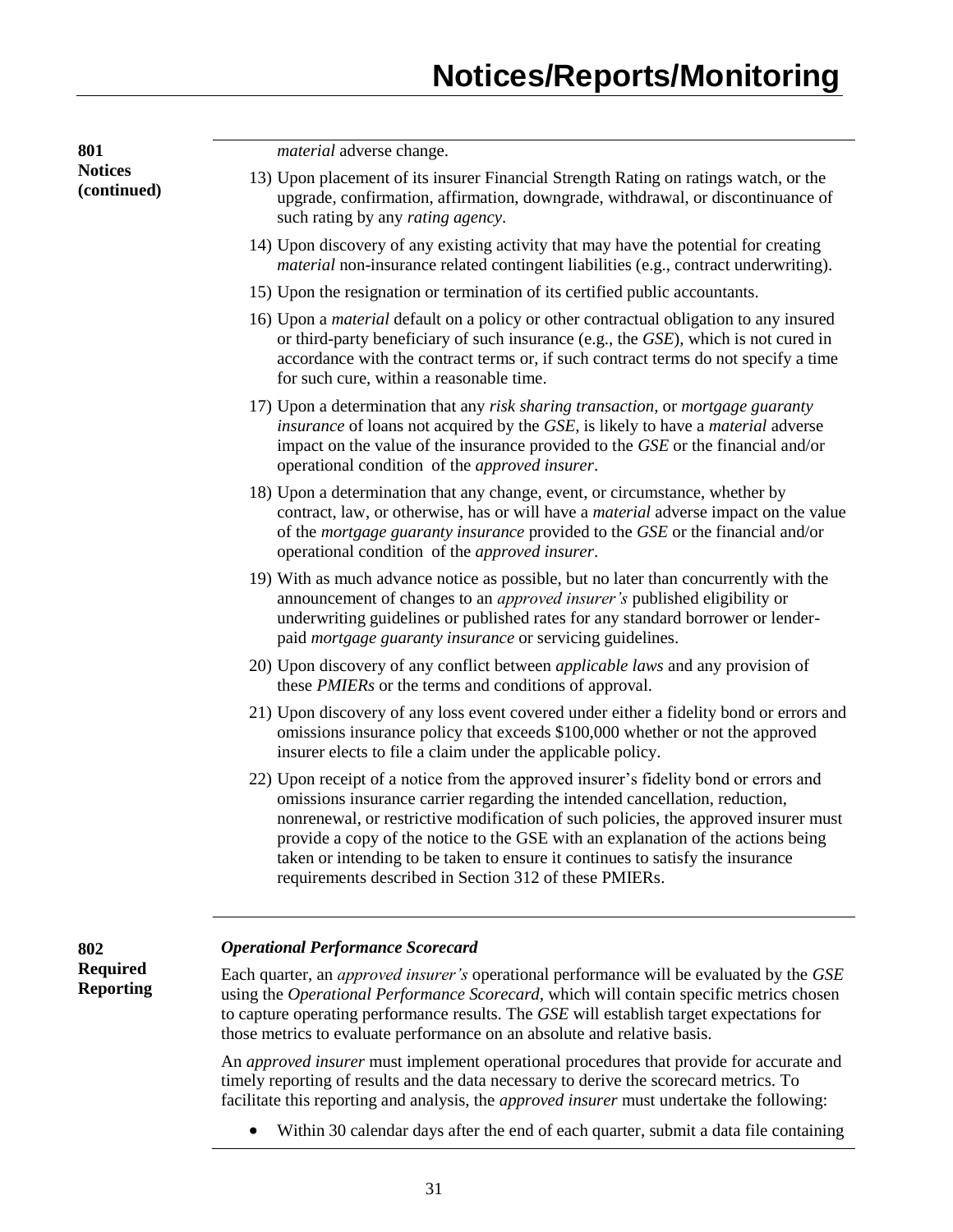**802 Required Reporting (continued)** the requested scorecard metrics as described in the *Operational Performance Scorecard* template [\(Exhibit B\)](http://www.fhfa.gov/PolicyProgramsResearch/Policy/Documents/PMIERs/Operational_Performance_Scorecard_Template_Exhbit_B_Draft.xls).

Within 30 calendar days after the end of each month, file a report [\(Exhibit C\)](http://www.fhfa.gov/PolicyProgramsResearch/Policy/Documents/PMIERs/MI_Reporting_Claims_Exhibit_C_Draft.xls) summarizing activity including, but not limited to, data on claims, rescissions, denial, appeals and rebuttals.

If the *[Operational Performance Scorecard](http://www.fhfa.gov/PolicyProgramsResearch/Policy/Documents/PMIERs/MI_Operational_Performance_Scorecard_Draft.xls)* results do not meet the thresholds established by the *GSE*, the *approved insurer* will be subject to remediation actions. The results of an *approved insurer's Operational Performance Scorecard* will fall into one of four categories shown below, with the degree of remediation correlating to the level of risk:

- Acceptable Performance.
- Low Risk: Discuss issue with *approved insurer* and define targeted steps and timelines for meeting the applicable requirement.
- Medium Risk: Implement restrictions on business practices or charge financial penalties for failing to satisfy requirements or agreed-upon remediation actions.
- High Risk: Take actions to eliminate unacceptable levels of the *GSE's* exposure to the *approved insurer*.

More specifically, the remediation options that the *GSE* may consider include, but are not limited to, those options listed in Section 901.

# **Additional Quarterly Reports and Processes**

An *approved insurer,* and any *exclusive affiliated reinsurer*, either individually or on a consolidated basis, must file [Form 443 (*Freddie Mac*)] [Form 853 (*Fannie Mae*)], with the *GSE* within 45 calendar days after the end of each quarter, except for the last quarter of each calendar year. The report for the last quarter of a calendar year must be filed with the *GSE* within 60 calendar days after the end of that calendar year.

When submitting the Form [443][853], the *approved insurer* must also notify the *GSE* in the event that funds have been removed from the *contingency reserve* during the previous quarter, if such funds were removed prior to the 10-year hold period specified in the *Model Act*, Section 16(c) - Reserves.

Within 45 calendar days after the end of each quarter (except for the last quarter of each calendar year, during which the report must be filed with the *GSE* within 60 calendar days after the end of that calendar year), an *approved insurer* must provide the following:

- 1) Reporting:
	- a) Quarterly statutory financial statements of the insurer and its subsidiaries.
	- b) The quarterly portfolio and financial supplement set of spreadsheet tabs as attached i[n Exhibit D.](http://www.fhfa.gov/PolicyProgramsResearch/Policy/Documents/PMIERs/Portfolio_and_Financial_Supplemental_Data_Exhibit_D_Draft.xls)
- 2) A consolidated report for all *lender captive reinsurance* agreements and individual reports for each of the *approved insurer's* top 10 *lender captive reinsurers* (measured by aggregate dollar amount of potential exposure reinsured with such *lender captive reinsurer*) and any *lender captive reinsurer* for *lender captive reinsurance* arrangements above 25% ceded risk and/or premium.
- 3) File a report on a consolidated basis for all *reinsurance* agreements with *reinsurers* that are not *lender captive reinsurers* and individually for each of the top 10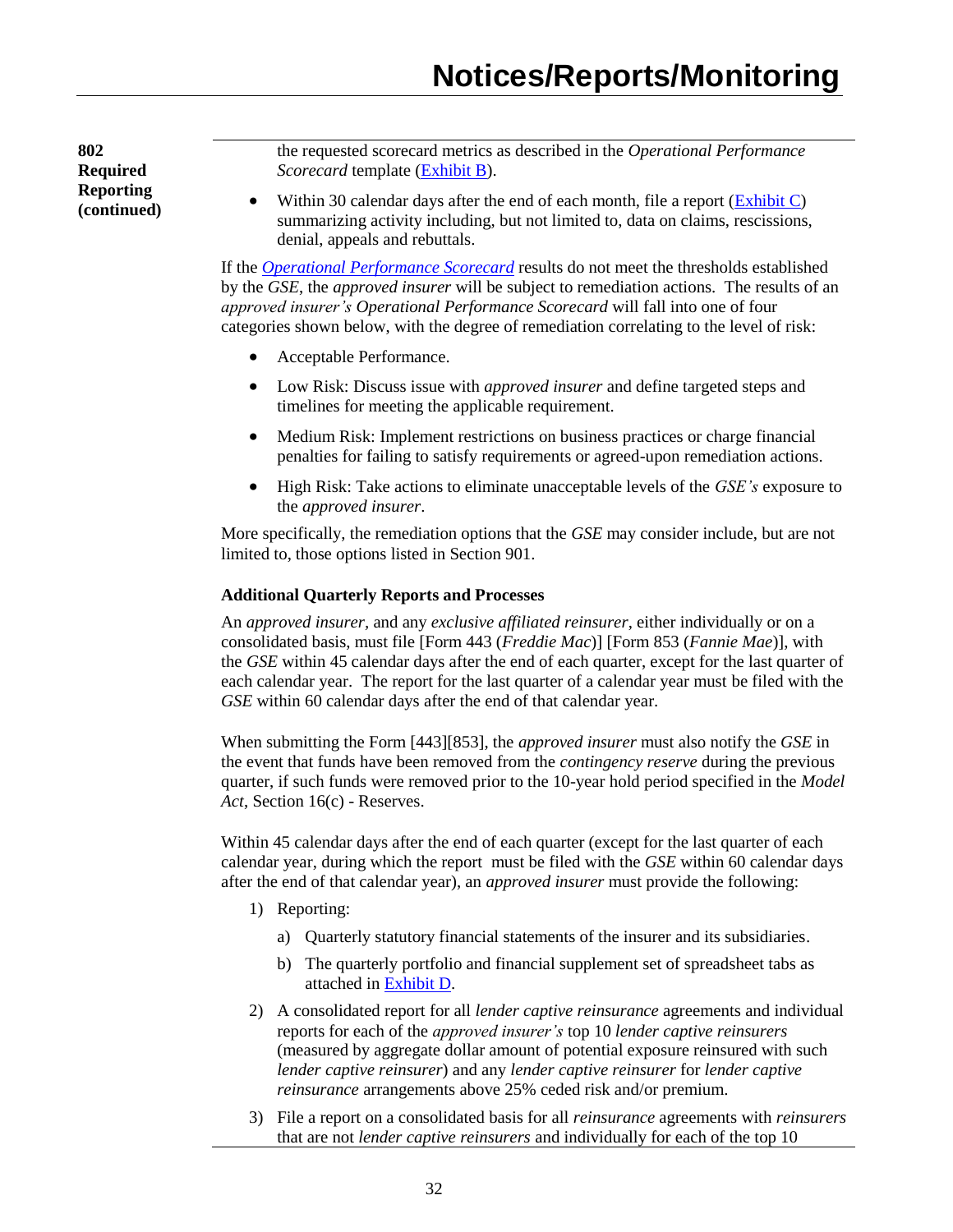**802 Required Reporting (continued)** *reinsurers* that are not *lender captive reinsurers*. Data will be included in financial supplement as attached in **Exhibit D**. 4) Additional data files required by the *GSE* necessary to calculate *risk-based required assets* as defined in Exhibit A. **Annual Reports** Each *approved insurer*, and any *exclusive affiliated reinsurer*, is required to submit the following reports to the *GSE* by April 15 each year (unless such reports are available on or through links on the web site of the approved insurer or its parent company within such time period): 1) Annual consolidated GAAP financial statements for non-public entities. 2) An annual *convention statement* as filed with state insurance regulators and all correspondence relating thereto. 3) An annual certificate which states that the *approved insurer* has fully met these *PMIERs.* The form of such certificate shall be prescribed by the *GSE* and must be signed by a member of the *senior management* team of the *approved insurer.* 4) An audit report prepared by an independent certified public accountant or in lieu thereof a copy of Form 10K for the *approved insurer* or its parent company as filed with the Securities and Exchange Commission, attaching a schedule which will reconcile the audited consolidated financial statements included in the Form 10K with the statutory financial statements of the *approved insurer*, if such reconciling schedule exists (reconciling schedule must be provided as soon as available if not typically available by April 15). The *approved insurer's* statement of actuarial opinion on reserve adequacy. **803 Supplemental Information** At any time, the *GSE* reserves the right to request any additional reports and documents that may contain information relating to the *approved insurer*'*s* having met (or its failure to meet) these *PMIERs* or the *approved insurer's* practices, or these *PMIERs* or practices of any *exclusive affiliated reinsurer*. **804 Periodic Audit Reviews** At the *GSE's* discretion, the *GSE* may conduct on-site and remote reviews and audits of the business policies, procedures and practices of the *approved insurer* and any *exclusive affiliated reinsurer.* The purpose of the review is to evaluate the *approved insurer's*  ongoing ability to meet these *PMIERs.* The *GSE* must be provided with access to documents and staff as necessary to complete the review. Reviews may be conducted on-site or remotely, and may include any aspect of the *approved insurer's* business operations, including but not limited to: organization and business strategy, financial statements, accounting and tax practices, investment portfolio management, insured portfolio characteristics and performance, *reinsurance,* lender/servicer management, underwriting guidelines, pricing, application and commitment/certificate issuance process, loss mitigation, claims processing and rescissions, and information technology systems.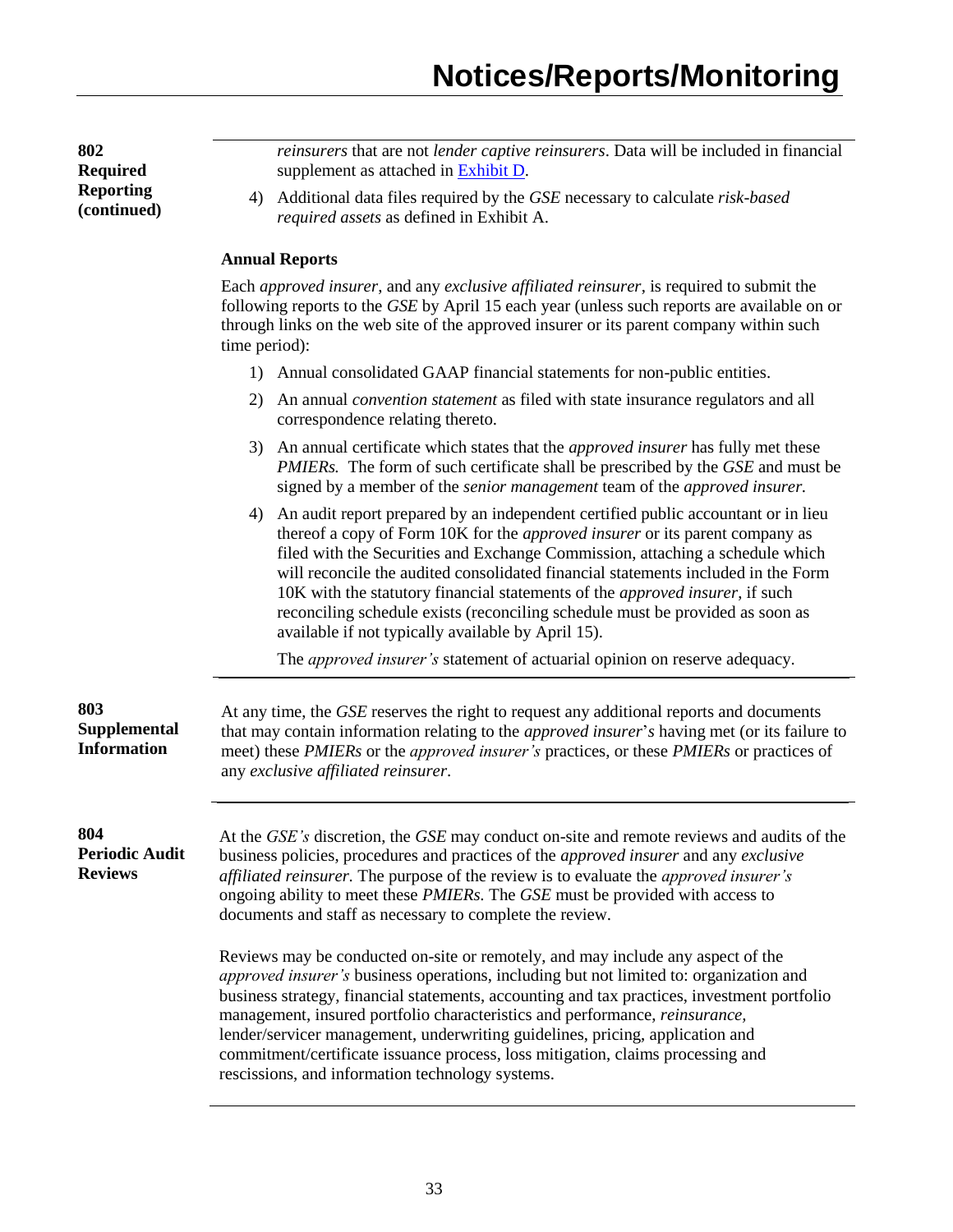| 900<br><b>General Policy</b>                                                                                                                                                                                                                                                                                                                                                                                                                                               | The GSE may take action(s) if it believes an <i>approved insurer</i> has violated, is violating or<br>is about to violate any of these <i>PMIERs</i> , including any additional conditions of eligibility<br>or continued eligibility set by the GSE applicable to the <i>approved insurer</i> , or if the GSE<br>has significant concerns regarding the <i>approved insurer's</i> i) financial and/or operational<br>condition, ii) ability to honor obligations to the GSE or iii) ability to write new business, or<br>iv) ability to maintain satisfactory operational performance. Such actions may include but<br>are not limited to: |                                                                                                                                                                                                                                                                                                                                                                                                                                                                                                                                                   |  |  |  |  |  |
|----------------------------------------------------------------------------------------------------------------------------------------------------------------------------------------------------------------------------------------------------------------------------------------------------------------------------------------------------------------------------------------------------------------------------------------------------------------------------|---------------------------------------------------------------------------------------------------------------------------------------------------------------------------------------------------------------------------------------------------------------------------------------------------------------------------------------------------------------------------------------------------------------------------------------------------------------------------------------------------------------------------------------------------------------------------------------------------------------------------------------------|---------------------------------------------------------------------------------------------------------------------------------------------------------------------------------------------------------------------------------------------------------------------------------------------------------------------------------------------------------------------------------------------------------------------------------------------------------------------------------------------------------------------------------------------------|--|--|--|--|--|
|                                                                                                                                                                                                                                                                                                                                                                                                                                                                            |                                                                                                                                                                                                                                                                                                                                                                                                                                                                                                                                                                                                                                             | 1) Communication of a warning to the <i>approved insurer</i> that expresses the GSE's<br>concern and suggests possible remediation actions in accordance with Section 901<br>- Remediation Options and Section 902 – Notice of Intent to Suspend or<br>Terminate.                                                                                                                                                                                                                                                                                 |  |  |  |  |  |
| Issuance of a written warning to an <i>approved insurer</i> that it has violated, is<br>2)<br>violating, or is about to violate any of the provisions of these <i>PMIERs</i> , and that<br>unless corrective action is taken within a specified time period, <i>suspension</i> or<br>termination may result. This warning may be given by the GSE as part of an audit<br>report or as a result of any other review or investigation of the approved insurer by<br>the GSE. |                                                                                                                                                                                                                                                                                                                                                                                                                                                                                                                                                                                                                                             |                                                                                                                                                                                                                                                                                                                                                                                                                                                                                                                                                   |  |  |  |  |  |
|                                                                                                                                                                                                                                                                                                                                                                                                                                                                            | 3)                                                                                                                                                                                                                                                                                                                                                                                                                                                                                                                                                                                                                                          | Imposition of additional terms and conditions of eligibility including the<br>remediation options in Section 901 – Remediation Options.                                                                                                                                                                                                                                                                                                                                                                                                           |  |  |  |  |  |
| 901<br><b>Remediation</b><br><b>Options</b>                                                                                                                                                                                                                                                                                                                                                                                                                                |                                                                                                                                                                                                                                                                                                                                                                                                                                                                                                                                                                                                                                             | If an <i>approved insurer</i> is deemed to not meet any of these <i>PMIERs</i> , it will be subject to<br>remediation actions. Additionally, the GSE may require the <i>approved insurer</i> to provide an<br>action plan acceptable to the GSE to meet the requirements with specific completion<br>time frames. If an action plan is required, the GSE will provide guidance related to any<br>information, analysis and/or other documentation needed to support the specific actions the<br><i>approved insurer</i> will include in the plan. |  |  |  |  |  |
|                                                                                                                                                                                                                                                                                                                                                                                                                                                                            |                                                                                                                                                                                                                                                                                                                                                                                                                                                                                                                                                                                                                                             | A number of remediation actions may be taken by the GSE or be required of the approved<br><i>insurer</i> including but not be limited to:                                                                                                                                                                                                                                                                                                                                                                                                         |  |  |  |  |  |
|                                                                                                                                                                                                                                                                                                                                                                                                                                                                            | 1)                                                                                                                                                                                                                                                                                                                                                                                                                                                                                                                                                                                                                                          | Engage in more frequent dialogue or visits.                                                                                                                                                                                                                                                                                                                                                                                                                                                                                                       |  |  |  |  |  |
|                                                                                                                                                                                                                                                                                                                                                                                                                                                                            | 2)                                                                                                                                                                                                                                                                                                                                                                                                                                                                                                                                                                                                                                          | Require the <i>approved insurer</i> to provide additional information and data.                                                                                                                                                                                                                                                                                                                                                                                                                                                                   |  |  |  |  |  |
|                                                                                                                                                                                                                                                                                                                                                                                                                                                                            | 3)                                                                                                                                                                                                                                                                                                                                                                                                                                                                                                                                                                                                                                          | Impose new business volume or risk limits for loans insured by the <i>approved</i><br><i>insurer</i> and delivered to the GSE.                                                                                                                                                                                                                                                                                                                                                                                                                    |  |  |  |  |  |
|                                                                                                                                                                                                                                                                                                                                                                                                                                                                            | 4)                                                                                                                                                                                                                                                                                                                                                                                                                                                                                                                                                                                                                                          | Limit the risk characteristics of loans to be acquired by the GSE and insured by<br>the <i>approved</i> insurer.                                                                                                                                                                                                                                                                                                                                                                                                                                  |  |  |  |  |  |
|                                                                                                                                                                                                                                                                                                                                                                                                                                                                            | 5)                                                                                                                                                                                                                                                                                                                                                                                                                                                                                                                                                                                                                                          | Increase frequency of QC reviews.                                                                                                                                                                                                                                                                                                                                                                                                                                                                                                                 |  |  |  |  |  |
|                                                                                                                                                                                                                                                                                                                                                                                                                                                                            | 6)                                                                                                                                                                                                                                                                                                                                                                                                                                                                                                                                                                                                                                          | Restrict delegated underwriting.                                                                                                                                                                                                                                                                                                                                                                                                                                                                                                                  |  |  |  |  |  |
|                                                                                                                                                                                                                                                                                                                                                                                                                                                                            | 7)                                                                                                                                                                                                                                                                                                                                                                                                                                                                                                                                                                                                                                          | Increase the minimum required assets.                                                                                                                                                                                                                                                                                                                                                                                                                                                                                                             |  |  |  |  |  |
|                                                                                                                                                                                                                                                                                                                                                                                                                                                                            | 8)                                                                                                                                                                                                                                                                                                                                                                                                                                                                                                                                                                                                                                          | Further limit the types of assets that may be considered Available Assets.                                                                                                                                                                                                                                                                                                                                                                                                                                                                        |  |  |  |  |  |
|                                                                                                                                                                                                                                                                                                                                                                                                                                                                            | 9)                                                                                                                                                                                                                                                                                                                                                                                                                                                                                                                                                                                                                                          | Require the <i>approved insurer</i> to raise or infuse additional capital.                                                                                                                                                                                                                                                                                                                                                                                                                                                                        |  |  |  |  |  |
|                                                                                                                                                                                                                                                                                                                                                                                                                                                                            | 10)                                                                                                                                                                                                                                                                                                                                                                                                                                                                                                                                                                                                                                         | Obtain parental or other capital support.                                                                                                                                                                                                                                                                                                                                                                                                                                                                                                         |  |  |  |  |  |
|                                                                                                                                                                                                                                                                                                                                                                                                                                                                            | 11)                                                                                                                                                                                                                                                                                                                                                                                                                                                                                                                                                                                                                                         | Commute or restructure existing risk-in-force.                                                                                                                                                                                                                                                                                                                                                                                                                                                                                                    |  |  |  |  |  |
|                                                                                                                                                                                                                                                                                                                                                                                                                                                                            | 12)                                                                                                                                                                                                                                                                                                                                                                                                                                                                                                                                                                                                                                         | Limit variances to the <i>approved insurers</i> underwriting guidelines.                                                                                                                                                                                                                                                                                                                                                                                                                                                                          |  |  |  |  |  |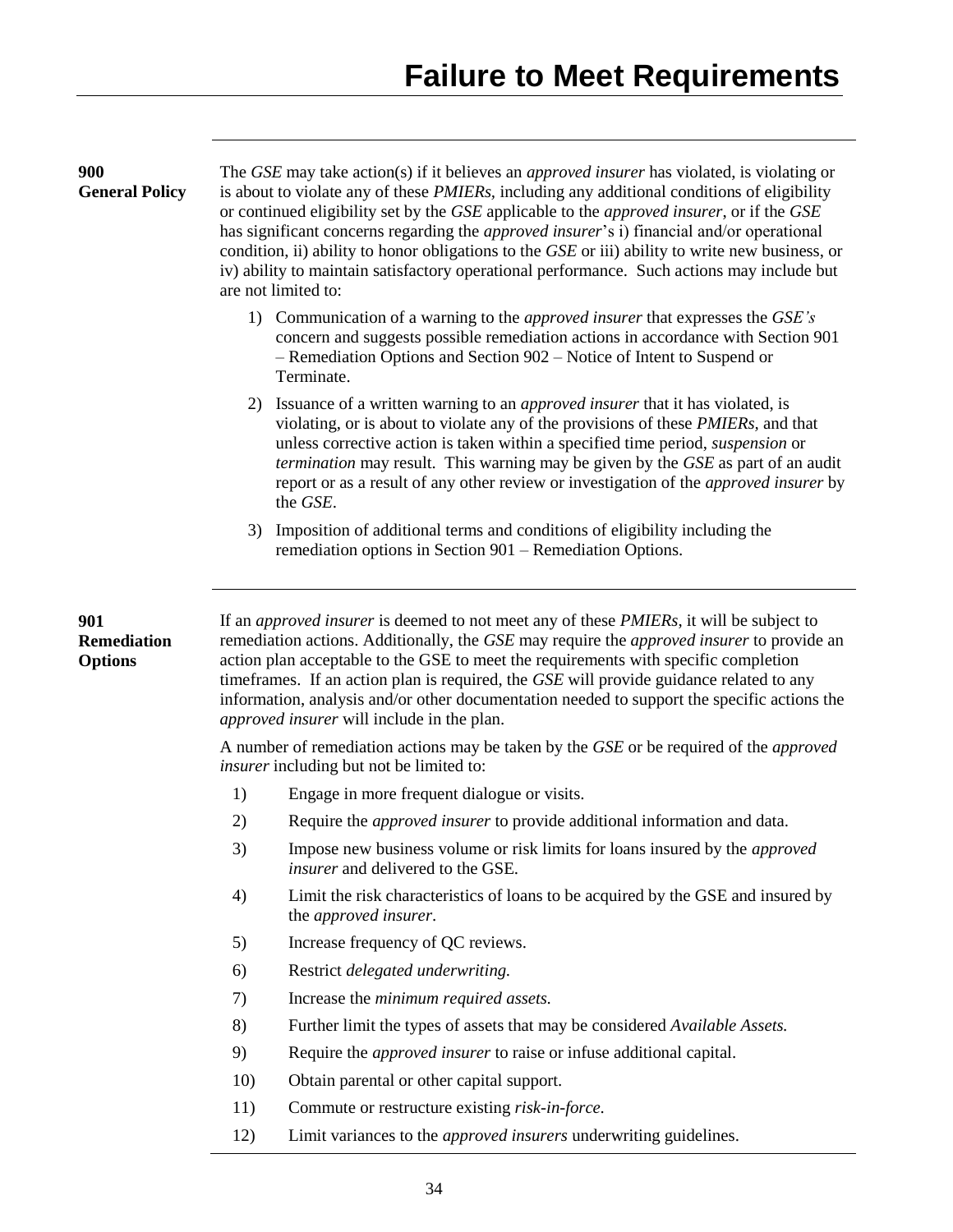| 901<br><b>Remediation</b>                                           | 13)                                                                                                                                                                                                                                                                                                          | Limit or deny acceptability of an <i>affiliate's</i> product or services in connection<br>with the GSE's business.                                                                                                                                                                                                                                                                                                                                                                                                                                                                                                                                                                                                                                                                |  |  |  |  |  |  |
|---------------------------------------------------------------------|--------------------------------------------------------------------------------------------------------------------------------------------------------------------------------------------------------------------------------------------------------------------------------------------------------------|-----------------------------------------------------------------------------------------------------------------------------------------------------------------------------------------------------------------------------------------------------------------------------------------------------------------------------------------------------------------------------------------------------------------------------------------------------------------------------------------------------------------------------------------------------------------------------------------------------------------------------------------------------------------------------------------------------------------------------------------------------------------------------------|--|--|--|--|--|--|
| <b>Options</b><br>(continued)                                       | 14)                                                                                                                                                                                                                                                                                                          | Restrict or deny participation in new products, initiatives or programs offered by<br>the GSE.                                                                                                                                                                                                                                                                                                                                                                                                                                                                                                                                                                                                                                                                                    |  |  |  |  |  |  |
|                                                                     | 15)                                                                                                                                                                                                                                                                                                          | Notify approved insurer's regulator and rating agencies of remedial actions.                                                                                                                                                                                                                                                                                                                                                                                                                                                                                                                                                                                                                                                                                                      |  |  |  |  |  |  |
|                                                                     | 16)                                                                                                                                                                                                                                                                                                          | Differentially price insured loans acquired by the GSE, based upon the <i>approved</i><br><i>insurer.</i>                                                                                                                                                                                                                                                                                                                                                                                                                                                                                                                                                                                                                                                                         |  |  |  |  |  |  |
|                                                                     | 17)<br>Decline insurance renewal or exercise other policy cancellation provisions of<br>loans owned or guaranteed by the GSE, or so instruct servicers of the GSE's<br>loans, and then transfer insured business to another <i>approved insurer</i> .                                                        |                                                                                                                                                                                                                                                                                                                                                                                                                                                                                                                                                                                                                                                                                                                                                                                   |  |  |  |  |  |  |
|                                                                     | 18)                                                                                                                                                                                                                                                                                                          | Impose compensatory fees for losses suffered on the GSE's loans as a result of<br>the <i>approved insurer's</i> failure to meet the PMIERs.                                                                                                                                                                                                                                                                                                                                                                                                                                                                                                                                                                                                                                       |  |  |  |  |  |  |
|                                                                     | 19)                                                                                                                                                                                                                                                                                                          | Issue a demand for any other specific corrective action.                                                                                                                                                                                                                                                                                                                                                                                                                                                                                                                                                                                                                                                                                                                          |  |  |  |  |  |  |
|                                                                     | 20)                                                                                                                                                                                                                                                                                                          | Suspend approval status.                                                                                                                                                                                                                                                                                                                                                                                                                                                                                                                                                                                                                                                                                                                                                          |  |  |  |  |  |  |
|                                                                     | 21)                                                                                                                                                                                                                                                                                                          | Terminate approval status.                                                                                                                                                                                                                                                                                                                                                                                                                                                                                                                                                                                                                                                                                                                                                        |  |  |  |  |  |  |
|                                                                     |                                                                                                                                                                                                                                                                                                              |                                                                                                                                                                                                                                                                                                                                                                                                                                                                                                                                                                                                                                                                                                                                                                                   |  |  |  |  |  |  |
| 902<br><b>Notice of Intent</b><br>to Suspend or<br><b>Terminate</b> |                                                                                                                                                                                                                                                                                                              | The GSE will provide lenders appropriate notices consistent with the foregoing actions.<br>The GSE may arrange for transfer of the existing <i>mortgage guaranty insurance RIF</i> to<br>another <i>approved insurer</i> or, if such coverage is not available from one or more <i>approved</i><br>insurers, make alternative arrangements consistent with the terms of the GSE's charter.<br>If an <i>approved insurer</i> wishes to voluntarily discontinue meeting the terms and conditions<br>of approval, the <i>approved insurer</i> must inform the GSE 30 calendar days in advance, in                                                                                                                                                                                    |  |  |  |  |  |  |
|                                                                     |                                                                                                                                                                                                                                                                                                              | writing. Upon receipt of written notification, the GSE will suspend or terminate the<br>approved insurer.                                                                                                                                                                                                                                                                                                                                                                                                                                                                                                                                                                                                                                                                         |  |  |  |  |  |  |
|                                                                     | The GSE will provide the <i>approved insurer</i> with not less than 15 calendar days prior<br>written notice of intent to <i>terminate</i> or <i>suspend</i> unless the GSE determines, at its sole<br>discretion, that a shorter or no notice period is necessary or advisable to protect its<br>interests. |                                                                                                                                                                                                                                                                                                                                                                                                                                                                                                                                                                                                                                                                                                                                                                                   |  |  |  |  |  |  |
|                                                                     |                                                                                                                                                                                                                                                                                                              | Certain violations of these <i>PMIERs</i> are viewed with particular seriousness by the GSE,<br>including but not limited to, violations pertaining to an <i>approved insurer's</i> safety and<br>soundness, financial and/or operational condition or its claims paying ability. In such<br>cases, the GSE may act without prior written notice to disqualify or suspend the <i>approved</i><br>insurer. If prior written notice is not provided, suspension or termination will become<br>effective upon oral notice from the GSE to the <i>approved insurer</i> . Written confirmation of<br>that oral notice will follow. The GSE's decision to terminate or suspend an approved<br><i>insurer</i> will be made pursuant to its applicable process and appropriate approvals. |  |  |  |  |  |  |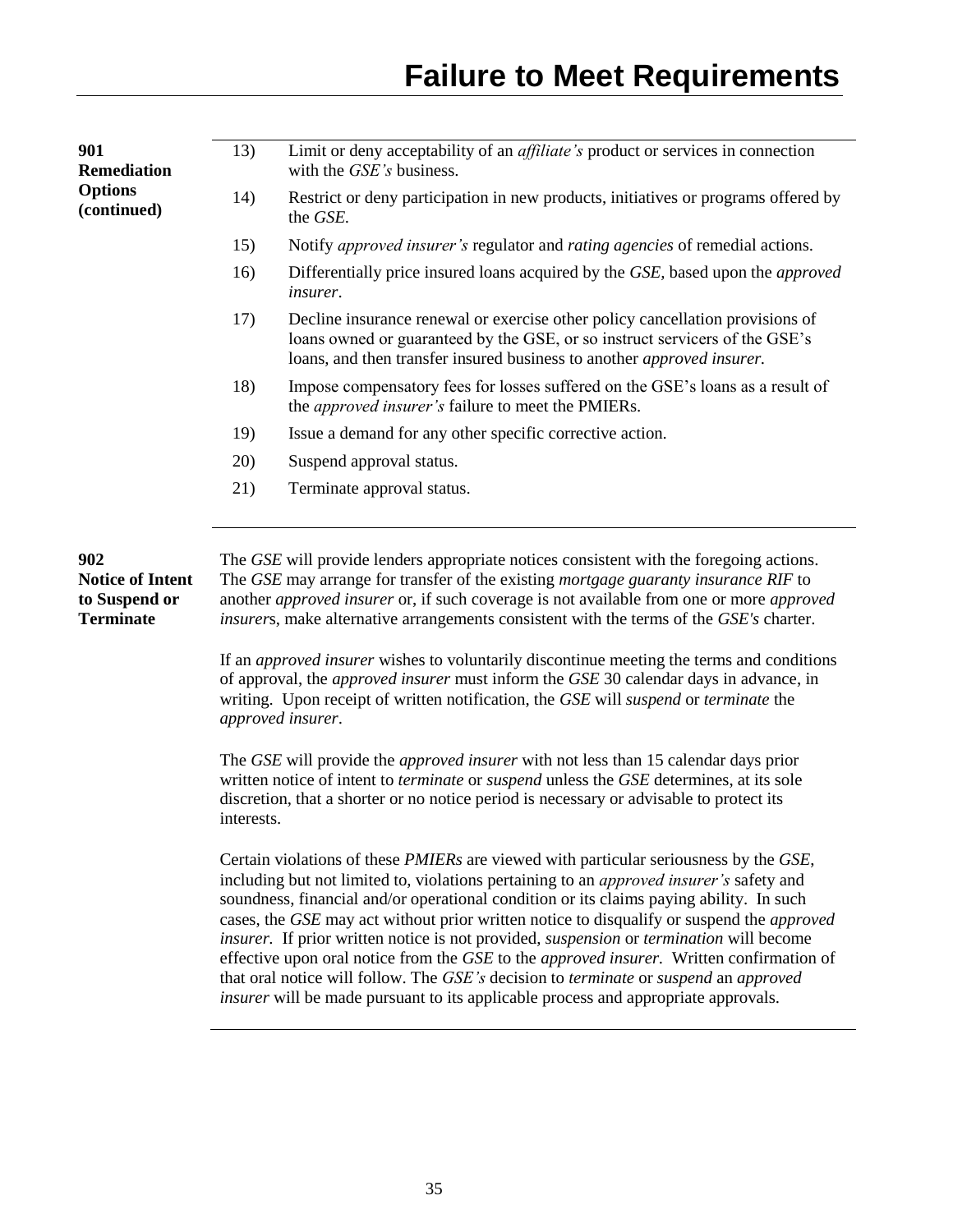| 903                                                 | During a period of <i>suspension</i> , the <i>GSE</i> will not purchase mortgages insured by a                                                                                                                                    |
|-----------------------------------------------------|-----------------------------------------------------------------------------------------------------------------------------------------------------------------------------------------------------------------------------------|
| <b>Consequences of</b>                              | suspended mortgage insurer that had been formerly approved. However, the GSE may                                                                                                                                                  |
| <b>Suspension</b>                                   | permit renewals of existing mortgage guaranty insurance coverage issued by the<br>suspended mortgage insurer for mortgages serviced for the GSE and provide lenders<br>appropriate notices consistent with the foregoing actions. |
| 904<br><b>Consequences of</b><br><b>Termination</b> | The GSE will not purchase mortgages insured by a terminated <i>approved insurer</i> , and may<br>not permit renewals of existing <i>mortgage guaranty insurance</i> for mortgages serviced for<br>the <i>GSE</i> .                |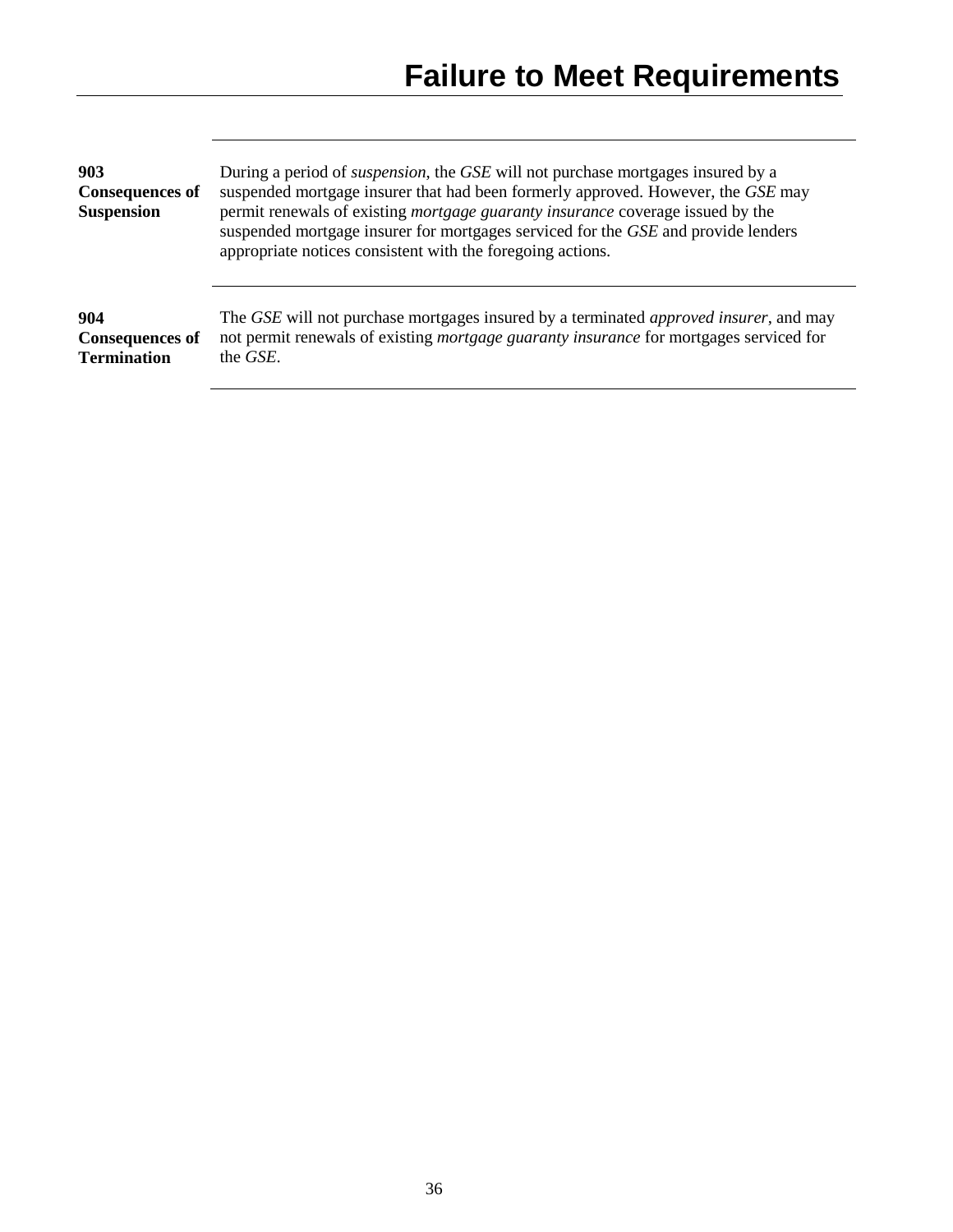# <span id="page-37-0"></span>*Total Risk-Based Required Asset Amount*

The total *risk-based required asset amount* for an *approved insurer* is a function of its direct risk-in-force (*direct RIF*), and the risk profile of the loans it has insured under all its primary and pool policies, including the *master policies*. The *risk-based required asset amount* is computed as described in this exhibit using tables of factors with several risk dimensions.

The *risk-based required asset amount* for primary *mortgage guaranty insurance* covering performing loans is also subject to a floor equal to 5.6% of *RIF* to ensure that such exposure is supported by a minimum amount of assets, irrespective of the risk profile of the covered loans. The *risk-based required asset amount* for pool insurance considers both the grid factors and the *net remaining stop loss* for the pool policy.

The *direct RIF* used to calculate the *risk-based required asset amount* may be adjusted to reflect risk ceded to other parties.

# *Adjustments to RIF for Risk Ceded to Other Parties*

Starting with the amount of the *approved insurer's direct RIF*, adjustments will be made, as applicable, to deduct certain risk ceded to other parties to obtain *adjusted RIF,* which is used to compute the *risk-based required asset amount* described in the sections that follow.

The *approved insurer* must seek guidance from the *GSE* to determine the amount of ceded risk that may be deducted in calculating *adjusted RIF*.

In general, the following are the adjustments to *direct RIF* that will be considered by the GSE:

- Risk transferred to *non-exclusive affiliated reinsurers* or *non-affiliated reinsurers* on a *quota share* basis may be deducted, based upon the projected amount of *direct RIF* ceded under a stress economic scenario.
- In making adjustments for risk ceded to *non-exclusive affiliated reinsurers* or *non-affiliated reinsurers* on an *excess of loss* or other basis not consistent with a *quota share* arrangement, the *GSE* will deduct only the amount of *RIF* ceded below a loss threshold equal to the *risk-based required asset* amount that would otherwise apply to the *direct RIF*. That is, for the ceded *RIF* to be deducted, the attachment point, expressed in dollars, for an *excess of loss* arrangement must be below what the *risk-based required asset* amount would be if applied to the *direct RIF*, i.e., if the reinsurance arrangement were not in place. Additionally, no *RIF* ceded above that same *risk-based required asset* amount will be deducted.
- All *risk sharing transactions* must meet the requirements described in Section 708.

Note that risk ceded to *exclusive affiliated reinsurers* or *captive reinsurers* will not be deducted in calculating *adjusted RIF*.

# *Risk-Based Required Asset* **Factors**

The *risk-based required asset amount* for loans insured with primary *mortgage guaranty insurance* or pool mortgage insurance are determined by using a set of *risk-based required asset* factors that are applied to the *adjusted RIF* as determined above. These *risk-based required asset* factors are segmented according to the following risk characteristics:

- The original LTV ratio of the loan;
- The original credit score of the borrower(s);
- The vintage classification, based upon the note date of the insured loan:
	- o Pre-2005,
	- o 2005-2008, and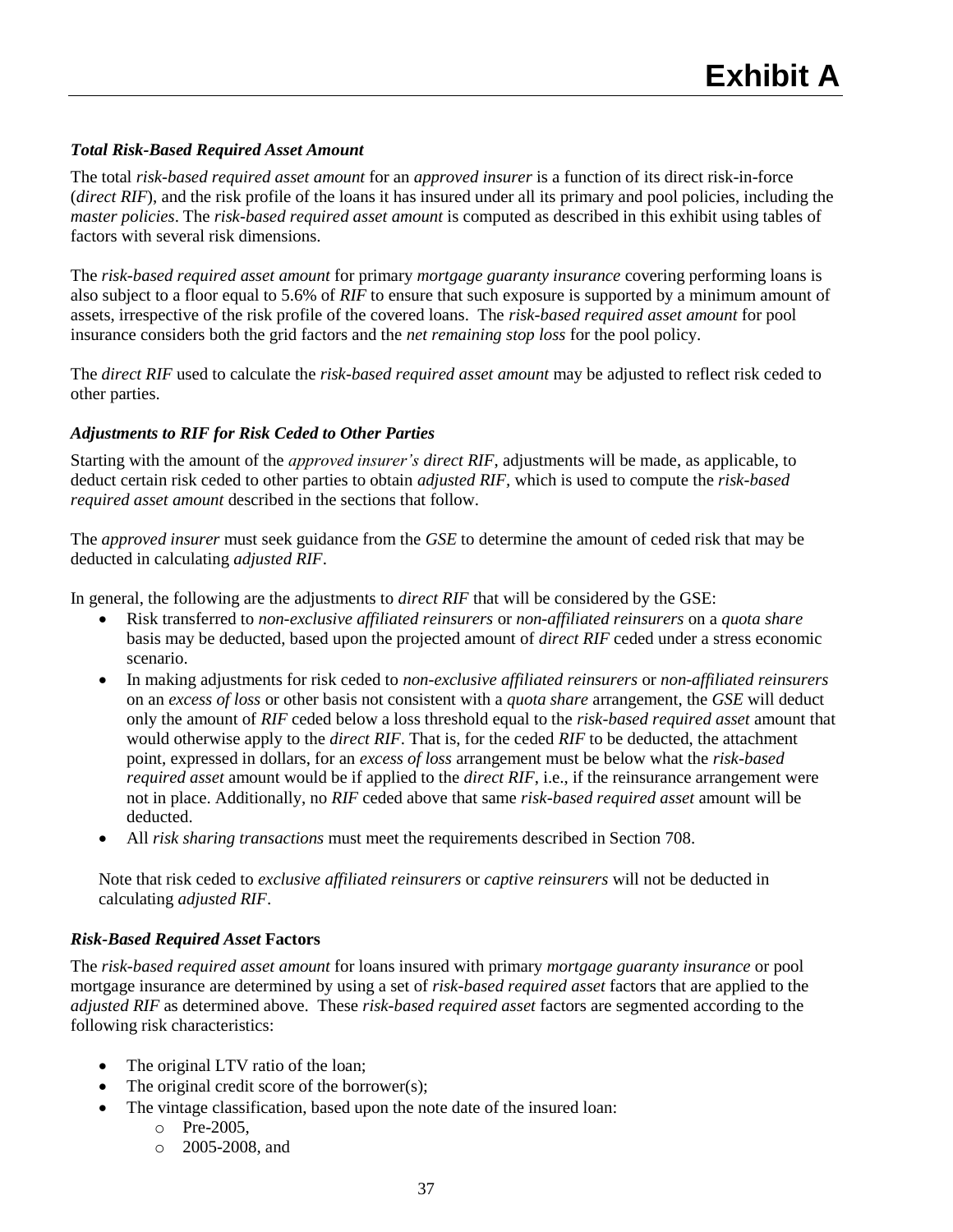- o Post 2008
- Whether or not the loan has been refinanced through *HARP*; and
- The loan payment and/or policy claim status.

Tables 1 – 5 below are the *risk-based required asset* factor grids. These may be updated periodically to reflect changes in the risk characteristics of insured loans and changes in the macroeconomic environment.

#### **Table 1:**

**Loan Vintage: Pre-2005 Loan Payment Status: Performing (Current or not more than one missed monthly payment) Loan Purpose: non** *HARP*

|                                    | <b>Original Credit Score Classification</b> |           |           |           |           |
|------------------------------------|---------------------------------------------|-----------|-----------|-----------|-----------|
| <b>Original LTV Classification</b> | $\epsilon = 620$                            | 621 - 680 | 681 - 740 | 741 - 780 | 781 - 850 |
| $LTV \le 85$                       | 1.3%                                        | 1.1%      | 1.0%      | 1.0%      | 1.0%      |
| $85 < LTV \le 90$                  | 4.6%                                        | 3.3%      | 1.8%      | 1.0%      | 1.0%      |
| $90 < LTV \leq 95$                 | $6.3\%$                                     | 4.2%      | 2.3%      | 1.2%      | 1.0%      |
| LTV > 95                           | 11.2%                                       | 7.6%      | 4.2%      | 2.2%      | .2%       |

#### **Table 2:**

**Loan Vintage: 2005 - 2008** 

**Loan Payment Status: Performing (Current or not more than one missed monthly payment) Loan Purpose: non** *HARP*

|                                    | <b>Original Credit Score Classification</b> |             |           |           |           |
|------------------------------------|---------------------------------------------|-------------|-----------|-----------|-----------|
| <b>Original LTV Classification</b> | $\leq$ 620                                  | $621 - 680$ | 681 - 740 | 741 - 780 | 781 - 850 |
| $LTV \le 85$                       | 15.9%                                       | 11.6%       | 7.7%      | 4.3%      | 2.4%      |
| $85 < LTV \le 90$                  | 25.6%                                       | 19.2%       | 12.9%     | 7.6%      | 4.7%      |
| $90 < LTV \leq 95$                 | 30.7%                                       | 23.4%       | 16.6%     | 10.1%     | 6.2%      |
| LTV > 95                           | 39.5%                                       | 31.7%       | 21.8%     | 13.9%     | 8.4%      |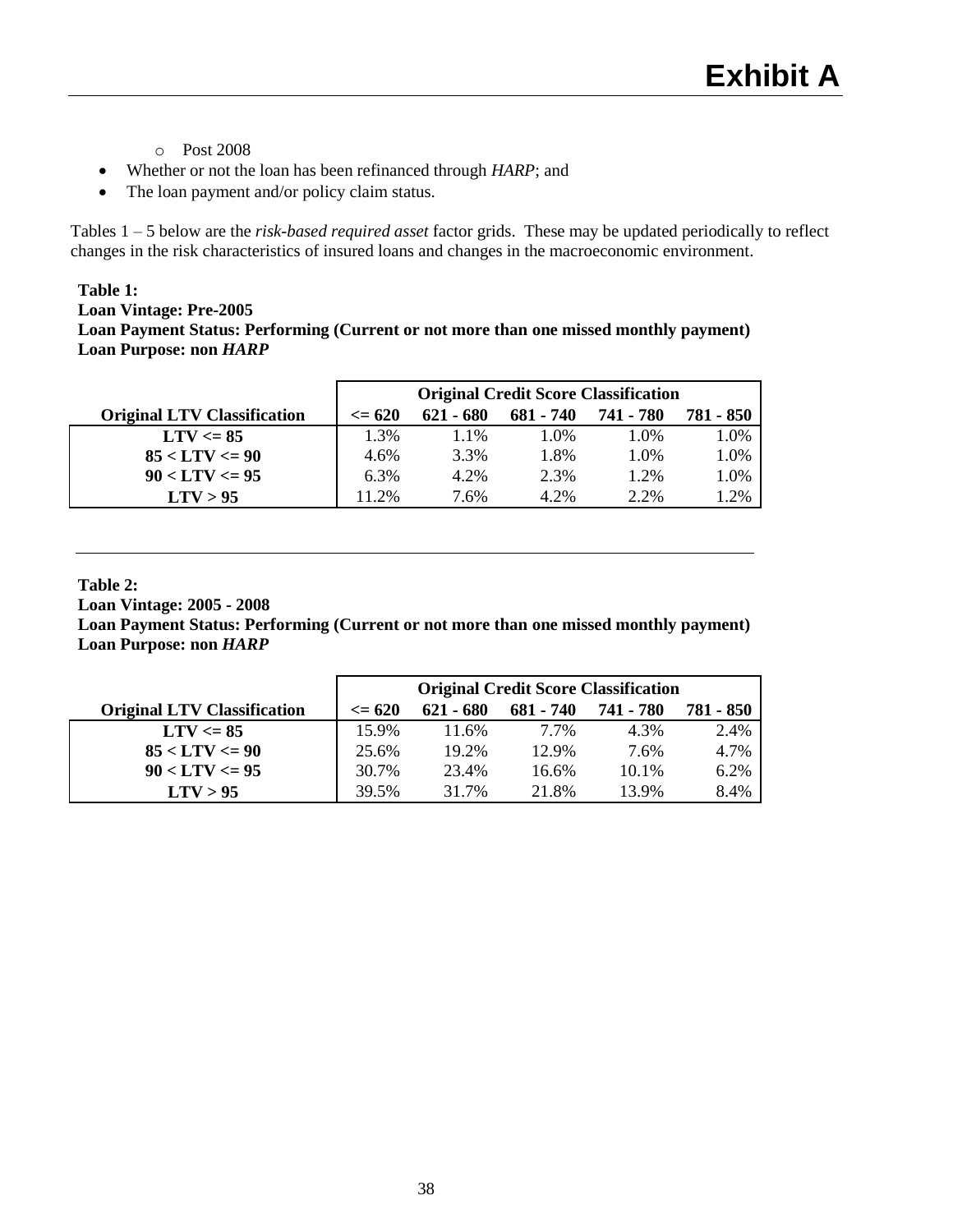## **Table 3: Loan Vintage: Post 2008 Loan Payment Status: Performing (Current or not more than one missed monthly payment) Loan Purpose: non** *HARP*

|                                    | <b>Original Credit Score Classification</b> |             |             |           |           |
|------------------------------------|---------------------------------------------|-------------|-------------|-----------|-----------|
| <b>Original LTV Classification</b> | $\epsilon = 620$                            | $621 - 680$ | $681 - 740$ | 741 - 780 | 781 - 850 |
| $LTV \le 85$                       | 10.3%                                       | 7.6%        | 4.5%        | 2.5%      | 1.4%      |
| $85 < LTV \le 90$                  | 17.6%                                       | 12.7%       | 7.5%        | 4.3%      | 2.5%      |
| $90 < LTV \leq 95$                 | 23.8%                                       | 16.9%       | 10.2%       | 6.0%      | 3.6%      |
| $95 < LTV \le 100$                 | 27.9%                                       | 21.4%       | 13.9%       | 7.8%      | 4.7%      |
| $100 < LTV \le 105$                | 31.1%                                       | 23.2%       | 16.5%       | 9.8%      | 5.7%      |
| LTV > 105                          | 38.7%                                       | 28.2%       | 20.6%       | 13.0%     | 8.2%      |

# **Table 3A:**

**Loan Vintage: Post 2008** 

**Loan Payment Status: Performing (Current or not more than one missed monthly payment) Loan Purpose: all**

**Loan Type: not meeting any of the following criteria at the time of origination:**

- **Eligible for sale to Fannie Mae, Freddie Mac, or any of the Federal Home Loan Banks;**
- **Meets the requirements of either GSE Selling Guide, except those related to loan amount**
- **Originated under a state housing finance agency program, or**
- **Meets the requirements of a qualified mortgage under 12 C.F.R. § 1026.43(e) or (f)**

| <b>Risk Feature *</b>                                      | <b>Multiplier</b> |
|------------------------------------------------------------|-------------------|
| <b>Not Underwritten with Full Documentation</b>            | 3.00              |
| <b>Not Owner-occupied at Origination</b>                   | 3.00              |
| Underwritten with a Monthly Debt-to-Income Ratio $>43\%**$ | 2.00              |
| <b>Mortgage Payment is not Fully Amortizing</b>            | 1.50              |

- \* If the *approved insurer* does not have, or does not provide to the GSE, data to determine the presence of one of the listed risk features, then for purposes of this section, the risk will be assumed to exist, and the associated multiplier will apply.
- \*\* Monthly Debt-to-Income Ratio determined in accordance with the standards specified in 12 C.F.R. § 1026.43, including appendix Q.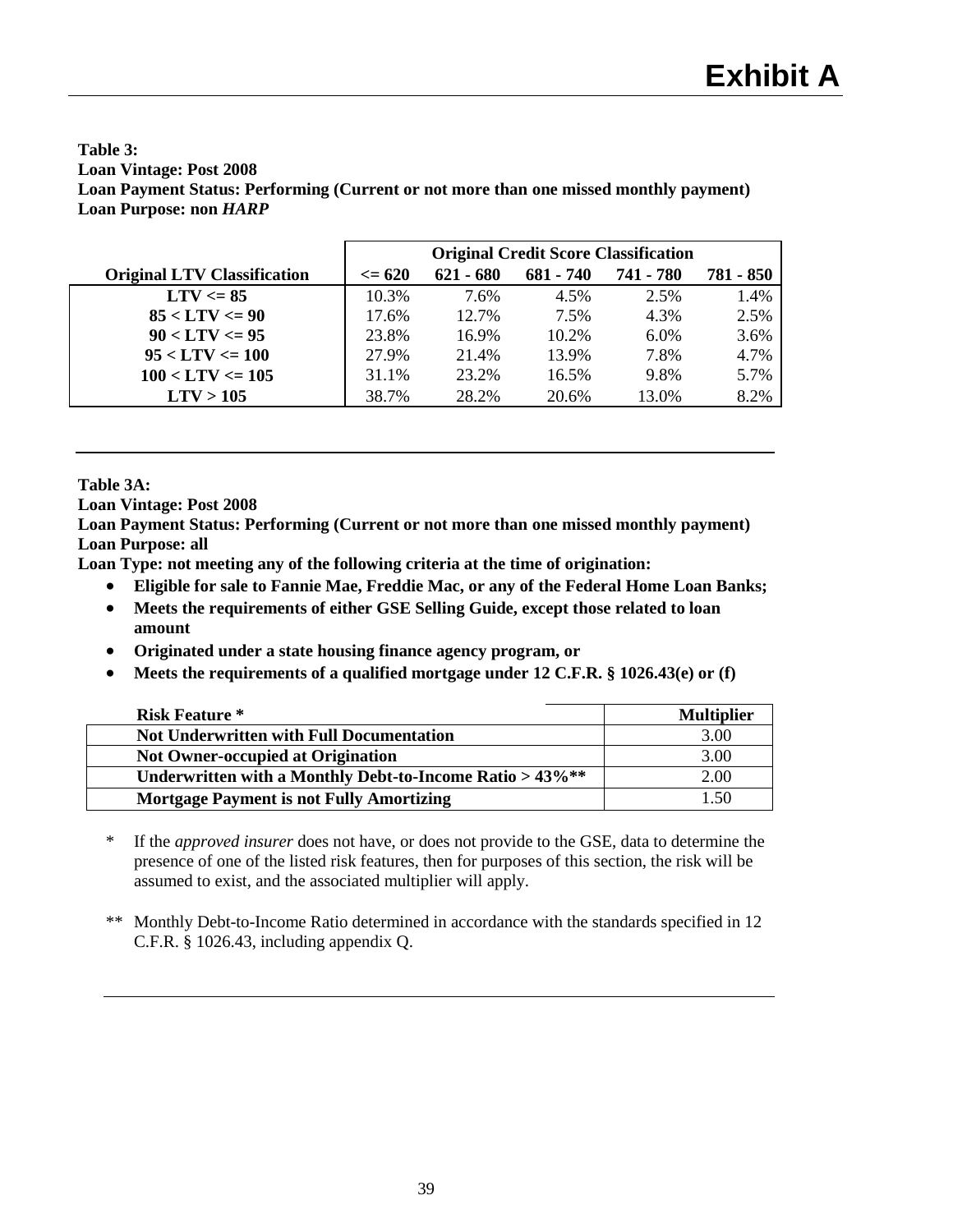# **Table 4: Loan Vintage: as permitted by** *HARP* **guidelines Loan Payment Status: Performing (Current or not more than one missed monthly payment) Loan Purpose:** *HARP*

|                                 | <b>HARP*</b> Credit Score Classification |             |             |           |           |
|---------------------------------|------------------------------------------|-------------|-------------|-----------|-----------|
| <b>HARP* LTV Classification</b> | $\leq$ 620                               | $621 - 680$ | $681 - 740$ | 741 - 780 | 781 - 850 |
| $LTV \leq 85$                   | 4.3%                                     | 3.0%        | 1.2%        | 1.0%      | 1.0%      |
| $85 < LTV \le 90$               | 7.3%                                     | 4.3%        | 1.6%        | 1.0%      | 1.0%      |
| $90 < LTV \leq 95$              | 9.9%                                     | 5.5%        | 2.3%        | 1.0%      | 1.0%      |
| $95 < LTV \le 100$              | 12.9%                                    | $9.0\%$     | 4.3%        | 1.8%      | 1.0%      |
| $100 < LTV \le 105$             | 14.4%                                    | 9.7%        | 5.4%        | 2.5%      | 1.3%      |
| LTV > 105                       | 22.3%                                    | 15.0%       | 9.7%        | 5.5%      | 3.3%      |

\*As of the HARP refinance date.

# **Table 5: Non-performing Insured Loans**

| 55.0%<br>69.0% |
|----------------|
|                |
|                |
| 78.0%          |
| 85.0%          |
| 106.0%         |
|                |

# **I. Calculating the** *Risk-Based Required Asset Amount* **for** *Performing Primary Mortgage Guaranty Insurance:*

For purposes of this calculation, the term "performing" is defined as those loans that are current or not more than one missed monthly payment. The *risk-based required asset amount* for *performing primary mortgage guaranty insurance* is the greater of a) the sum of the products of the *risk-based required asset* factors in the tables above multiplied by the *performing primary adjusted RIF* for each cell, or b) the product of 5.6% multiplied by the aggregate *performing primary adjusted RIF*.

# **Calculation Steps:**

- i. For each insured loan, establish the *risk-based required asset* factor:
	- 1. Find the applicable factor found in Tables 1, 2, 3, or 4 above, based upon the Original Credit Score, Original LTV, Vintage, and Loan Purpose of the insured loan. For loans refinanced through the HARP program, use the LTV ratio and credit scores at the time of the refinance.
	- 2. For loans that a) meet the criteria specified in the header for Table 3A above, and b) have one or more of the risk features specified in Table 3A: multiply the factor found in Step (I.i.1) by each of the applicable multipliers specified in Table 3A.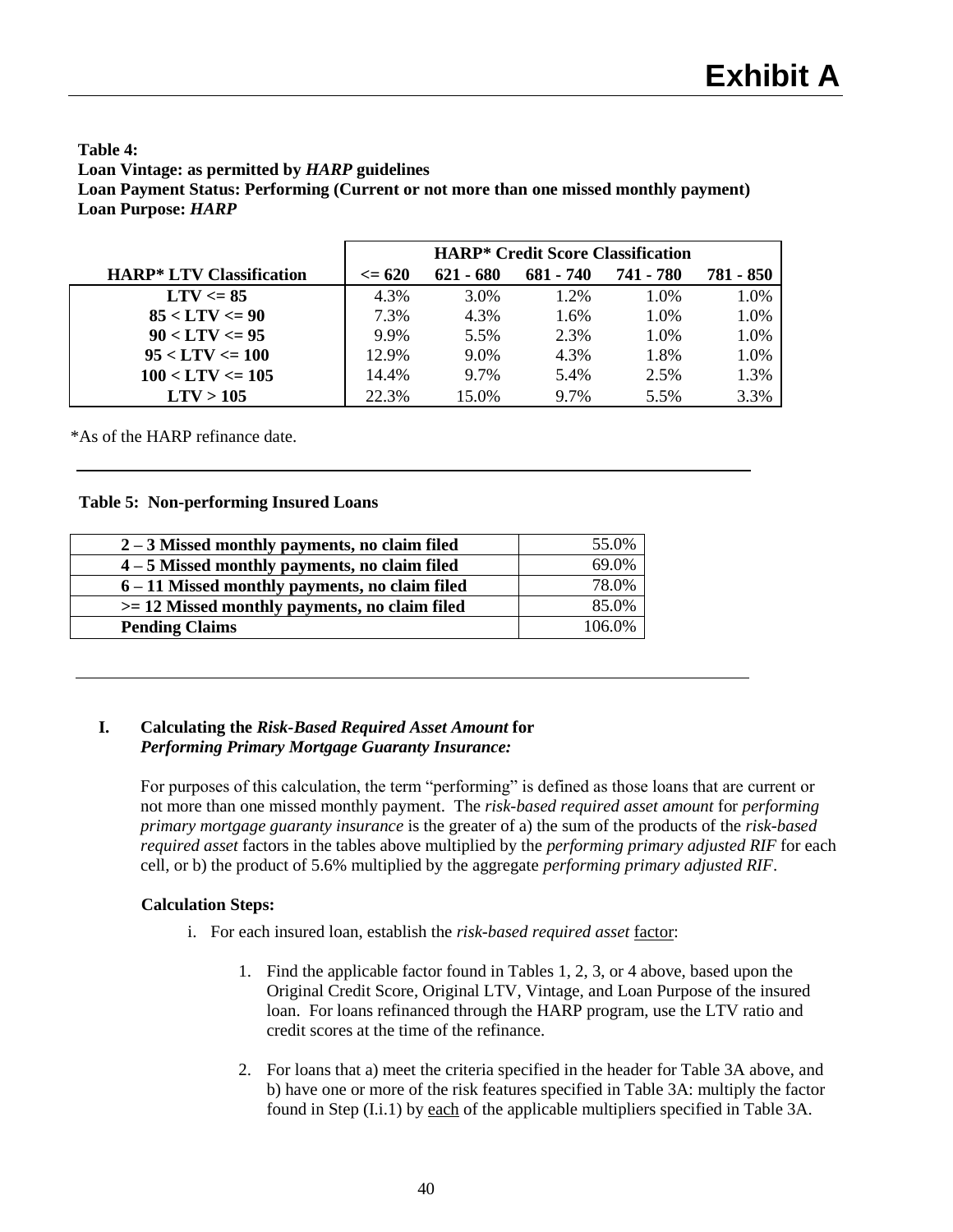For loans that do not either a) meet the criteria specified in the Table 3A header, or b) have one or more of the risk features specified in Table 3A: multiply by 1.0

- 3. The *risk-based required asset* factor is the lesser of the product derived in Step (I.i.2) or 100%.
- ii. Multiply the *performing primary adjusted RIF* for each insured loan by the applicable *riskbased required asset* factor found in Step (I.i.3).
- iii. Sum the products derived in Step (I.ii).
- iv. Divide the sum from Step (I.iii) by the aggregate *performing primary adjusted RIF* used in Step (I.ii). If the result is greater than 5.6%, then the *risk-based required asset amount* for *performing primary mortgage guaranty insurance* is the sum calculated in Step (I.iii); otherwise, the *risk-based required asset amount* for *performing primary mortgage guaranty insurance* is the aggregate *performing primary adjusted RIF* used in Step (I.ii) multiplied by 5.6%.
- v. *Example 1:*
	- 1. For Step (I.i), an MI company has:
		- a. \$80,000,000 of *performing primary adjusted RIF* characterized as non-HARP, 2005-2008 vintage, original credit score 741-780, and original LTV of  $85 <$  LTV  $\leq$  90, and
		- b. \$40,000,000 of *performing primary adjusted RIF* characterized as *HARP*, original credit score of 681-740 and original LTV of LTV > 105.
		- c. Assume no insured loans meet the criteria specified in the Table 3A header.
	- 2. Step (I.ii), multiply the *performing primary adjusted RIF* amounts above by the *risk-based required asset* factors in the corresponding grid cells. For Step (I.iii), sum the products:

 $($80,000,000 \times 7.6\% \times 1.0) + ($40,000,000 \times 9.7\% \times 1.0) = $9,960,000$ 

- 3. Step  $(I$ .iv):
	- a.  $$9,960,000 / ($80,000,000 + $40,000,000) = 8.3\%$
	- b. 8.3% is greater than 5.6%; therefore, the *risk-based required asset amount* for *performing primary mortgage guaranty insurance* is \$9,960,000
- vi. *Example 2*:
	- 1. For Step (I.i), an MI company has:
		- a. \$50,000,000 of *performing primary adjusted RIF* categorized as non-*HARP*, Post 2008 vintage, original credit score of 741-780 and original LTV of  $85 <$  LTV  $\leq$  90
		- b. Assume no insured loans meet the criteria specified in the Table 3A header.
	- 2. Step (I.ii) Calculation:  $($50,000,000 \text{ x } 4.3\% \text{ x } 1.0) = $2,150,000$
	- 3. Step (I.iv) Calculation: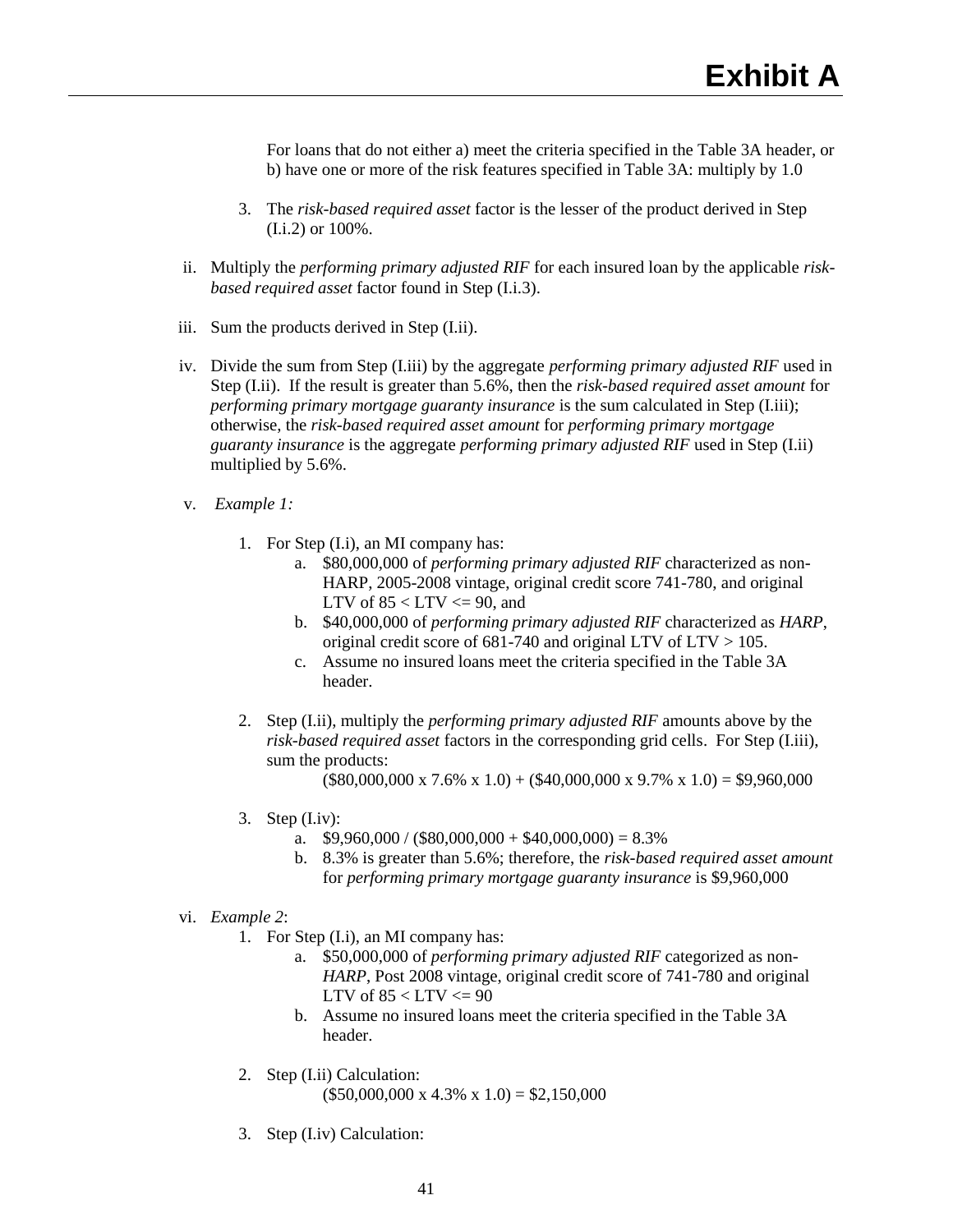- a.  $$2,150,000 / $50,000,000 = 4.3\%$
- b. 4.3% is less than 5.6%, therefore the *risk-based required asset amount* for *performing primary mortgage guaranty insurance* is (\$50,000,000 x 5.6%)  $=$  \$2,800,000
- vii. *Example 3*:
	- 1. For Step (I.i), an MI company has:
		- a. \$90,000,000 of *performing primary adjusted RIF* characterized as Post 2008 vintage, original credit score 741-780, and original LTV of 90 < LTV  $\leq$  95. Each of these loans has both of the following risk characteristics: a) property is not owner occupied at origination, and b) Debt to Income Ratio  $> 43\%$ .
		- b. \$75,000,000 of *performing primary adjusted RIF* characterized as GSEeligible HARP, original credit score of 681-740 and original LTV of LTV > 105. Assume no insured loans meet the criteria specified in the Table 3A header.
	- 2. Step (I.ii), multiply the performing primary adjusted RIF amounts above by the risk-based required asset factors in the corresponding grid cells. For Step (I.iii), sum the products:

 $($90,000,000 \times 6.0\% \times 3.0 \times 2.0) + ($75,000,000 \times 9.7\% \times 1.0) = $39,675,000$ 

- 3. Step  $(I$ .iv):
	- a.  $$39,675,000 / ($90,000,000 + $75,000,000) = 24.0\%$
	- b. 24.0% is greater than 5.6%; therefore, the risk-based required asset amount for performing primary mortgage guaranty insurance is \$39,675,000

# **II. Calculating the** *Risk-Based Required Asset Amount* **for**  *Non-performing Primary Mortgage Guaranty Insurance:*

For purposes of this calculation, the term "non-performing" is defined as those loans that have missed two or more monthly payments. The *risk-based required asset amount* for *non-performing primary mortgage guaranty insurance* is calculated separately and the applicable *risk-based required asset* factors are determined based on the default status of the loan:  $1)$  2 – 3 missed monthly payments, 2) 4  $-5$  missed monthly payments, 3)  $6 - 11$  missed monthly payments, 4)  $> = 12$  missed monthly payments and 5) pending claim as defined in Table 5. The *risk-based required asset* factors for *nonperforming primary mortgage guaranty insurance* are not segmented by vintage, LTV and other risk dimensions.

# **Calculation Steps:**

- i. Apportion the *non-performing primary adjusted RIF* across the default status categories in Table 5.
- ii. Multiply the values calculated in Step (II.i) with the values in the corresponding cells in Table 5. Aggregate the results.
- iii. *Example 4:*
	- 1. For Step (II.i), an MI company has:
		- a. \$20,000,000 of *non-performing primary adjusted RIF* classified as 6 11 missed monthly payments.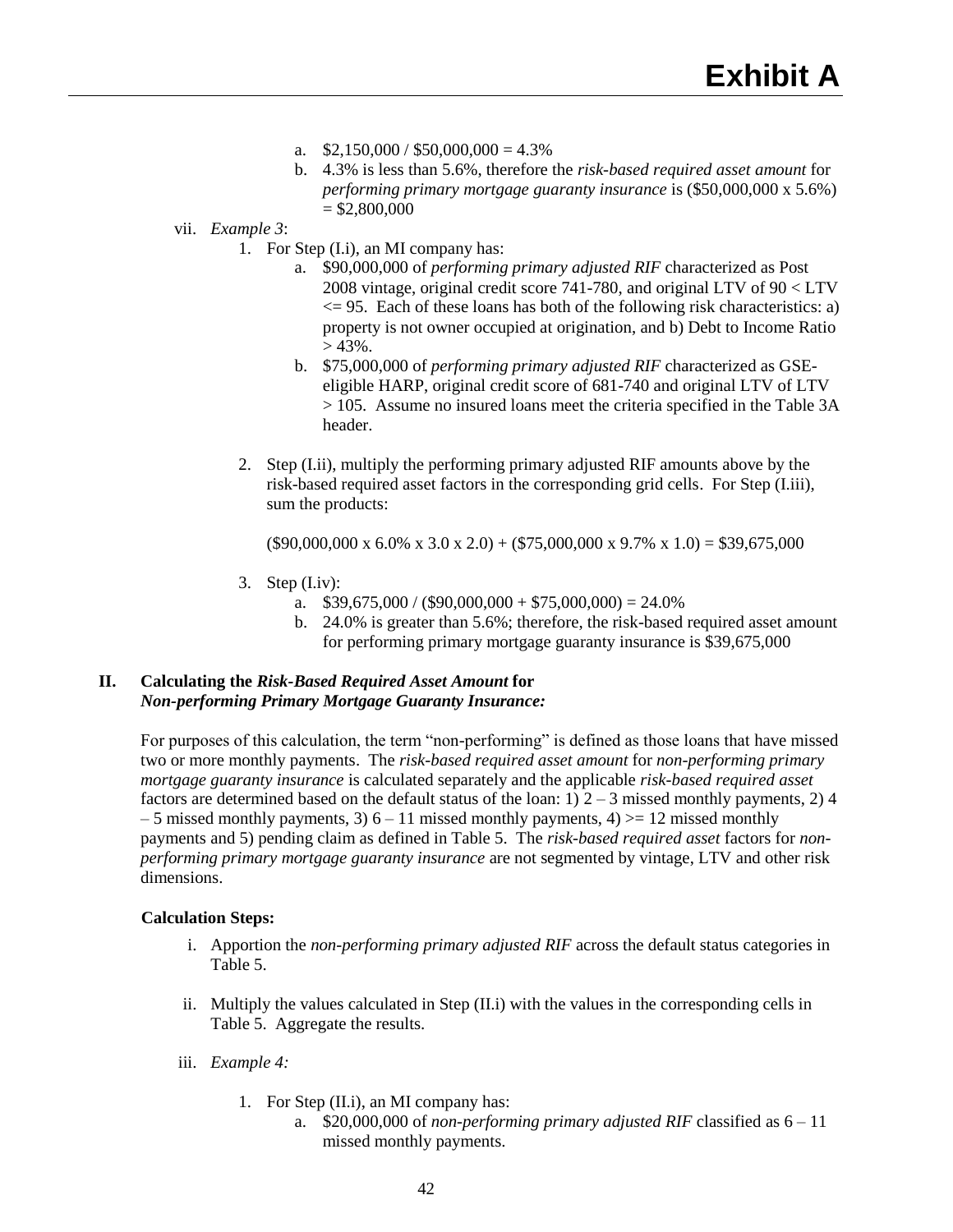- b. \$4,000,000 of *non-performing primary adjusted RIF* classified as Pending Claims
- 2. Step (II. ii) Calculation: (\$20,000,000 x 78%) + (\$4,000,000 x 106%) = \$20,200,000; this is the *riskbased required asset amount* for *non-performing primary mortgage guaranty insurance*.

# **III. Calculating the** *Risk-Based Required Asset Amount* **for Performing and Non-Performing Loans Covered by Pool Mortgage Insurance Policies**

The *risk-based required asset amount* for pool mortgage insurance policies (the "pool policy") is calculated for each pool, and then aggregated across all pool mortgage insurance policies as follows:

## **Calculation Steps:**

- i. Determine the performing *loan-level pool insurance RIF* covered by the pool policy by multiplying the initial insured principal balance for each performing loan by the applicable loanlevel coverage percentage defined by the pool policy. If there is no loan-level coverage percentage defined in the pool policy, multiply the initial insured principal balance by 100%.
- ii. Determine the non-performing *loan-level pool insurance RIF* covered by the pool policy by multiplying the initial insured principal balance for each non-performing loan by the applicable loan-level coverage percentage defined by the pool policy. If there is no loan-level coverage percentage defined in the pool policy, multiply the initial insured principal balance by 100%.

# iii. For each pool policy:

- 1. Calculate the performing *risk-based required asset amount*:
	- a. For each insured loan, establish the *risk-based required asset* factor:
		- i. Find the applicable factor found in Tables 1, 2, 3, or 4 above, based upon the Original Credit Score, Original LTV, Vintage, and Loan Purpose of the insured loan. For loans refinanced through the HARP program, use the LTV ratio and credit scores at the time of the refinance.
		- ii. For loans that a) meet the criteria specified in the header for Table 3A, and b) have one or more of the risk features specified in Table 3A: multiply the factor found in Step (III.iii.1.a.i) above by each of the applicable multipliers specified in Table 3A.

For loans that do not either a) meet the criteria specified in the Table 3A header, or b) have one or more of the risk features specified in Table 3A: multiply by 1.0

- iii. The *risk-based required asset* factor is the lesser of the product derived in Step (III.iii.1.a.ii) or 100%.
- b. Multiply the performing primary adjusted RIF for each insured loan by the applicable *risk-based required asset* factor found in Step (III.iii.1.a.iii).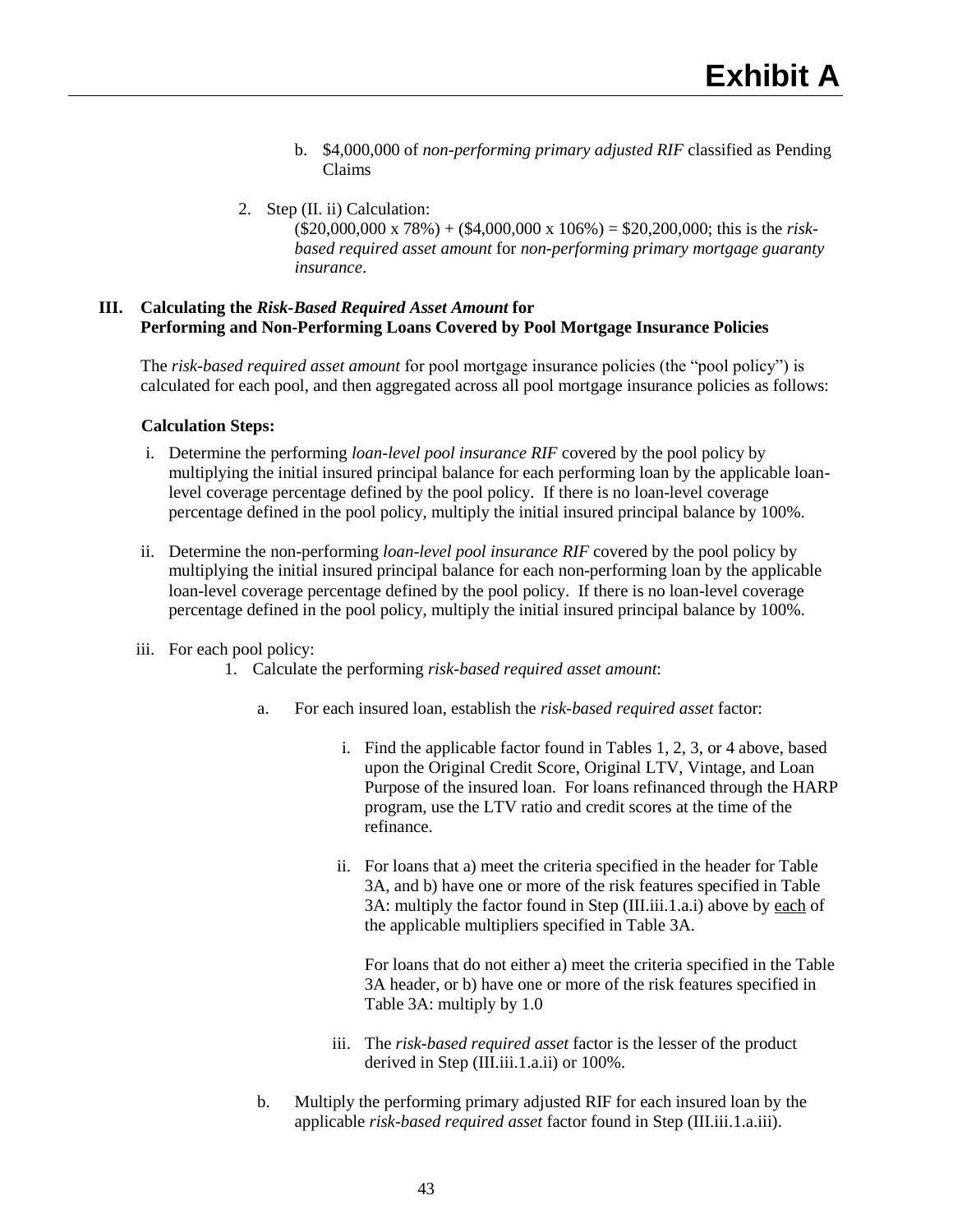- c. Sum the products derived in Step (III.iii.1.b).
- 2. Calculate the non-performing *risk-based required asset amount*:
	- a. Apportion the non-performing *loan-level pool insurance RIF* across the cells of Table 5.
	- b. Multiply the apportioned amount of non-performing *loan-level pool insurance RIF* in each cell of Table 5, as defined in Step (III.ii) by the applicable *riskbased required asset* factor in the corresponding cell
	- c. Sum the results for all the cells.
- 3. Sum the amounts in Step (III.iii.1.c) and Step (III.iii.2.c).
- 4. The *risk-based required asset amount* for each pool policy is the lesser of the amount calculated in Step (III.iii.3) or the *net remaining stop loss* for the pool policy.
- iv. Aggregate the *risk-based required asset amounts* calculated for each pool policy in Step (III.iii.4) across all pool policies to derive the total *risk-based required asset amount* for *pool mortgage insurance policies*.
- v. *Example 5:*
	- 1. For Step (III.i), for a single pool policy, an MI company has:
		- a. \$100,000,000 of performing *loan-level pool insurance RIF* characterized as 2005-2008 vintage, original credit score 741-780, and original LTV of 85 <  $LTV \leq 90$ , and
		- b. \$60,000,000 of performing *loan-level pool insurance RIF* characterized as 2005-2008, original credit score of 681-740 and original LTV of 90 < LTV  $\leq$  95.
		- c. Assume no performing insured loans meet the criteria specified in the Table 3A header.
		- d. \$5,000,000 of non-performing *loan-level pool insurance RIF* for loans that have  $2 - 3$  missed monthly payments, and \$3,000,000,000 for loans having more than 12 missed monthly payments, and \$1,500,000 for pending claims.
		- e. A *net remaining stop loss* for the pool policy of \$24,000,000.
	- 2. For Steps (III.iii.1) through (III.iii.3), multiply the performing *loan-level pool insurance RIF* and the non-performing *loan-level pool insurance RIF* by the applicable *risk-based required asset* factor (or factors, for those loans meeting the criteria in the Table 3A header) found in Tables 1- 5, and sum the results:

 $($100,000,000 \times 7.6\% \times 1.0) + ($60,000,000 \times 16.6\% \times 1.0)$  $+$  (\$5,000,000 x 55%) + (\$3,000,000 x 85%) + (\$1,500,000 x 105%)  $= $24,435,000$ 

3. For Step (III.iii.4), determine the *risk-based required asset amount* for the pool policy by the following: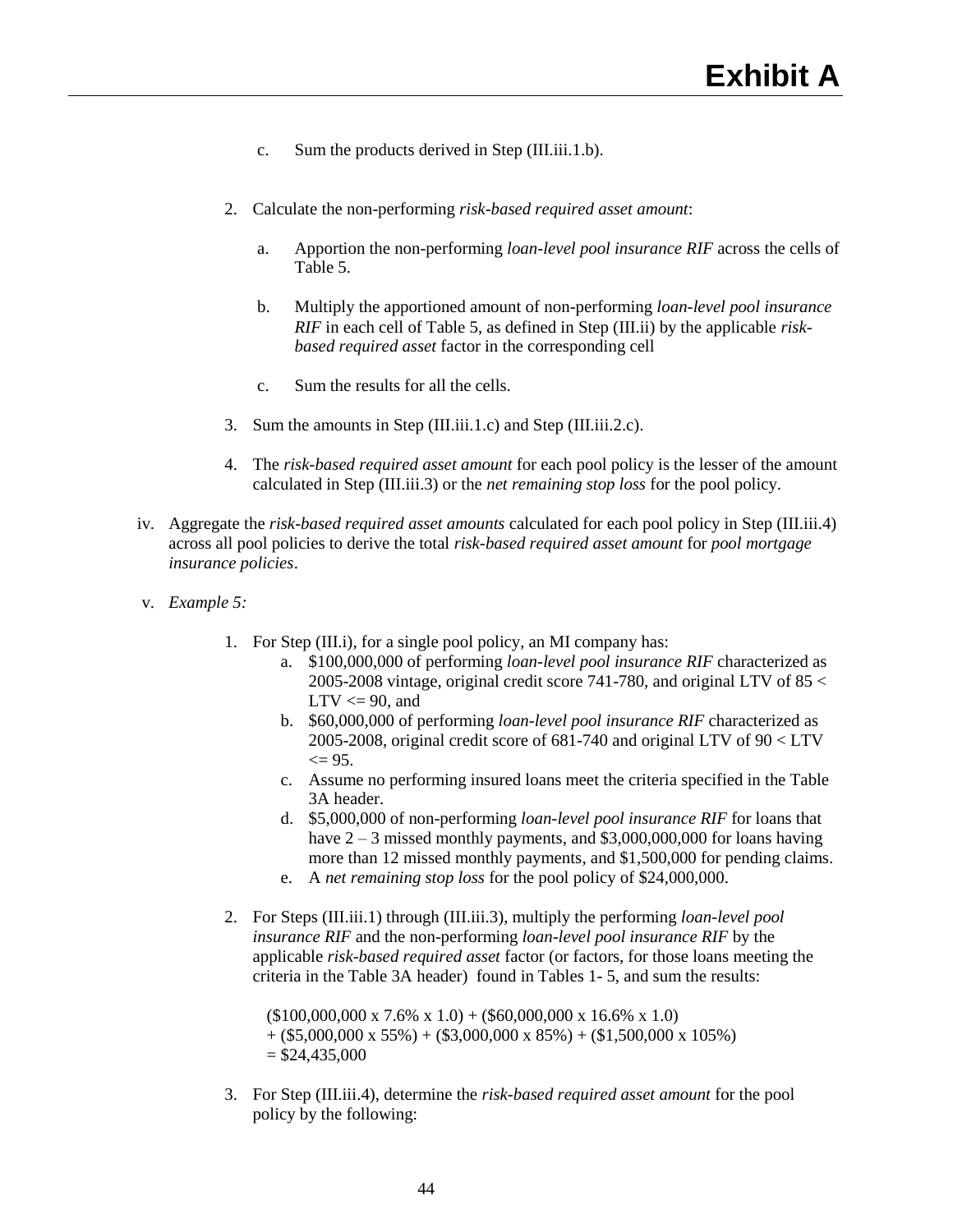- a) The *risk-based required asset amount* for the pool policy is the lesser of a) \$24,435,000 or b) \$24,000,000.
- b) Therefore, the *risk-based required asset amount* for this pool policy is \$24,000,000.
- 4. Aggregate the *risk-based required asset amounts* calculated for each pool policy to derive the total *risk-based required asset amount* for *pool mortgage insurance policies.*

# **IV. Total** *Risk-Based Required Asset Amount* **Calculation**

The *total risk-based required asset amount* is the sum of the *risk-based required asset amounts* for the following:

- a) *Performing primary mortgage guaranty insurance*,
- b) *Non-performing primary mortgage guaranty insurance*, and
- c) *Pool mortgage insurance policies*.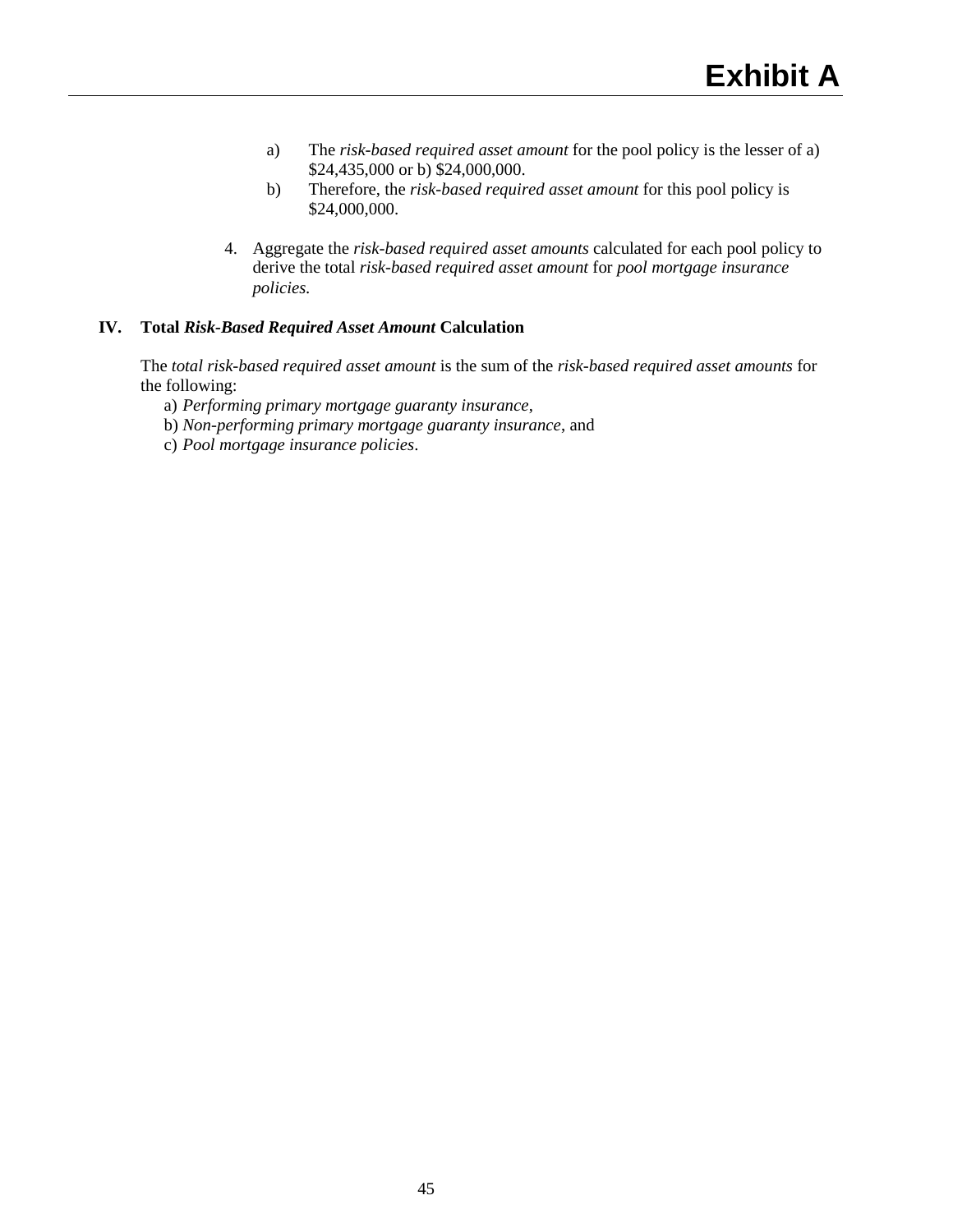| <b>Adjusted RIF</b>                                      | Direct RIF after adjusting for risk ceded to other parties as defined in Exhibit A.                                                                                                                                                                                                                                                                                                                                                                                                                                                                                                                                                                                                                                                                                                            |
|----------------------------------------------------------|------------------------------------------------------------------------------------------------------------------------------------------------------------------------------------------------------------------------------------------------------------------------------------------------------------------------------------------------------------------------------------------------------------------------------------------------------------------------------------------------------------------------------------------------------------------------------------------------------------------------------------------------------------------------------------------------------------------------------------------------------------------------------------------------|
| <b>Affiliate or</b><br><b>Affiliated</b>                 | A relationship between two entities, the first of which, referred to in this section as<br>"Company A," is a person (including any natural person or corporation, business trust,<br>general or limited partnership, limited liability company, limited liability partnership, or<br>other similar organization or legal entity), and the second of which, referred to in this<br>section as "Company B," is a corporation, business trust, general or limited partnership,<br>limited liability company, limited liability partnership, or other similar organization or<br>legal entity:                                                                                                                                                                                                     |
|                                                          | Where Company A directly or indirectly owns or controls 10% or more of the voting<br>1)<br>shares or voting rights of Company B, through stock ownership or in any other manner,<br><b>or</b>                                                                                                                                                                                                                                                                                                                                                                                                                                                                                                                                                                                                  |
|                                                          | Where Company A is a <i>mortgage enterprise</i> and directly or indirectly owns or<br>2)<br>controls, either jointly or severally with other <i>mortgage enterprises</i> , 10% or more of<br>the voting shares or voting rights of Company B, through stock ownership or in any<br>other manner, or                                                                                                                                                                                                                                                                                                                                                                                                                                                                                            |
|                                                          | Where Company A controls in any manner the election of a majority of the directors or<br>3)<br>trustees or members of the governing body of Company B, or                                                                                                                                                                                                                                                                                                                                                                                                                                                                                                                                                                                                                                      |
|                                                          | Where Company A is a <i>mortgage enterprise</i> and, either jointly or severally with other<br>4)<br>mortgage enterprises, controls in any manner the election of a majority of the directors<br>or trustees or members of the governing body of Company B, or                                                                                                                                                                                                                                                                                                                                                                                                                                                                                                                                 |
|                                                          | Where either Company A or Company B has a majority of directors or trustees or<br>5)<br>members of the governing body who are also directors or trustees or members of the<br>other entity's governing body, or                                                                                                                                                                                                                                                                                                                                                                                                                                                                                                                                                                                |
|                                                          | Where Company A has the same ultimate parent company as Company B.<br>6)                                                                                                                                                                                                                                                                                                                                                                                                                                                                                                                                                                                                                                                                                                                       |
| <b>Agreed Upon</b><br><b>Procedures</b><br><b>Report</b> | Report provided from <i>approved insurer's</i> external auditors indicating that testing has been<br>performed on <i>approved insurers</i> policies and procedures for certification that <i>approved</i><br>insurer meets Section 103 Ownership/Corporate Governance of Approved Insurer.                                                                                                                                                                                                                                                                                                                                                                                                                                                                                                     |
| <b>Applicable</b><br>Law                                 | Any and all federal laws and regulations that govern or apply to an <i>approved insurer</i> and<br>the conduct of its business operations, including any and all applicable laws and regulations<br>of its state of domicile, each state in which it does business, and each state which asserts<br>extraterritorial jurisdiction over the business operations of the approved insurer, as all such<br>and other applicable laws may be amended and supplemented from time to time. By way<br>of illustration and not limitation, applicable law includes such laws as may govern or apply<br>to an <i>approved insurer</i> that pertain to fair housing, fair lending, equal credit opportunity,<br>truth in lending, wrongful discrimination, appraisals, real estate settlement procedures, |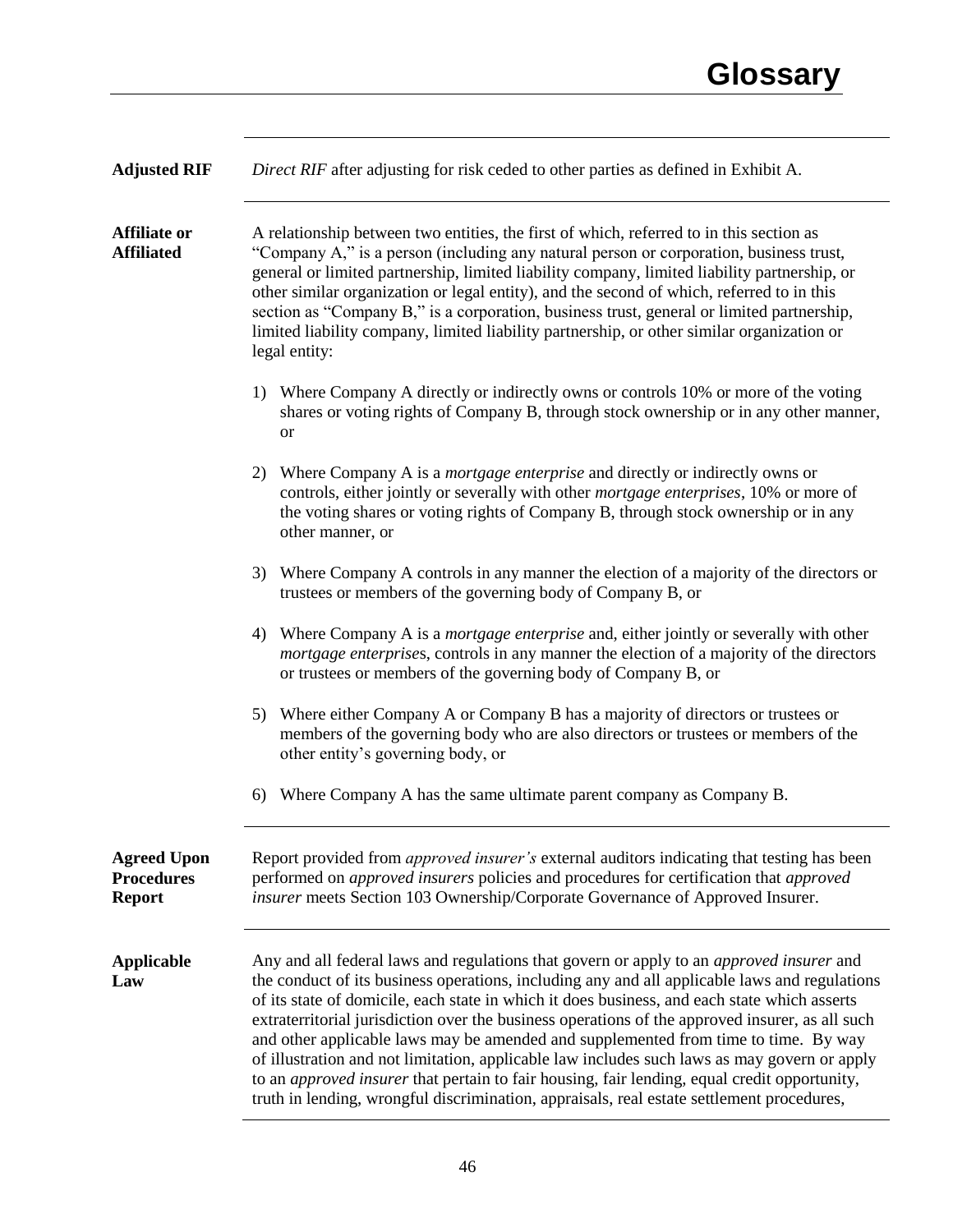| <b>Applicable</b><br>Law<br>(continued)                         | borrower privacy, data security, escrow account administration, mortgage insurance<br>cancellation, debt collection, credit reporting, electronic signatures or transactions,<br>predatory lending, terrorist activity, the ability to repay, or the enforcement of any of the<br>terms of a mortgage loan. The term also includes any other applicable laws or regulations,<br>compliance with which is required under these <i>PMIERs</i> .        |
|-----------------------------------------------------------------|------------------------------------------------------------------------------------------------------------------------------------------------------------------------------------------------------------------------------------------------------------------------------------------------------------------------------------------------------------------------------------------------------------------------------------------------------|
| <b>Approved</b>                                                 | A mortgage guaranty insurance company that has been approved by the GSE as qualified                                                                                                                                                                                                                                                                                                                                                                 |
| <b>Insurer</b>                                                  | to guarantee or insure mortgages purchased by the GSE.                                                                                                                                                                                                                                                                                                                                                                                               |
| <b>Automated</b><br><b>Underwriting</b><br><b>System or AUS</b> | Fannie Mae's Desktop Underwriter, Freddie Mac's Loan Prospector or other automated<br>mortgage credit risk underwriting system not owned or developed by an insured.                                                                                                                                                                                                                                                                                 |
| <b>Available Assets</b>                                         | <i>Available assets</i> are defined in Section 704.                                                                                                                                                                                                                                                                                                                                                                                                  |
| <b>Capital Support</b>                                          | Any agreement that supports the <i>approved insurer's</i> capital position, including but not                                                                                                                                                                                                                                                                                                                                                        |
| <b>Agreement</b>                                                | limited to a guarantee by a parent or third-party, or net worth maintenance agreement.                                                                                                                                                                                                                                                                                                                                                               |
| Ceding                                                          | A commission paid to a ceding insurer by a <i>reinsurer</i> to reimburse the ceding insurer for                                                                                                                                                                                                                                                                                                                                                      |
| <b>Commission</b>                                               | policy acquisition and administrative costs.                                                                                                                                                                                                                                                                                                                                                                                                         |
| Claim                                                           | The date all information and documents required by the <i>approved insurer</i> to file a claim                                                                                                                                                                                                                                                                                                                                                       |
| <b>Perfection Date</b>                                          | under the terms of its applicable <i>master policy</i> have been received by the <i>approved insurer</i> .                                                                                                                                                                                                                                                                                                                                           |
| Contingency<br><b>Reserve</b>                                   | A reserve for unexpected claim or loss contingencies that are in excess of required statutory<br>case and incurred but not reported loss reserves for a mortgage guaranty insurer generally<br>equal to 50 percent of premiums earned. Such reserve must be maintained for a period of<br>10 years, unless permitted to be removed earlier as a result of losses exceeding a defined<br>threshold. (See <i>Model Act</i> , Section 16 (c), Reserves) |
| <b>Convention</b>                                               | The NAIC's statutory financial reporting standard that insurance company's file on a                                                                                                                                                                                                                                                                                                                                                                 |
| <b>Statement</b>                                                | quarterly and annual basis with state insurance regulators.                                                                                                                                                                                                                                                                                                                                                                                          |
| <b>Delegated</b>                                                | Mortgage enterprise designated by the approved insurer to perform Delegated                                                                                                                                                                                                                                                                                                                                                                          |
| <b>Underwriter</b>                                              | underwriting.                                                                                                                                                                                                                                                                                                                                                                                                                                        |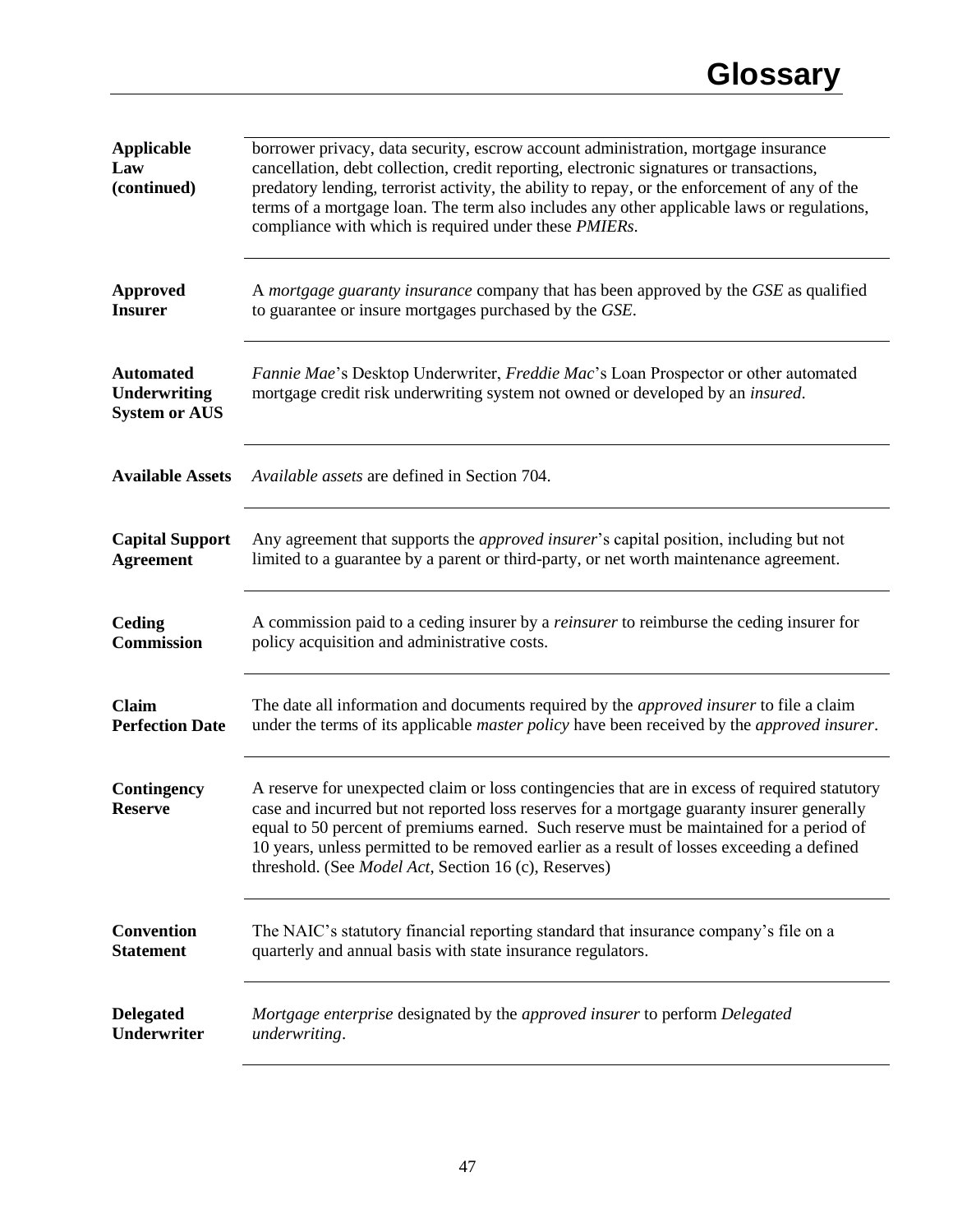| <b>Delegated</b><br><b>Underwriting</b>                            | Delegation of the insurance underwriting decision by the <i>approved insurer</i> to a <i>mortgage</i><br>enterprise, on loans originated by that lender.                                                                                                                                                                                                                                                                                                                                                                           |
|--------------------------------------------------------------------|------------------------------------------------------------------------------------------------------------------------------------------------------------------------------------------------------------------------------------------------------------------------------------------------------------------------------------------------------------------------------------------------------------------------------------------------------------------------------------------------------------------------------------|
| <b>Direct RIF</b>                                                  | The dollar amount of <i>mortgage guaranty insurance</i> coverage currently in-force the<br>approved insurer has underwritten and is named as the obligated insurer or reinsurer, prior<br>to any ceding or sharing of risk with any reinsurer.                                                                                                                                                                                                                                                                                     |
| <b>Domestic State</b><br><b>Insurance</b><br><b>Regulator</b>      | The Department of Insurance or Insurance Commissioner for the state in which the<br>approved insurer is domiciled.                                                                                                                                                                                                                                                                                                                                                                                                                 |
| <b>Excess of Loss</b>                                              | A reinsurance arrangement whereby the <i>approved</i> insurer retains risk for a pool of loans<br>up to a specified aggregate limit (expressed as a percentage of the pool balance), and the<br>reinsurer assumes risk for the insured pool of loans once aggregate losses exceed the<br>limit. Under an excess of loss arrangement, the aggregate pool risk for the qualified<br>reinsurer may also be limited once losses reach a specified level, after which risk for the<br>pool reverts back to the <i>approved</i> insurer. |
| <b>Exclusive</b><br><b>Affiliated</b><br><b>Reinsurer</b>          | A reinsurance entity affiliated with an approved insurer that provides reinsurance<br>exclusively for the benefit of the <i>approved insurer</i> .                                                                                                                                                                                                                                                                                                                                                                                 |
| <b>Fannie Mae</b>                                                  | The Federal National Mortgage Association                                                                                                                                                                                                                                                                                                                                                                                                                                                                                          |
| Flagship                                                           | The insurer in any family of insurance companies that is the primary writer of <i>mortgage</i><br>guaranty insurance on mortgages securing one- to four-unit residential properties in the<br>United States.                                                                                                                                                                                                                                                                                                                       |
| <b>Freddie Mac</b>                                                 | The Federal Home Loan Mortgage Corporation.                                                                                                                                                                                                                                                                                                                                                                                                                                                                                        |
| "GSE"                                                              | One of the government sponsored enterprises: Fannie Mae or Freddie Mac.                                                                                                                                                                                                                                                                                                                                                                                                                                                            |
| Home<br><b>Affordable</b><br><b>Refinance</b><br>Program<br>(HARP) | HARP is a refinancing program offered by Fannie Mae and Freddie Mac that provides a<br>mortgage refinance option designed to help borrowers who may be ineligible for traditional<br>refinancing because they have little or no equity.                                                                                                                                                                                                                                                                                            |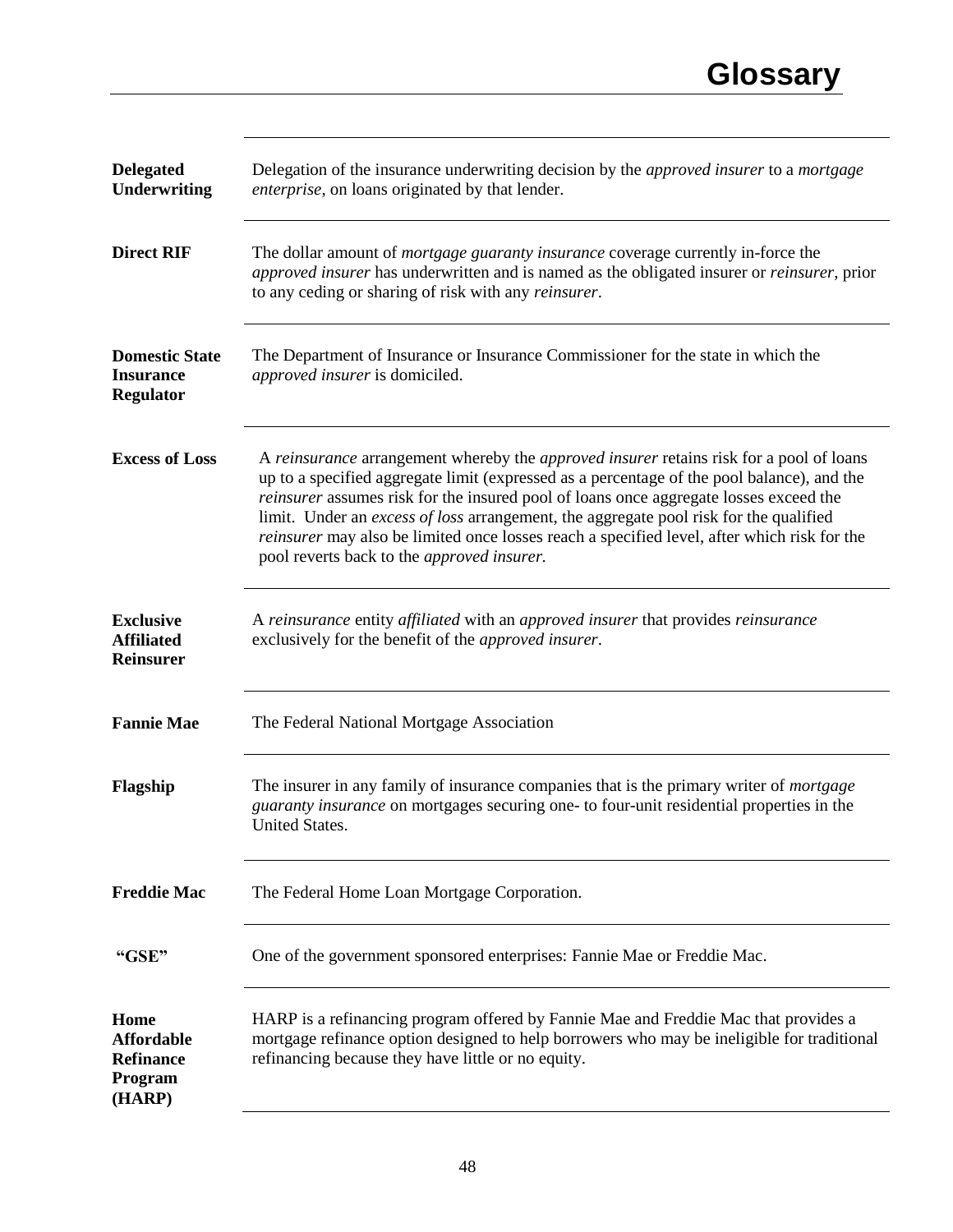| <b>Immediate or</b><br><b>Immediately</b>                    | Within two business days.                                                                                                                                                                                                                                                                                                                                                                                                                                                                                                                                                                                                                                                                                                                                                                                                                                                       |
|--------------------------------------------------------------|---------------------------------------------------------------------------------------------------------------------------------------------------------------------------------------------------------------------------------------------------------------------------------------------------------------------------------------------------------------------------------------------------------------------------------------------------------------------------------------------------------------------------------------------------------------------------------------------------------------------------------------------------------------------------------------------------------------------------------------------------------------------------------------------------------------------------------------------------------------------------------|
| <b>Insured</b>                                               | The policyholder or the person/entity so defined by the applicable <i>master policy</i> .                                                                                                                                                                                                                                                                                                                                                                                                                                                                                                                                                                                                                                                                                                                                                                                       |
| <b>Lender Captive</b><br><b>Reinsurance</b>                  | <i>Reinsurance</i> that is issued by an <i>affiliate</i> of a <i>mortgage enterprise</i> that covers mortgages<br>insured by the <i>approved</i> insurer.                                                                                                                                                                                                                                                                                                                                                                                                                                                                                                                                                                                                                                                                                                                       |
| <b>Lender Captive</b><br><b>Reinsurer</b>                    | An affiliate of a mortgage enterprise that reinsures mortgages insured by an approved<br>insurer that are originated, purchased, sold or serviced by a mortgage enterprise.                                                                                                                                                                                                                                                                                                                                                                                                                                                                                                                                                                                                                                                                                                     |
| Performing<br><b>Loan-Level Pool</b><br><b>Insurance RIF</b> | For each loan covered by the <i>approved insurer</i> under a pool insurance policy that are, as of<br>the reporting date, current or not having missed more than one monthly payment: the<br>product of a) the initial insured principal balance and b) by the applicable loan-level<br>coverage percentage defined by the pool policy. If there is no loan-level coverage<br>percentage defined in the pool policy, multiply the initial insured principal balance by<br>100%. See Exhibit A.                                                                                                                                                                                                                                                                                                                                                                                  |
| <b>Master Policy</b>                                         | The form of <i>mortgage guaranty insurance</i> policy and related endorsements that have been<br>approved by the GSE and issued by the <i>approved insurer</i> to its customers.                                                                                                                                                                                                                                                                                                                                                                                                                                                                                                                                                                                                                                                                                                |
| <b>Material</b>                                              | Any change, event, or information where there is a substantial likelihood that such change,<br>event or information either individually or together with other changes, events, or<br>information is relevant to the GSE, including without limitation:<br>the <i>GSE's</i> determination of the financial and/or operational condition or claims-<br>paying ability of the <i>approved insurer</i> ;<br>the value of the insurance provided to the GSE by the approved insurer;<br>the continued ability of the <i>approved insurer</i> to write new insurance in<br>jurisdictions where it is licensed to do so; or<br>where in some other manner negatively impacts the GSE.<br>The SEC's regulations that govern securities registration and disclosure can be used as a<br>guideline to evaluate whether such change, event, or information may be relevant to the<br>GSE. |
| <b>Model Act</b>                                             | The Mortgage Guaranty Insurance Model Act published by the NAIC in July 2000.                                                                                                                                                                                                                                                                                                                                                                                                                                                                                                                                                                                                                                                                                                                                                                                                   |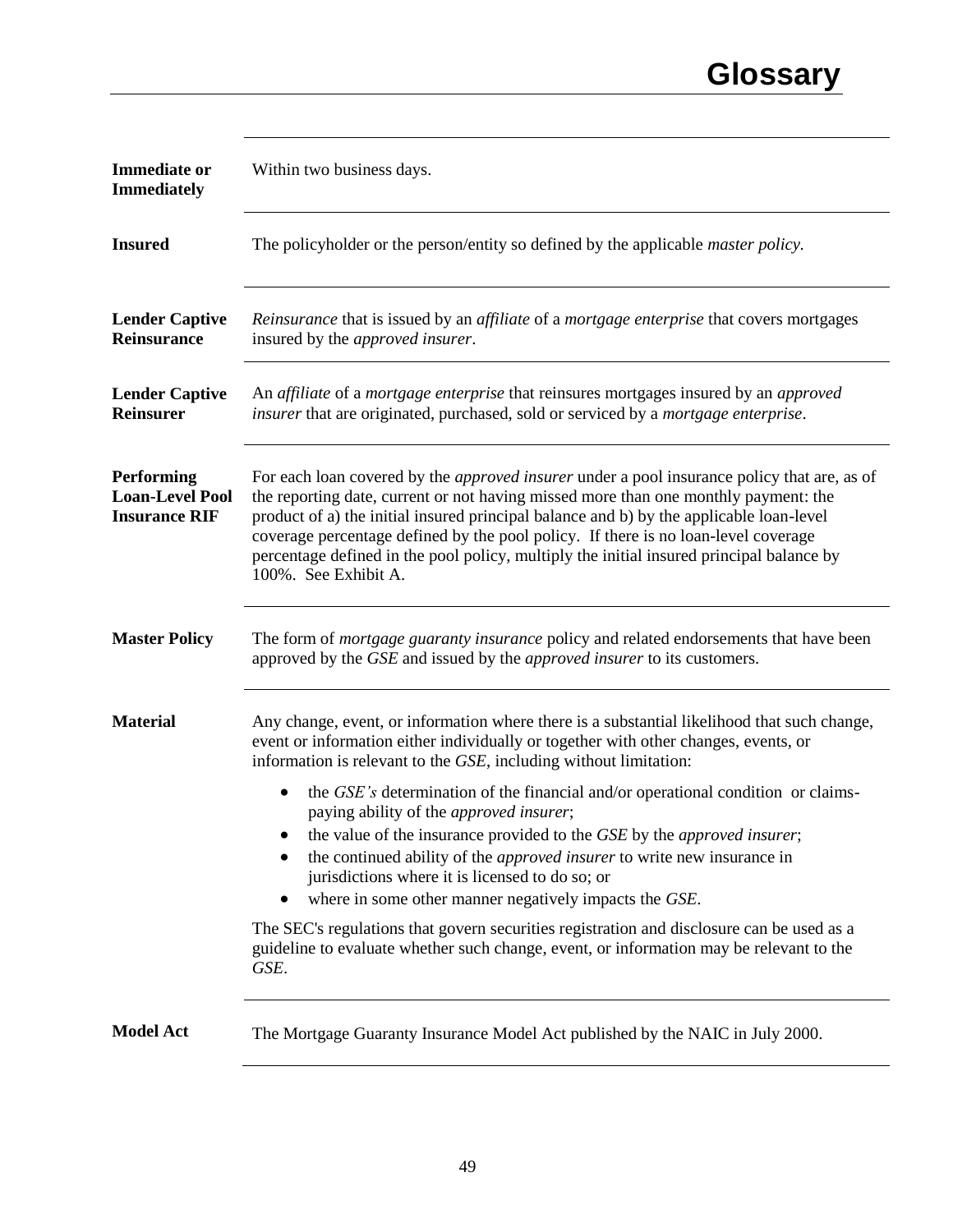| Mortgage<br><b>Enterprise</b>                                                       | A mortgage broker, lender, originator, seller or servicer of 1-4 family residential mortgages<br>or any entity to which a <i>master policy</i> has been issued. The term does not include a GSE.                                                                                                                                                                                                                                                                                                                                                                           |
|-------------------------------------------------------------------------------------|----------------------------------------------------------------------------------------------------------------------------------------------------------------------------------------------------------------------------------------------------------------------------------------------------------------------------------------------------------------------------------------------------------------------------------------------------------------------------------------------------------------------------------------------------------------------------|
| Mortgage<br><b>Guaranty</b><br><b>Insurance</b>                                     | The primary or pool-level insurance or guarantee against financial loss by reason of<br>nonpayment of principal, interest and other sums agreed to be paid under the terms of a<br>note, bond or other evidence of the indebtedness secured by a mortgage, deed of trust or<br>other instruments constituting an enforceable lien or its equivalent, or charge on personal<br>property, or on real property (which terms shall not include any property commonly known<br>as a "mobile home") that is an improvement designed for occupancy as a residential<br>structure. |
| Mortgage<br><b>Payment Record</b>                                                   | A historical record of payments made by a borrower on a mortgage loan. Such record<br>should include (at a minimum) the amount of each payment, the payment due dates, and<br>the dates on which payments were received.                                                                                                                                                                                                                                                                                                                                                   |
| <b>NAIC</b>                                                                         | The National Association of Insurance Commissioners.                                                                                                                                                                                                                                                                                                                                                                                                                                                                                                                       |
| <b>Net Remaining</b><br><b>Stop Loss</b>                                            | For pool mortgage guaranty insurance policies, the initial aggregate stop loss amount for<br>the policy net of any pool policy deductible, minus any benefits paid to date.                                                                                                                                                                                                                                                                                                                                                                                                |
| <b>Newly Approved</b><br><b>Insurer</b>                                             | An approved insurer that has been an approved insurer for less than three years or an<br>approved insurer that, at the GSE's discretion, is designated as a newly approved insurer<br>due to a <i>material</i> change in <i>approved insurer's</i> ownership, control or organization.                                                                                                                                                                                                                                                                                     |
| <b>Non-Exclusive</b><br><b>Affiliated</b><br><b>Reinsurer</b>                       | A reinsurance entity affiliated with an approved insurer that provides reinsurance to<br>insurers other than, or in addition to, the <i>approved insurer</i> .                                                                                                                                                                                                                                                                                                                                                                                                             |
| Non-performing<br><b>Loan-Level Pool</b><br><b>Insurance RIF</b>                    | For each loan covered by the <i>approved insurer</i> under a pool insurance policy that have, as<br>of the reporting date, missed more than one monthly payment: the product of a) the initial<br>insured principal balance and b) by the applicable loan-level coverage percentage defined<br>by the pool policy. If there is no loan-level coverage percentage defined in the pool policy,<br>multiply the initial insured principal balance by 100%. See Exhibit A.                                                                                                     |
| Non-performing<br><b>Primary</b><br>Mortgage<br><b>Guaranty</b><br><b>Insurance</b> | Primary mortgage guaranty insurance covering loans that have, as of the reporting date,<br>missed more than one monthly payment. See Exhbit A.                                                                                                                                                                                                                                                                                                                                                                                                                             |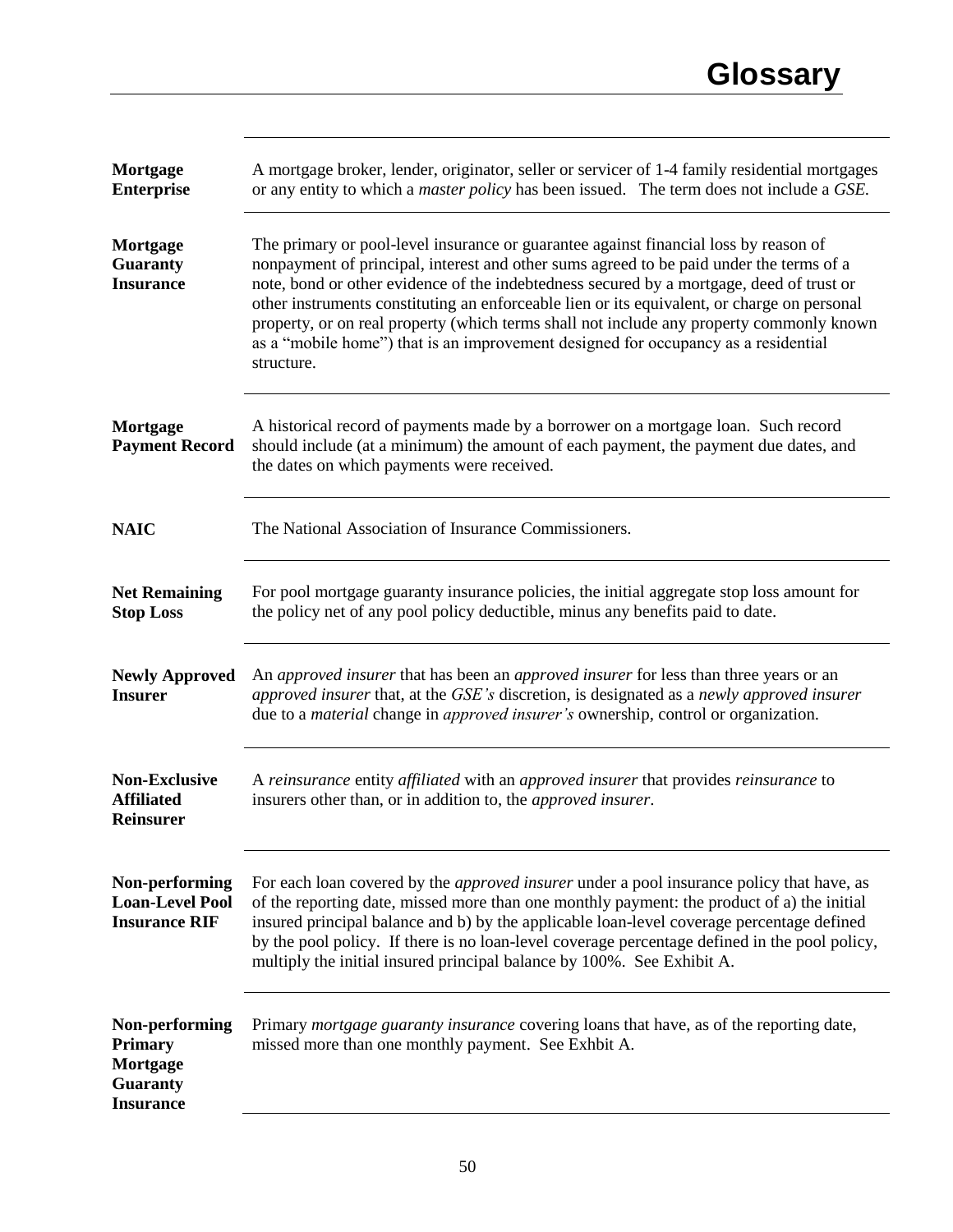| <b>Officer</b>                                                                                           | An employee of the <i>approved insurer</i> that has been designated a corporate officer by its<br>board of directors.                                                                                                                                                                                                           |
|----------------------------------------------------------------------------------------------------------|---------------------------------------------------------------------------------------------------------------------------------------------------------------------------------------------------------------------------------------------------------------------------------------------------------------------------------|
| <b>Operational</b><br><b>Performance</b><br><b>Scorecard</b>                                             | A quarterly scorecard used by the GSE to monitor the operational performance of an<br>approved insurer.                                                                                                                                                                                                                         |
| <b>Pending Claim</b>                                                                                     | A claim for mortgage insurance benefits that has been filed with an approved insurer but<br>has not been paid.                                                                                                                                                                                                                  |
| <b>Performing Pool</b><br><b>Insurance RIF</b>                                                           | Risk in force associated with loans covered by the <i>approved</i> insurer under a pool insurance<br>policy that are, as of the reporting date, current or have not missed more than one monthly<br>payment. See Exhibit A.                                                                                                     |
| <b>Performing</b><br><b>Primary</b><br><b>Adjusted RIF</b>                                               | Risk in force, after netting for any approved ceded risk in accordance with GSE guidance,<br>associated with loans covered by the approved insurer under a primary mortgage guaranty<br><i>insurance</i> policy that are, as of the reporting date, current or have not missed more than one<br>monthly payment. See Exhibit A. |
| Performing<br><b>Primary</b><br>Mortgage<br><b>Guaranty</b><br><b>Insurance</b>                          | Primary mortgage guaranty insurance covering loans that are, as of the reporting date,<br>current or have not missed more than one monthly payment. See Exhibit A.                                                                                                                                                              |
| <b>Private</b><br>Mortgage<br><b>Insurance</b><br>Eligibility<br><b>Requirements or</b><br><b>PMIERs</b> | The GSE's published requirements along with all other conditions required by the GSE<br>related to the approval of private (as opposed to government) mortgage guaranty insurer<br>applicant for <i>approved insurer</i> status and the continued eligibility of an <i>approved insurer</i> .                                   |
| <b>Quota Share</b>                                                                                       | A reinsurance arrangement whereby loan-level risk in the form of mortgage insurance<br>claim payments and premiums are shared with a <i>reinsurer</i> on a proportional basis.                                                                                                                                                  |
| <b>Rating Agency</b>                                                                                     | Any one of the following nationally recognized rating agencies: Standard & Poors, Fitch,<br>or Moody's                                                                                                                                                                                                                          |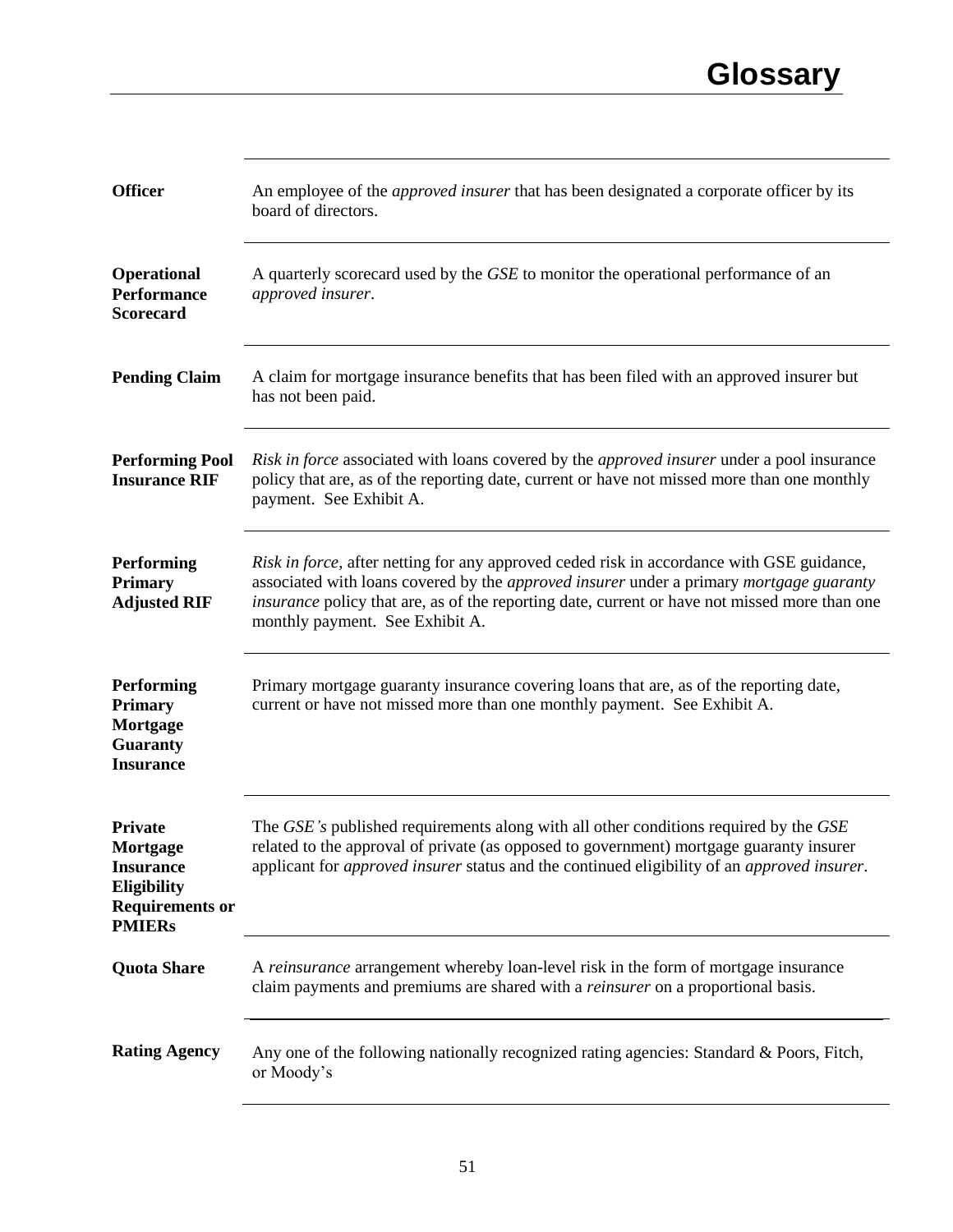| Reinsurance                                                 | A contractual obligation with one or more reinsurers to reinsure all or a portion of the<br>ceded insurance risks of an approved insurer.                                                                                                                                                                                                                                                                                                                                                                                                                                                                                                                                                                          |
|-------------------------------------------------------------|--------------------------------------------------------------------------------------------------------------------------------------------------------------------------------------------------------------------------------------------------------------------------------------------------------------------------------------------------------------------------------------------------------------------------------------------------------------------------------------------------------------------------------------------------------------------------------------------------------------------------------------------------------------------------------------------------------------------|
| <b>Reinsurer</b>                                            | A reinsurer is one of the following:                                                                                                                                                                                                                                                                                                                                                                                                                                                                                                                                                                                                                                                                               |
|                                                             | 1)<br>An approved insurer unaffiliated with the ceding approved insurer, or                                                                                                                                                                                                                                                                                                                                                                                                                                                                                                                                                                                                                                        |
|                                                             | An affiliate of the ceding approved insurer, so long as (i) the ceding approved insurer<br>2)<br>meets the <i>eligibility requirements</i> , (ii) the <i>affiliate</i> 's sole purpose is to provide<br>reinsurance for the ceding insurer, (iii) no direct or indirect ownership interest in the<br><i>affiliate</i> is held by a <i>mortgage enterprise</i> , and (iv) the <i>affiliate</i> is in compliance with<br>applicable state insurance laws and regulations; or                                                                                                                                                                                                                                         |
|                                                             | 3) A non- <i>affiliated</i> insurer or reinsurer that is not an <i>approved insurer</i> that meets all of the<br>following requirements:                                                                                                                                                                                                                                                                                                                                                                                                                                                                                                                                                                           |
|                                                             | A domestic or foreign (outside the state of domicile) <i>insurer</i> , or an alien, or a<br>a)<br>branch of an alien, insurance company (an insurance company incorporated under<br>the laws of a foreign country), eligible and duly licensed to write reinsurance<br>coverage, provided that the insurer or <i>reinsurer</i> also continually:<br>i) Maintains a minimum total policyholder's surplus of \$25,000,000, and<br>ii) Maintains Financial Strength Rating of at least A- from either S&P or Fitch,<br>A3 from Moody's, or A from A.M. Best, and<br>iii) Complies with applicable state or foreign (if such reinsurer is not an admitted<br>in the United States) laws, regulations and requirements. |
| <b>REO</b>                                                  | Real estate owned (REO) is property acquired through foreclosure or deed in lieu of<br>foreclosure.                                                                                                                                                                                                                                                                                                                                                                                                                                                                                                                                                                                                                |
| <b>Risk-Based</b><br><b>Required Asset</b><br><b>Amount</b> | As defined in Exhibit A                                                                                                                                                                                                                                                                                                                                                                                                                                                                                                                                                                                                                                                                                            |
| <b>Risk-in-Force</b><br>(RIF)                               | The dollar amount of coverage the <i>approved insurer</i> has underwritten and is named as the<br>obligated insurer or reinsurer, prior to any ceding or sharing of the risk with exclusive<br>affiliated reinsurers or lender captive reinsurers, but net of risk ceded to non-affiliated<br>reinsurers or to non-exclusive affiliated reinsurers on a quota share basis. In the case of<br>primary insurance, the sum of each insured mortgage loan's current principal balance<br>multiplied by such loan's coverage percentage or, in the case of pool insurance, the net<br>remaining stop loss amount.                                                                                                       |